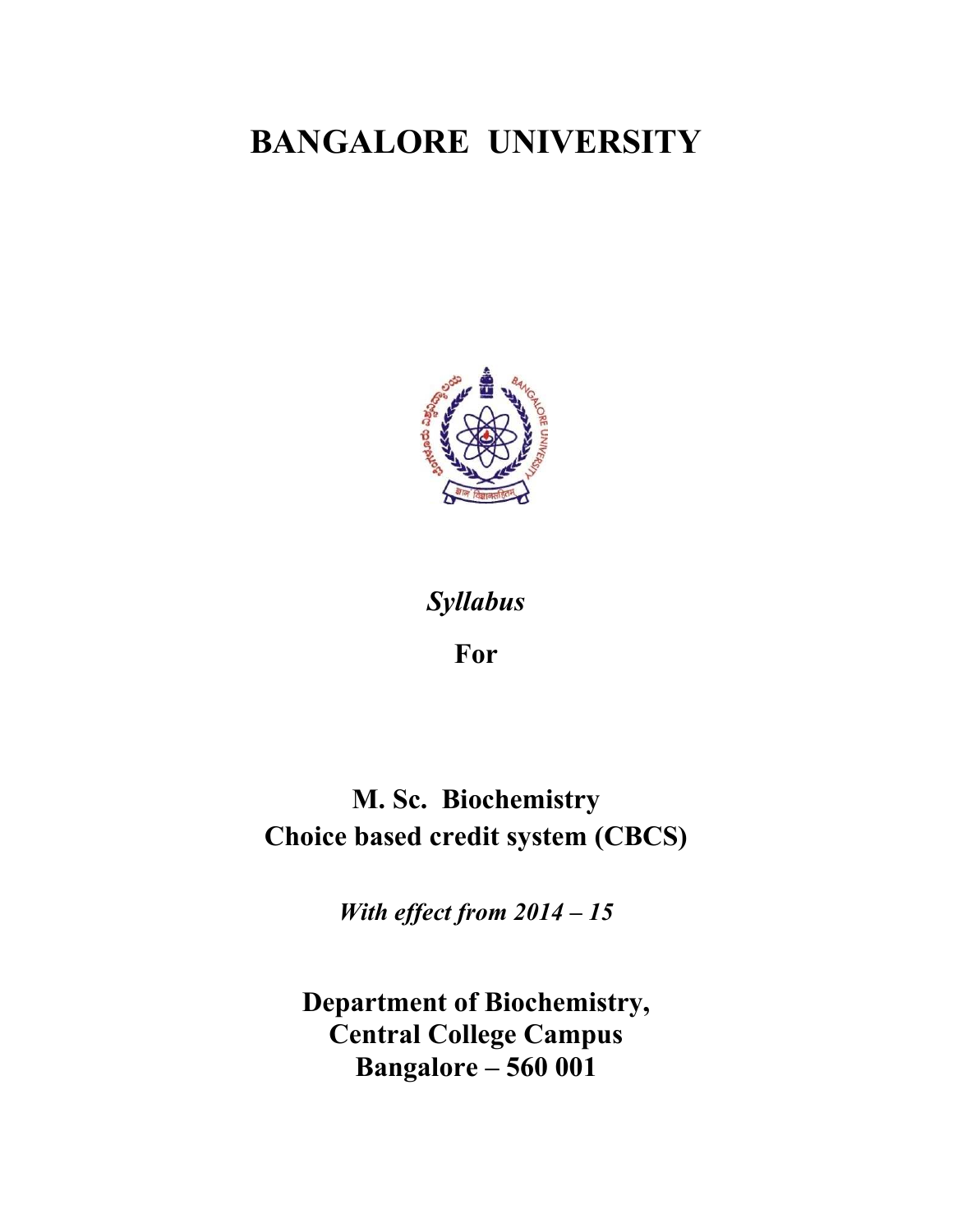#### **FOREWORD**

As per the directives from the University, the syllabus for M. Sc. Degree course in Biochemistry had to be prepared in accordance with the guidelines provided by the University.

The teaching faculty member of the Department of Biochemistry participated in the discussions for syllabus preparation. The departmental council met three times on 9, 15, and 19 July, 2014 to deliberate on the topics and subjects for the syllabus. In order to conform to the UGC Model Curriculum for development of interdisciplinary skills in students by linking general studies with professional courses and allowing horizontal and vertical mobility, as well as local needs, the Biochemistry syllabus has been redesigned. After studying the course content for the Choice Based Credit System (CBCS), the Draft syllabus was approved by the Departmental Council in its meeting held on 23rd July, 2014. The draft syllabus was placed before the Board of Studies in Biochemistry (PG) for approval on 28.07.2014.

**CHAIRMAN** Department of Studies in Biochemistry Central College Campus Bangalore University Bangalore -560001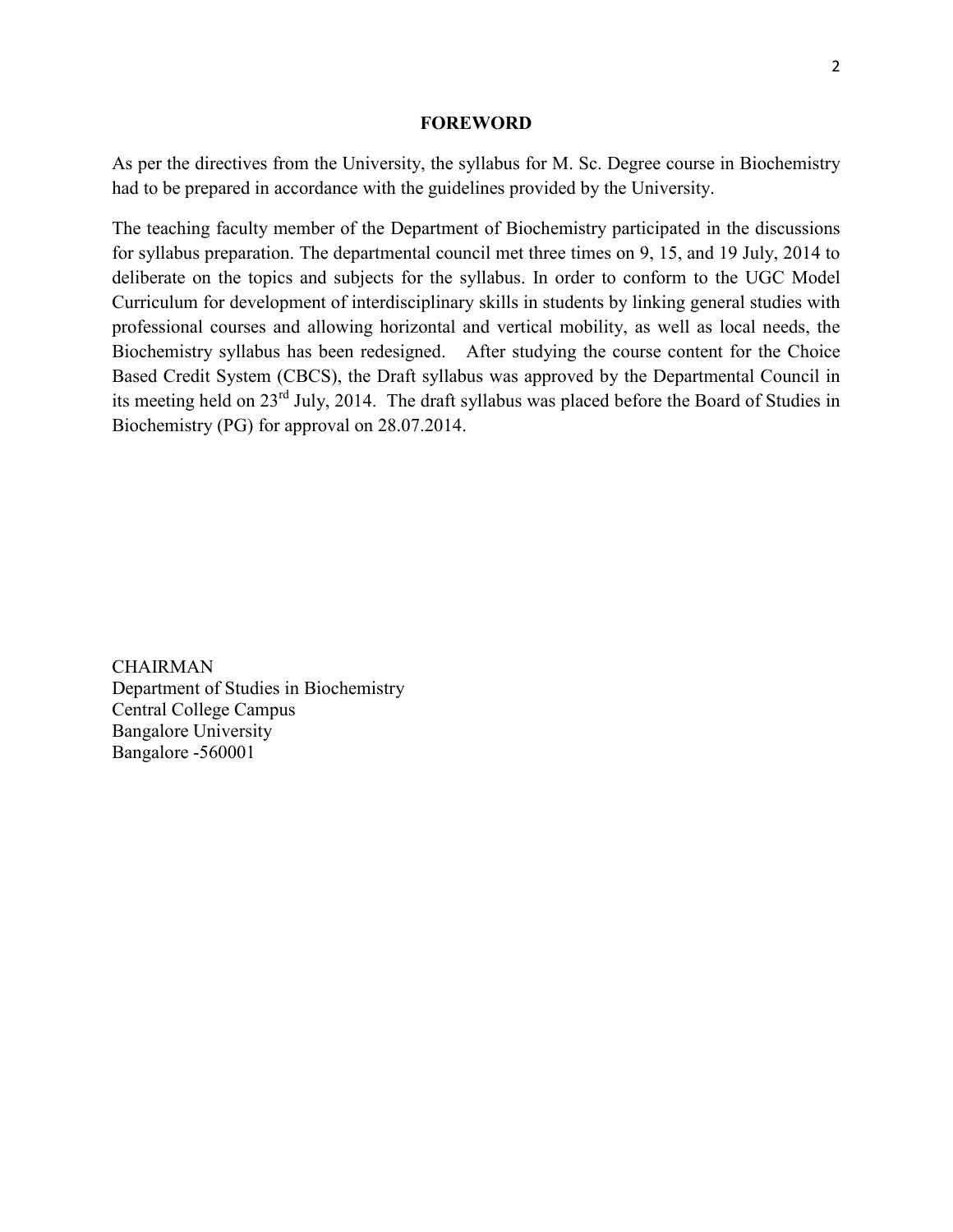## **Proceedings of the meeting of the Board of Studies in Biochemistry (PG) held on 28th July, 2014 in the Department of Biochemistry, Central College Campus, Bangalore University, Bangalore -560001.**

The meeting of the Board of Studies in Biochemistry (PG) was held on Monday, the 28<sup>th</sup> July, 2014 at 10.30 am in the Library of Department of Chemistry to approve the M.Sc. CBCS Biochemistry syllabus.

The Chairman welcomed the members, the draft syllabus approved by the Departmental Council was placed before the board. After day-long scrutiny, the board approved the M.Sc. Biochemistry CBCS syllabus with incorporation of appropriate modifications.

The Chairman thanked all the members for their active participation and valuable inputs.

### **Members present:**

|    | 1. Dr. Paramahansa V Salimath<br>Dept. of Biochemistry & Applied Nutrition<br>CFTRI, Mysore-570013                    | <b>External Member</b>                  |
|----|-----------------------------------------------------------------------------------------------------------------------|-----------------------------------------|
|    | 2. Prof. N. Ramachandra Swamy<br>Chairman, Dept. of Biochemistry,<br><b>Bangalore University</b><br>Bangalore -560001 | Chairman (BOS)                          |
| 3. | Dr. V. R. Devaraj,<br>Dept. of Biochemistry,<br><b>Bangalore University</b><br>Bangalore -560001                      | Member                                  |
| 4. | Dr. K.R. Siddalinga Murthy<br>Dept. of Biochemistry,<br><b>Bangalore University</b><br>Bangalore -560001              | Member                                  |
| 5. | Dr. H. D. Ramachandran<br>Dept. of Biochemistry,<br><b>Bangalore University</b><br>Bangalore -560001                  | Member                                  |
| 6. | Prof. T.B. Karegoudar,<br>Dept. of Biochemistry<br>Gulbarga University, Glubarga                                      | <b>External Member</b><br><b>ABSENT</b> |
|    |                                                                                                                       |                                         |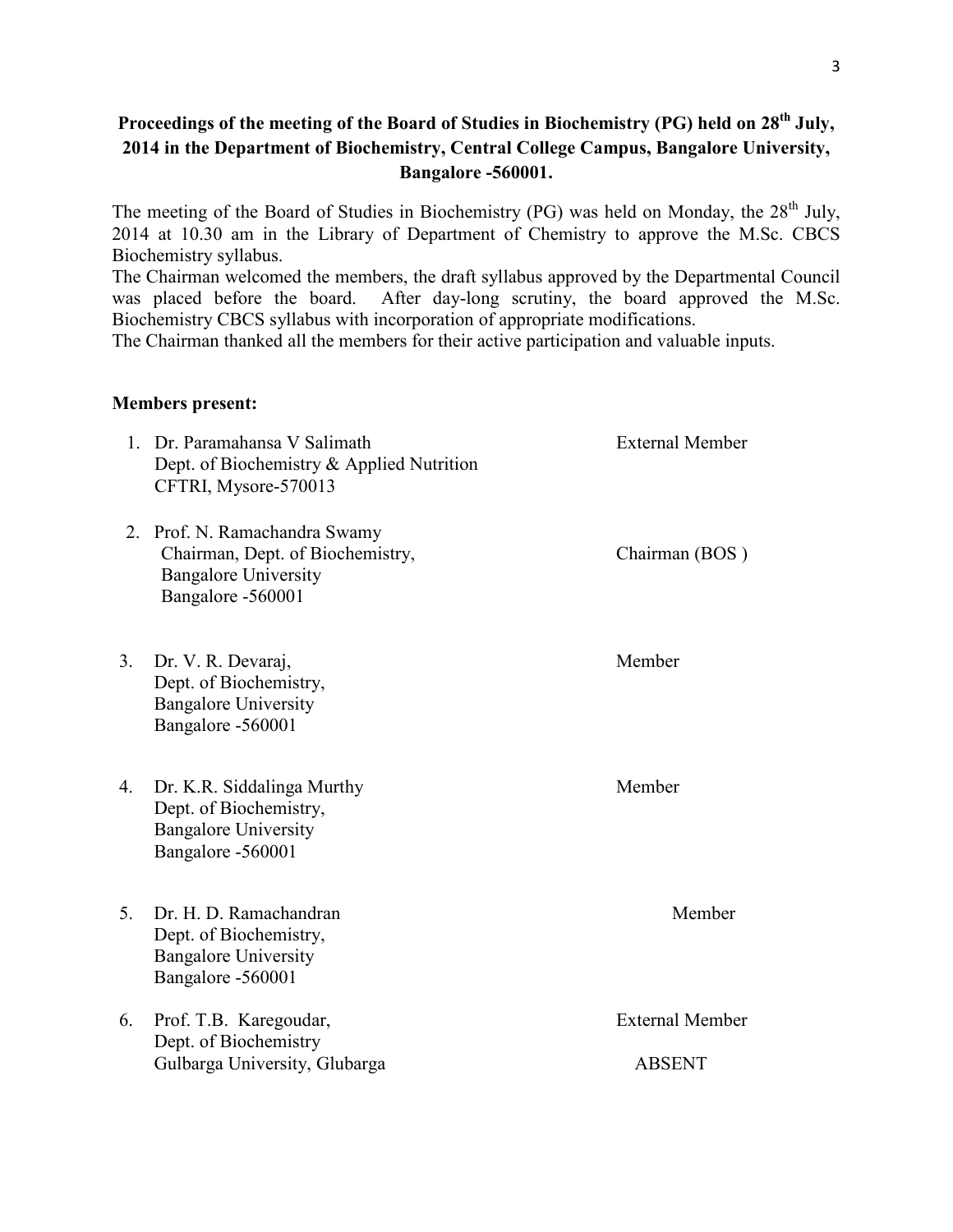| <b>Name of the Course:</b>     | <b>M. Sc. Biochemistry</b>                                                                                                                                                                                  |
|--------------------------------|-------------------------------------------------------------------------------------------------------------------------------------------------------------------------------------------------------------|
| <b>Duration of the course:</b> | <b>Two years</b>                                                                                                                                                                                            |
| Eligibility:                   | Candidate must have secured 40% in aggregate and<br>studied Chemistry OR Biochemistry as one of the<br>cognate subjects securing 50% marks at B.Sc. level,<br>and studied Biology at PUC OR $10 + 2$ level. |
| Intake:                        | $14 +$ payment seats (05)                                                                                                                                                                                   |
| <b>Admission:</b>              | As per the prevailing University regulations.                                                                                                                                                               |

## **SCHEME OF STUDY AND EXAMINATION**

| <b>First Semester</b> |                              |                |                         |              |             |              |                |
|-----------------------|------------------------------|----------------|-------------------------|--------------|-------------|--------------|----------------|
|                       |                              | Contact        | Exam.<br>hours<br>hours | <b>Marks</b> |             |              | <b>Credits</b> |
| <b>Paper Code</b>     | Title of the paper           |                |                         | IA           | <b>Exam</b> | <b>Total</b> |                |
| $BCT - 101$           | Biophysical and              | $\overline{4}$ | 3                       | 30           | 70          | 100          | $\overline{4}$ |
|                       | $Bio-organic chemistry$      |                |                         |              |             |              |                |
| $BCT - 102$           | <b>Biomolecules</b>          | $\overline{4}$ | 3                       | 30           | 70          | 100          | $\overline{4}$ |
| $BCT - 103$           | Analytical Biochemistry $-I$ | $\overline{4}$ | 3                       | 30           | 70          | 100          | $\overline{4}$ |
| $BCT - 104$           | General Physiology           | $\overline{4}$ | 3                       | 30           | 70          | 100          | $\overline{4}$ |
| $BCSCT - 105$         | Nutrition                    | 3              | 3                       | 30           | 70          | 100          | $\overline{2}$ |
| $BCP - 106$           | Gen. Biochemistry $-I$       | 8              | $4*$                    | 30           | 70          | 100          | $\overline{4}$ |
| $BCP - 107$           | Gen. Biochemistry $-II$      | 8              | $4*$                    | 30           | 70          | 100          | $\overline{4}$ |
| <b>Total</b>          |                              |                |                         |              |             | 700          | 26             |

## **I to IV SEMESTER M. Sc. BIOCHEMISTRY COURSE**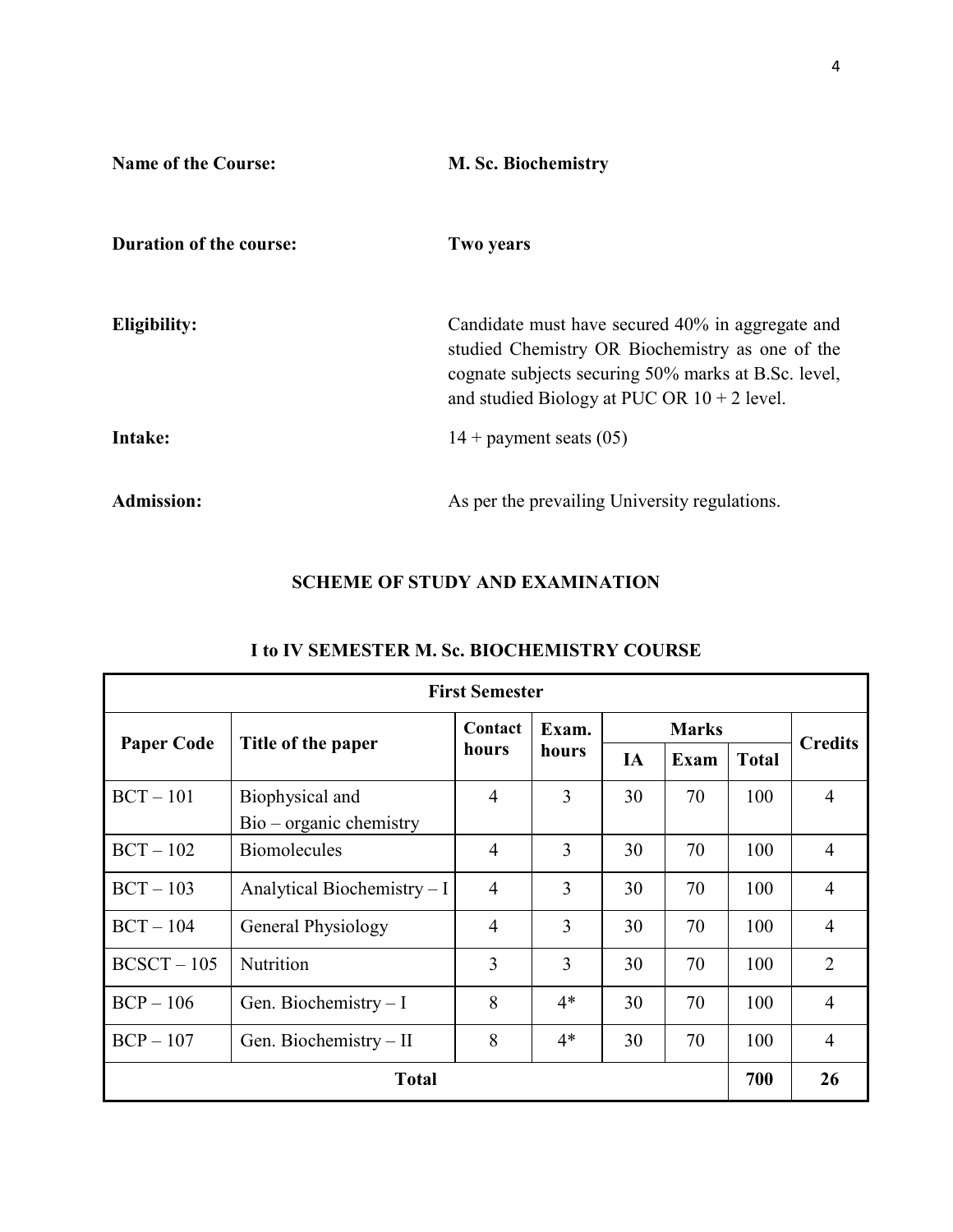| <b>Second Semester</b> |                                              |                  |               |              |              |              |                |
|------------------------|----------------------------------------------|------------------|---------------|--------------|--------------|--------------|----------------|
| <b>Paper Code</b>      | Title of the paper                           | Contact<br>hours | Exam<br>hours | <b>Marks</b> |              |              | <b>Credits</b> |
|                        |                                              |                  |               | IA           | Exam         | <b>Total</b> |                |
| $BCT - 201$            | Enzymology                                   | $\overline{4}$   | 3             | 30           | 70           | 100          | $\overline{4}$ |
| $BCT - 202$            | Analytical Biochemistry – II                 | $\overline{4}$   | 3             | 30           | 70           | 100          | $\overline{4}$ |
| $BCT - 203$            | Metabolism $-I$                              | $\overline{4}$   | 3             | 30           | 70           | 100          | $\overline{4}$ |
| $BCT - 204$            | Membrane Biochemistry                        | $\overline{4}$   | 3             | 30           | 70           | 100          | $\overline{4}$ |
| $BCSCT - 205$          | Microbiology                                 | 3                | 3             | 30           | 70           | 100          | $\overline{2}$ |
| $BCP - 206$            | Immunochemical $&$<br>Biochemical techniques | 8                | $4*$          | 30           | 70           | 100          | $\overline{4}$ |
| $BCP - 207$            | Enzymology                                   | 8                | $4*$          | 30           | 70           | 100          | $\overline{4}$ |
|                        |                                              |                  |               |              | <b>Total</b> | 700          | 26             |

| <b>Third Semester</b> |                                             |                  |               |              |              |              |                |
|-----------------------|---------------------------------------------|------------------|---------------|--------------|--------------|--------------|----------------|
| <b>Paper Code</b>     | Title of the paper                          | Contact<br>hours | Exam<br>hours | <b>Marks</b> |              |              | <b>Credits</b> |
|                       |                                             |                  |               | IA           | Exam         | <b>Total</b> |                |
| $BCT - 301$           | Molecular Biology $- I$                     | $\overline{4}$   | 3             | 30           | 70           | 100          | $\overline{4}$ |
| $BCT - 302$           | Molecular Physiology                        | $\overline{4}$   | 3             | 30           | 70           | 100          | $\overline{4}$ |
| $BCT - 303$           | 1. Metabolism $-$ II<br>2. Plant Physiology | $\overline{4}$   | 3             | 30           | 70           | 100          | $\overline{4}$ |
| $OET - 304$           | Open Elective**                             | $\overline{4}$   | 3             | 30           | 70           | 100          | $\overline{4}$ |
| $BCP - 305$           | <b>Clinical Biochemistry</b>                | 8                | $4*$          | 30           | 70           | 100          | $\overline{4}$ |
| $BCP - 306$           | Molecular Biology                           | 8                | $4*$          | 30           | 70           | 100          | $\overline{4}$ |
|                       |                                             |                  |               |              | <b>Total</b> | 600          | 24             |

\*\* Non- Biochemistry Paper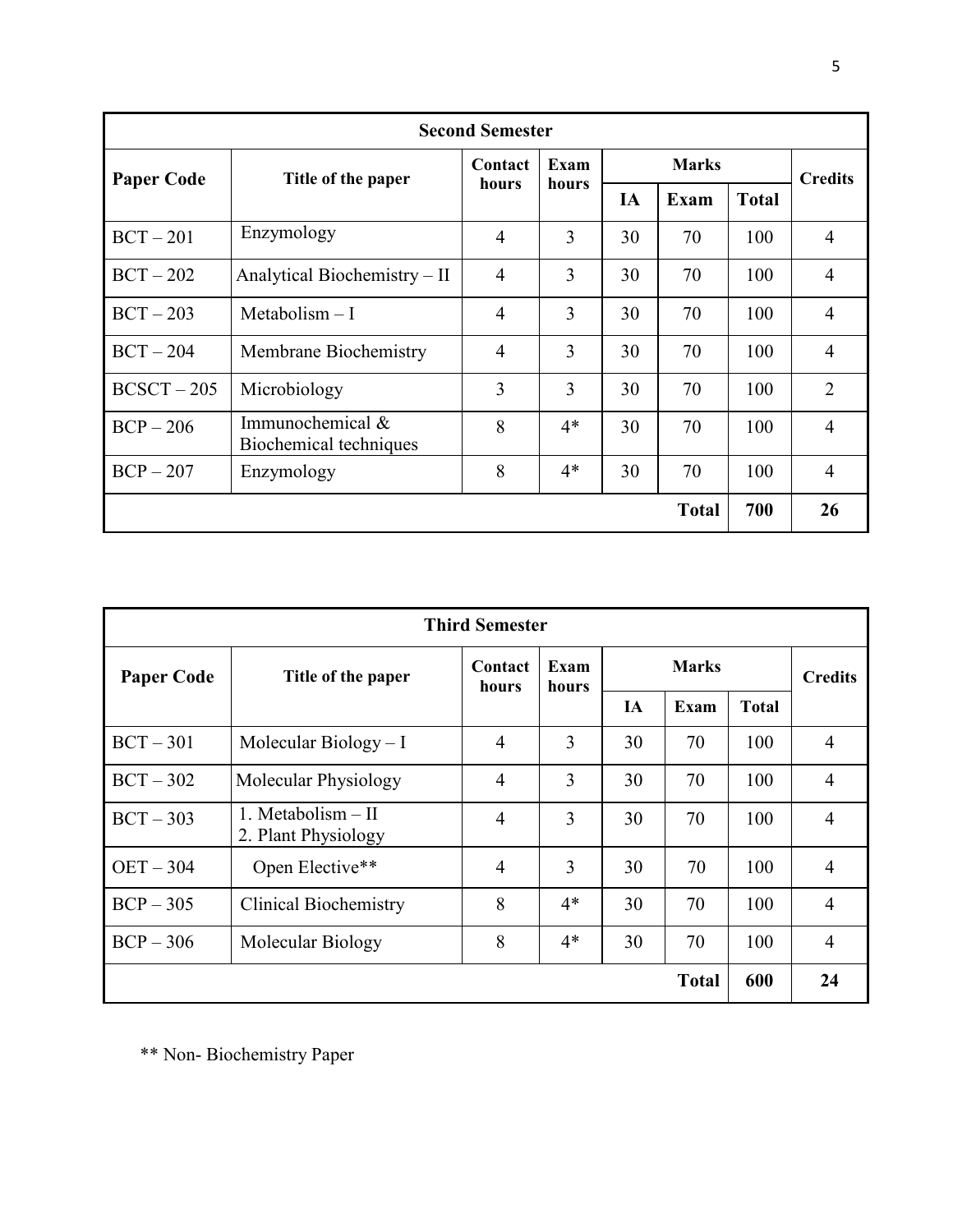| <b>Fourth Semester</b> |                                              |                  |                |              |             |              |                |  |
|------------------------|----------------------------------------------|------------------|----------------|--------------|-------------|--------------|----------------|--|
| <b>Paper Code</b>      | Title of the paper                           | Contact<br>hours | Exam.<br>hours | <b>Marks</b> |             |              | <b>Credits</b> |  |
|                        |                                              |                  |                | IA           | <b>Exam</b> | <b>Total</b> |                |  |
| $BCT - 401$            | Molecular Biology $-$ II                     | $\overline{4}$   | 3              | 30           | 70          | 100          | 4              |  |
| $BCT - 402$            | <b>Biochemical Genetics</b>                  | $\overline{4}$   | 3              | 30           | 70          | 100          | 4              |  |
| $BCT - 403$            | Biotechnology                                | $\overline{4}$   | 3              | 30           | 70          | 100          | 4              |  |
| $BCT - 404$            | Immunology and<br>Toxicology                 | $\overline{4}$   | 3              | 30           | 70          | 100          | 4              |  |
| $BCP - 405$            | Genetic Engineering and<br>Protein chemistry | 8                | $4*$           | 30           | 70          | 100          | 4              |  |
| $BCPR - 406$           | Project work                                 | 8                | Report         | 30           | 70          | 100          | $\overline{4}$ |  |
| <b>Total</b>           |                                              |                  |                |              |             | 600          | 24             |  |

## *Scheme for Continuous Evaluation:*

| Tests <sup>#</sup> :<br><b>Total:</b> | 25 Marks<br><b>30 Marks</b> |  |
|---------------------------------------|-----------------------------|--|
| Attendance:                           | 5 Marks                     |  |

# *Two tests will be conducted and average of marks from two tests will be computed for continuous evaluation*

| <b>Practical (each Practical)</b> |          |
|-----------------------------------|----------|
| Attendance:                       | 5 Marks  |
| Tests <sup>#</sup> :              | 20 Marks |
| Records:                          | 5 Marks  |
| <b>Total:</b>                     | 30 Marks |

# *Two tests will be conducted and average of marks from two tests will be computed for continuous evaluation*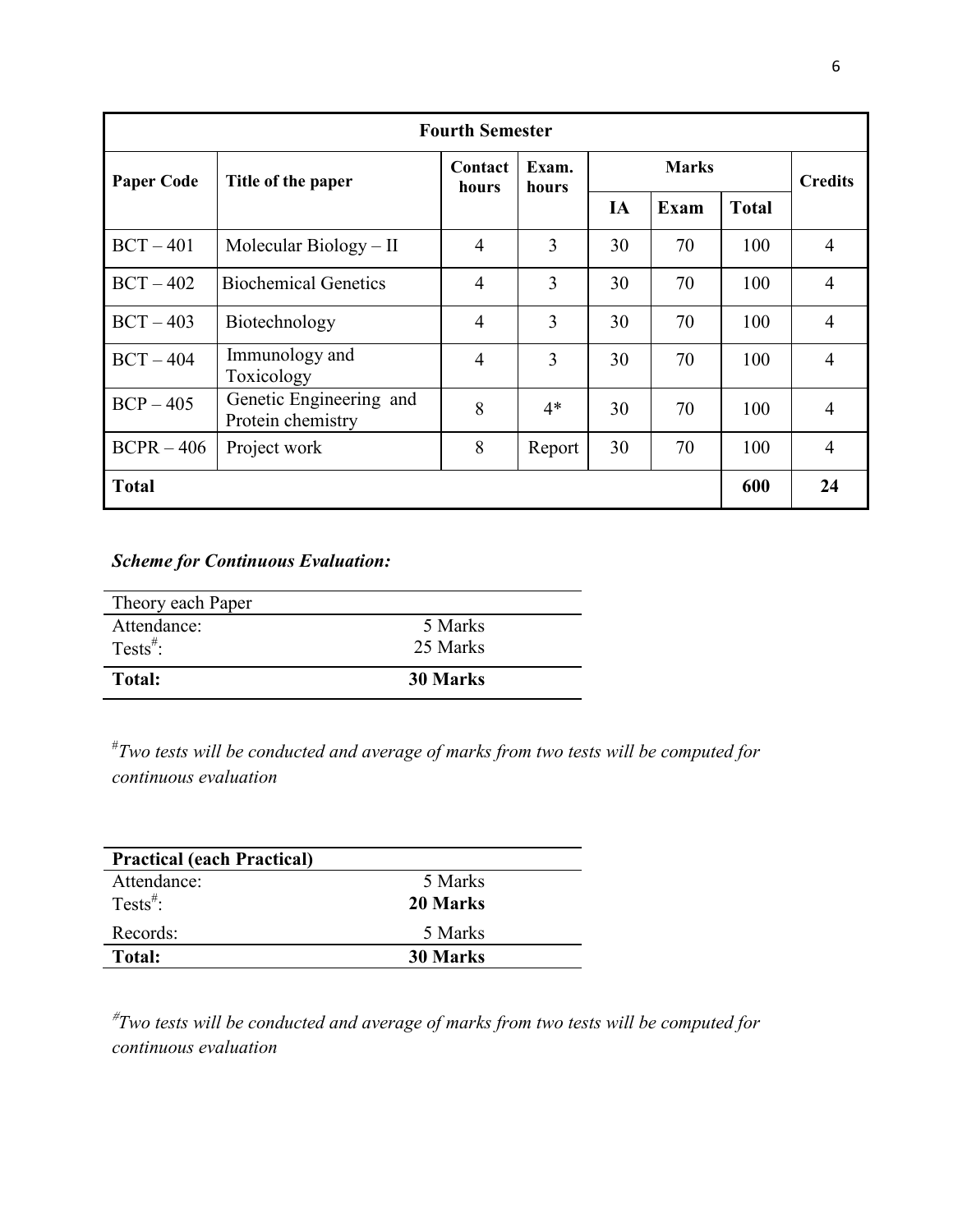## **FIRST SEMESTER M. Sc. BIOCHEMISTRY**

#### **BCT – 101: Biophysical and Bioorganic Chemistry**

#### **4 units (52 hrs)**

**Properties of water:** Physical and chemical properties of water, ionization and ionic product of water, structure of liquid water and ice. Unusual properties of water. Hydrophilic, hydrophobic and amphipathic molecules in aqueous solution. Effect of solutes on colligative properties of water. Importance of water in biological systems with special reference to the maintenance of native structure of biological molecules. Biological relevance of pH and pKa, determination of pKa of weak acid. Buffers, buffer action, and buffer capacity. Henderson–Hasselbalch equation, preparation of buffers. Importance of buffers in biological systems (cytosol and blood).

**6 hrs** 

**Thermodynamics:** First law of thermodynamics, basic concepts of entropy and second law of thermodynamics, free energy changes, standard free energy change and its relation to equilibrium constant. Oxidation – reduction reactions in biological systems. **5 hrs** 

**Stereochemistry:** Optical isomerism, chirality, symmetry elements, enantiomers, diastereomers, DL and RS notations, racemization, stereoisomerism and geometrical isomerism, cis – trans and E – Z conventions. **5 hrs**

**Mechanism of Bio-organic reactions:** Introduction, meaning of the term, kinetic and nonkinetic. Fundamental aspects: Homo and heterolytic cleavage, structure and reactivity of carbocation  $(C^+)$ , carbanion  $(C)$  and carbon free radical  $(C)$  characteristic aspects of ionic, radical and concerted reactions, substitution, addition, elimination and rearrangements. Energy profiles of reactions, transition state theory, kinetically and thermodynamically controlled reactions. Reactions  $SN<sup>1</sup>$ ,  $SN<sup>2</sup>$ ,  $SN<sup>1</sup>$  neighbouring group participation. E<sub>2</sub>, E<sub>i</sub>, Curtin-Hammett principle. Electrophilic addition to C=O, detailed discussion of all aspects of aldol condensation, related condensations, Michael addition. Esterification and hydrolysis.

#### **12 hrs**

**Rearrangements**: Migration to electron deficient C, N and O; Wagner-Meerwein, Pinacol, Beckmann, Hoffmann, Bayer-Villiger reactions, allylic rearrangements. Benzilic acid rearrangement, Cannizaro and Manich reactions, oxidation-reduction. **6 hrs**

Free radicals: Introduction, formation – photolysis, thermolysis, redox reactions, radical reactions with biomolecules. **4 hrs**

**Heterocyclic systems:** Occurrence in biological systems, structure and properties of furon, pyrrole. Indole, thiazole, imidazole, pyridine, pyrimidine, purine, quinone, pteridine and isoalloxazine containing biomolecules. **8 hrs** 

**Bioinorganic chemistry:** Ligand field theory of complexes, stability of complex ions in solution, kinetics and mechanism of reactions of complexions. Ligand replacement reactions and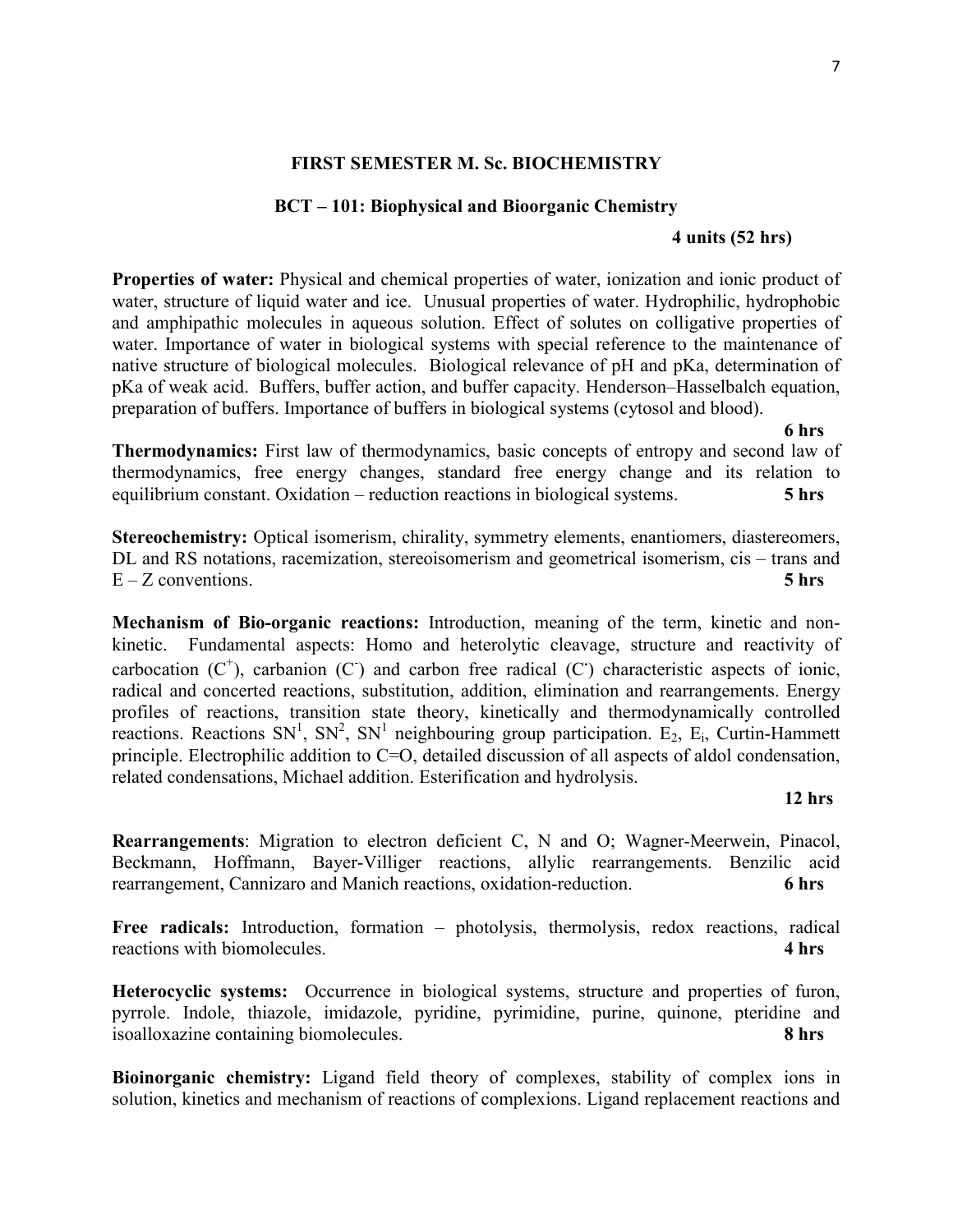electron transfer reactions of organometallic moieties of biological macromolecules (cytochromes, chlorophyll and hemoglobin). **6 hrs** 

### **References**

- 1. Physical Biochemistry. Kansal Edward Van Halde. Prentice Hall.
- 2. Physical Biology of the Cell,  $2^{nd}$  Edn. Rob Phillips, Jane Kondey, Julie Theriot, Hernan Garcia, Garland Publishers (2012).
- 3. Bioinorganic Chemistry; Ei-Ichiro Ochiai, Elsevier (2008).
- 4. Physical Biochemistry. David Frifielder.  $2<sup>nd</sup>$  Edn. W.G.Freeman and Co ()
- 5. Organic Chemistry. Vol.I. Fundamental principles. I. L. Finar.  $6<sup>th</sup>$  Edn. ELBS
- 6. Inorganic Biochemistry. G.L. Eicharn. Elsevier.
- 7. Organic Mechanisms, Peter Sykes, Longman, (1977).
- 8. Biochemical Calculations, Irwin H. Segel (1976) 2nd Ed. John Wiley and Sons.
- 9. Introduction to Biophysical Chemistry, Bruce Martin
- 10. Organic Chemistry. R.T. Morrison and R.N.Boyd. 6<sup>th</sup> Edn. Prentice Hall, India.
- 11. Lehninger- Principles of Biochemistry; DL Nelson and MM Cox [Eds), 6<sup>th</sup> Edn. Macmillan Publications (2012).
- 12. Principles and techniques of practical Biochemistry. K.Wilson and J. Walker*.* 4thEdn. Cambridge University press (2012).
- 13. Chemistry- An Introduction to General, Organic and Biological Chemistry,  $7<sup>th</sup>$  Edn. Karen C. Timberlake, Benjamin Cummings, (1999).
- 14. Physical Chemistry of Macromolecules, C. Tanford.
- 15. Molecular Cell Biology Baltimore et al., Scientific American Publication (1995).
- 16. Reaction Mechanisms at a glance, ed. M. Moloney, Blackwell Science (2000).

#### **BCT**– **102: Biomolecules**

#### **4 units (52 hrs)**

**Carbohydrates:** Brief review of configurational and conformational aspects of carbohydrates. Structure, properties and importance of structural (cellulose and chitin) and storage polysaccharides (starch and glycogen), glycosaminoglycans, cardioglycosides and bacterial cell wall polysaccharides. Structure elucidation of polysaccharides (starch, glycogen and cellulose). Glycoproteins – structure and functions, blood group antigens, sequence analysis of oligosaccharides. Lectins – characteristics and functions in biological system.

#### **10 hrs**

**Lipids:** Lipid classification, brief account of the chemical properties and structure of lipids (without structure elucidation) & biological role of the following: fatty acids, acyl glycerols, phospholipids, plasmalogens, sphingolipids, glycolipids, steroids, eicosanoids – prostaglandins, thromboxanes, & leukotrienes, leptin and visfatin. **7 hrs** 

**Amino acids and Proteins:** Review of classification and structure of amino acids, acid – base properties of amino acids. Non – standard, non–protein and biologically active amino acids. UV-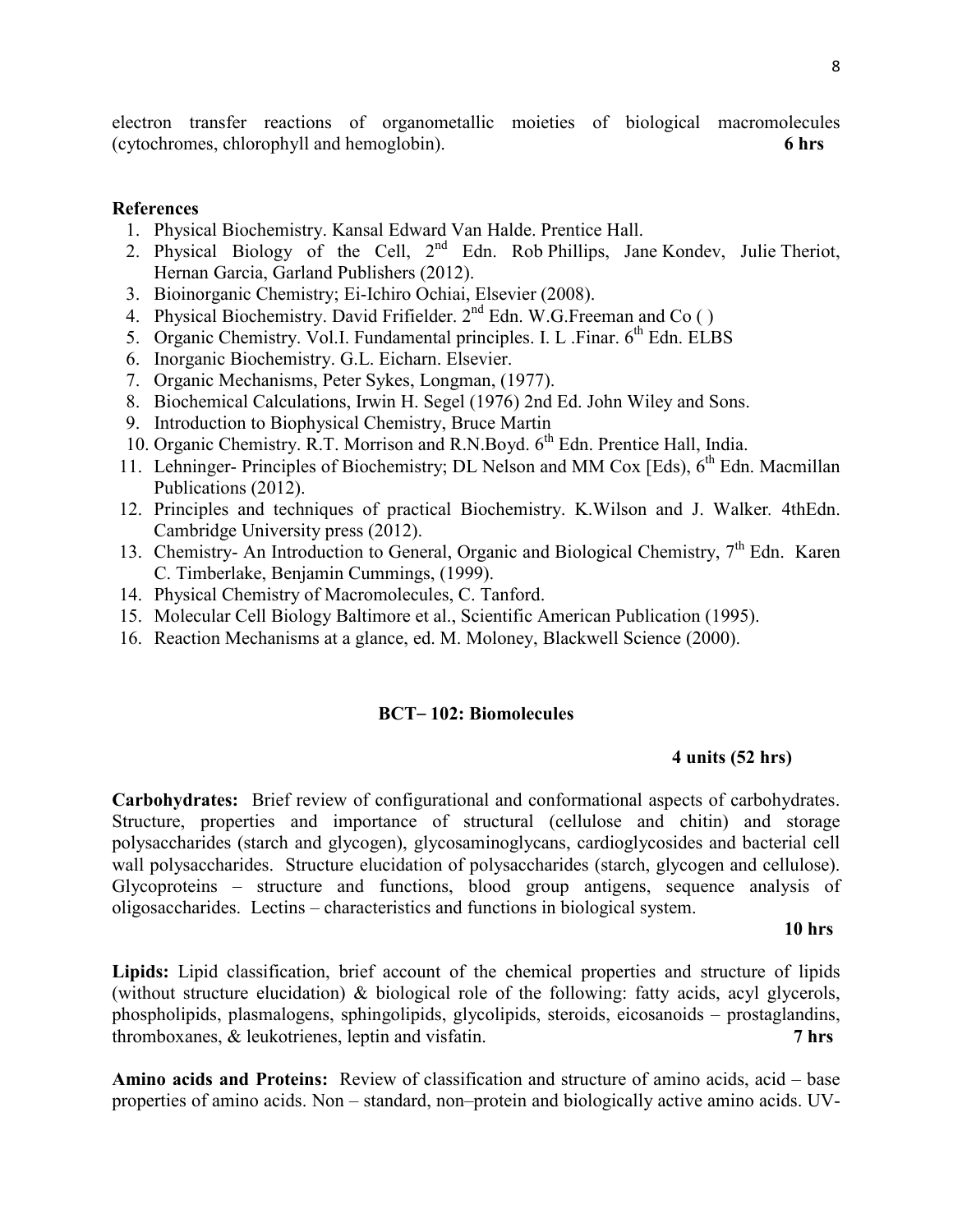light absorption property of amino acids. Ionic properties of peptides and proteins. Naturally occurring peptides. Peptide synthesis– reactive ester method and modified Merrifield solid phase synthesis.

*Primary structure:* Elucidation of primary structure of proteins – Determination of amino acid composition, end group analysis, cleavage by enzymes and chemicals, separation of fragments. Manual and modern methods of sequencing and reconstructing the protein sequence. Assignment of disulfide bonds.

Secondary structure: Peptide bond – structure and conformation, Ramachandran plot. Regular *secondary structure:*  $\alpha$  – helix and other types of helices,  $\beta$  – pleated sheet, irregular, turns, loops and triple helical structures. Helix stabilizing and destablizing amino acids. Structure of fibrous proteins: α-keratin, silk fibroin and collagen. Motifs (super secondary structure – triose phosphate isomerase, concanavalin-A and Rossmann fold) and domain structure (glyceraldehyde-3-phosphate dehydrogenase). Secondary structure of insulin, ribonuclease, lysozyme, myoglobin and chymotrypsin.

*Tertiary structure:* Forces stabilizing tertiary structure of proteins. Protein denaturation and renaturation.

*Quaternary structure and symmetry*: Structure and function of myoglobin and hemoglobin. Cooperative mechanism of oxygen binding to hemoglobin. Abnormal hemoglobin– sickle-cell hemoglobin.

#### **20 hrs**

Protein folding pathways: Protein dynamics – kinetics of protein folding and disulfide bond formation, molecular chaperones and protein disulfide isomerase. Prediction of secondary and tertiary protein structure. Disease related to protein folding – Alzheimer's and mad cow disease. **3 hrs**

**Nucleic Acids:** Structure and properties of Nucleosides and Nucleotides. Structure of nucleic acids– primary, secondary and tertiary structure of DNA. Isolation, fractionation and characterization of nucleic acids. Properties of nucleic acids in solution. Secondary structure of tRNA and role of secondary structure in mRNA stability. Chemical synthesis of oligonucleotides (phosphate and phosphite method). Nucleic acid sequencing – Maxam and Gilbert and Sangers method. Rapid sequencing methods and new generation DNA sequencers.

## **12 hrs**

- 1. Lehninger- Principles of Biochemistry; DL Nelson and MM Cox [Eds),  $6<sup>th</sup>$  Edn. Macmillan Publications (2012).
- 2. Biochemistry VI Edition; Jeremy M Berg, John L Toymoczko and Lubert Stryer, W H Freeman and Co. (2006).
- 3. Physical Biology of the Cell,  $2^{nd}$  Edn. Rob Phillips, Jane Kondev, Julie Theriot, Hernan Garcia, Garland Publishers (2012).
- 4. Biochemistry; Voet, D. and Voet, J.G. [Eds.] 3rd Ed. Jhon Wiley and sons, (1999).
- 5. Biochemistry; David Rawn, J, Neil Patterson Publishers (1989).
- 6. Complex Carbohydrates, Sharon, N. Addison Wisely, (1975).
- 7. Methods of Enzymatic Analysis; Berg Meyer Vol. 1-X, (1974).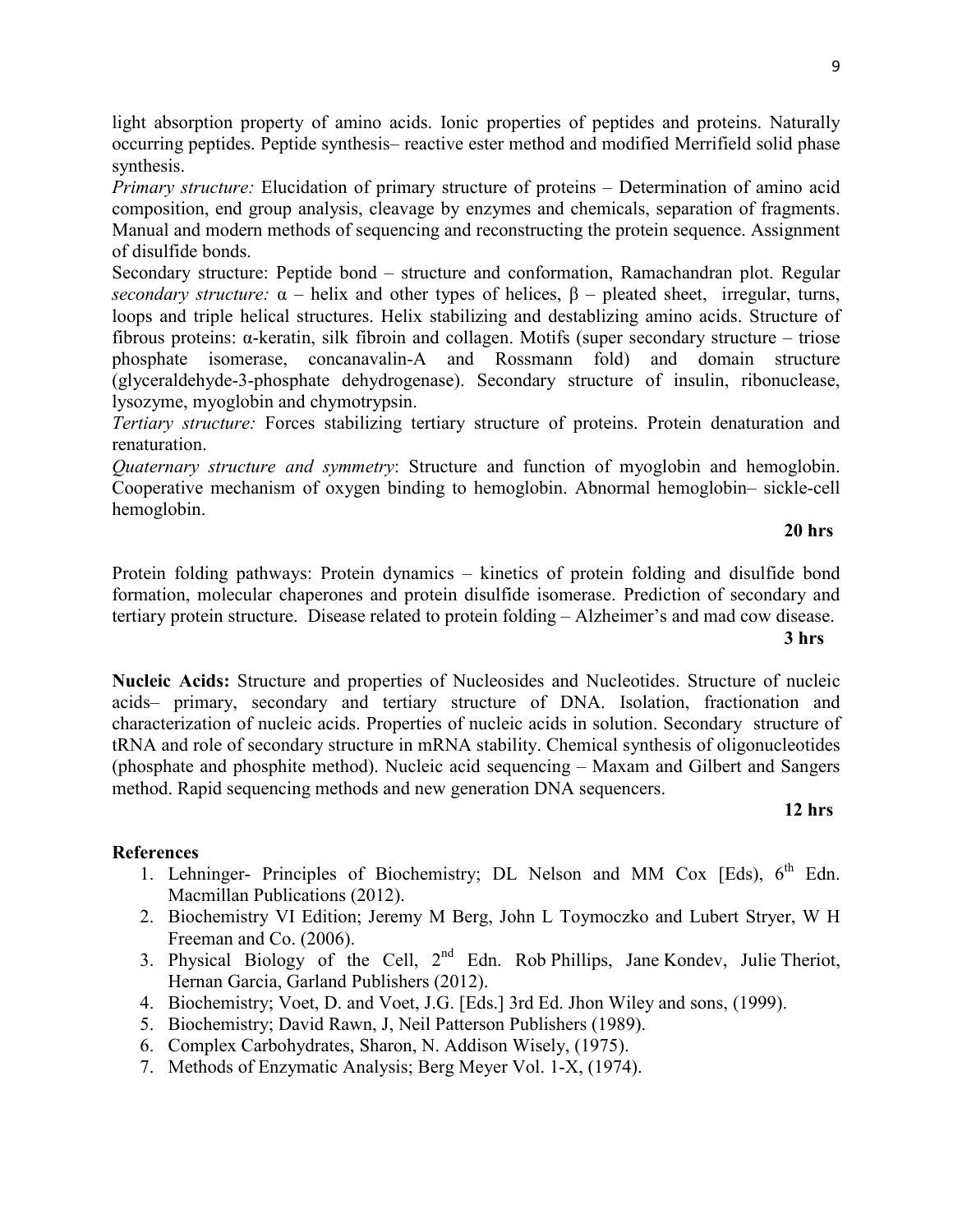- 8. Nucleic acid Biochemistry and Molecular Biology, Mainwaring et al., Blackwell Scientific (1982).
- 9. Principles of Biochemistry; Smith et al., McGarw Hill (1986).
- 10. Proteins Structures and Molecular Properties 2<sup>nd</sup> Edn. Thomas E. Creighton, W H Freeman and Co. (1993).
- 11. Principles of Protein Structure, Function, & evolution, Dickerson & Geis  $2^{nd}$  Ed. Benjamin-Cummings (1983).
- 12. Biochemistry Ed. Donald Voet & Judith G. Voet, John Wiley & Sons, Inc.(2010).
- 13. Practical Biostatistics; Mendel Suchmacher and Mauro Geller, Academic Press (2012).

#### **BCT**- **103: Analytical Biochemistry** – **I**

#### **4 Units (52 hrs)**

#### **Introduction to Biochemistry:** 1 hr

**Overview of Biochemical Investigations:** Introduction to biochemistry, outline of strategies in biochemical investigations employing whole animal studies, isolated organs, tissues, and cell cultures. Specific investigations with isolated organelles;mitochondria and ER. Investigations with microorganisms and their mutants yeast, *Ceanorhabditis elegans, Arabidopsis thaliana*  and *Drosophila melanogaster* as model specimen for biochemical investigations. Basic equipments and methods, and safety considerations in animal cell culture. Types of animal cells and their characteristics in culture, culture media and common animal cell lines for laboratory investigation. Plant cell culture, media for plant cell culture, potential of plant cell ulture in biochemical investigations.

**Extractions;** Preparation of extracts for biochemical investigations, physicochemical properties of metabolites and drugs extracts from biological materials. Physico-chemical properties of solvents, solubility and missibility, ionic bonds, and salting out. Partition, ionization, buffering and their effect on extraction. Choice of solvent for solvent extraction, mixed solvents, solid phase extraction.

#### **9 hrs**

**Microscopic techniques:** Review of light microscope, resolution of microscopes, Optical contrast, phase contrast, and dark field microscopy, preparation of specimen for biochemical investigations. Electron microscopy; Working principle and applications, specimens for electron microscopy, fixatives, immune-gold microscopy and its advantages. Metal shadowing, design and applications of **s**canning electron microscopy (SEM), Transmission electron microscopy (TEM), and cryo-electron microscopy. 3-D images, negative staining, single particle reconstruction.

#### **5 hrs**

**Fluorescence Microscopy:** Fluorophores, principle and applications of fluorescence microscopy, design and uses of Epifluorescence microscoy, and immuno-fluorescence microscopy. Imaging live cells and tissues; time lapse imaging, fluorescence stains of living cells, reporter molecules, multidimensional imaging. Measuring cellular dynamics; calcium imaging in live cells, fluorescence recovery after photo bleaching (FRAP), Fluorescence

#### 10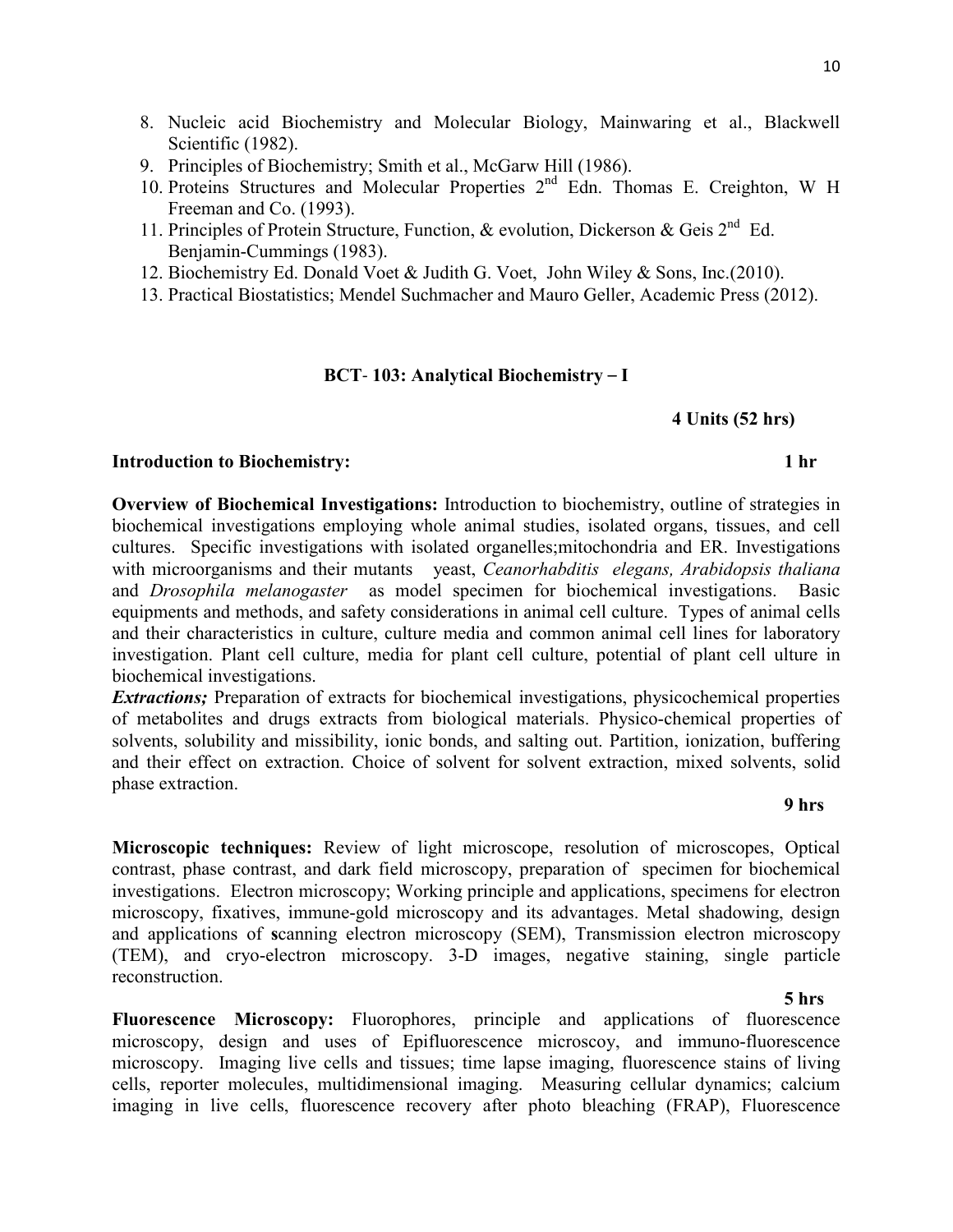resonance energy transfer (FRET). Use of ion-selective electrodes, light emitting indicators and optical tweezers in study of cellular dynamics.

#### **5 hrs.**

**Centrifugation:** Principle of centrifugation, the Swedberg equation, types of centrifuges and rotors. Density gradient centrifugation- Caesium chloride and sucrose density gradients; examples of separations, Sub-cellular fractionation. Design and working of analytical ultracentrifuges, sedimentation velocity and sedimentation equilibrium analyses.

*Ultra-filtration;* Principle, instrumentation and application. Dialysis, principle and uses of equilibrium dialysis,. Precipitation; methods and applications.

Flow Cytometry; Principle and design of flow cytometer, cell sorting. Detection strategies in flow cytometry and parameters measured by flow cytometry.

#### **7 hrs**

**Biocalorimetry:** Arrhenius equation, determination of energy of activation from Arrhenius plots. Main thermodynamic parameters; enthalpy, and entropy. Isothermal titration calorimetry, design of experiments, determination of change in heat capacity, eg., oligomerization of valinomycin, DNA duplex. Determination of specific heat from enthalpy. Differential scanning calorimetry; design of experiment, application of DSC, microcalorimetry. Determination of thermodynamic parameters by non-calorimetric data.

#### **5 hrs**

**Manometry:** Instrumentation, types of manometry; Warburg constant volume manometer, Gilson's differential respirometer, applications.

 **3 hrs Radioisotopic methods of analysis:** Atomic stability and radiation, types of decay, rate of radioactive decay, half life, units of radioactivity. Detection and measurement of radioactivity, Design and applications of Geiger-Muller Counter, and types of scintillation counters. Disadvantages of scintillation counters, quenching, Chemiluminescence and phospholuminescence counting efficiency, channel ratio, sample preparation, scintillation cocktails, Cerenkov counting. Autoradiography; types of emulsions and films for exposure to isotopes, suitable isotopes, times of exposure and processing films, direct autoradiography, fluorography, intensifying screens, quantification. Radio tracer techniques; Supply storage and purity of radio-labeled compounds, specific activity, radio-labeled nucleotides, metabolites. Pulse chase experiments.

 **8 hrs Quantitative biochemical measurements:** Analytical considerations and experimental errors, nature of experimental errors- random and systemic errors. Identification of systemic errors, SOPs. Performance of analytical methods, precision, accuracy, detection limit, analytical range, specificity, sensitivity, and robustness. Gaussian distribution (normal) of data, quantification of precision by standard deviation, coefficient of variation and variance, (data to be provided for calculation of each parameter). Assessment of accuracy; Population statistics- confidence limits and confidence intervals, student's t-test, standard error of mean, examples for calculation. Qtests, examples and applications, Null hypothesis, use of t-test to validate analytical methodsunpaired, paired, one-sample, two-sample tests with examples. Calibration methods; Least mean square method of fitting straight line to data with example. Correlation and regression analyses. ANOVA, one way and two-way ANOVA.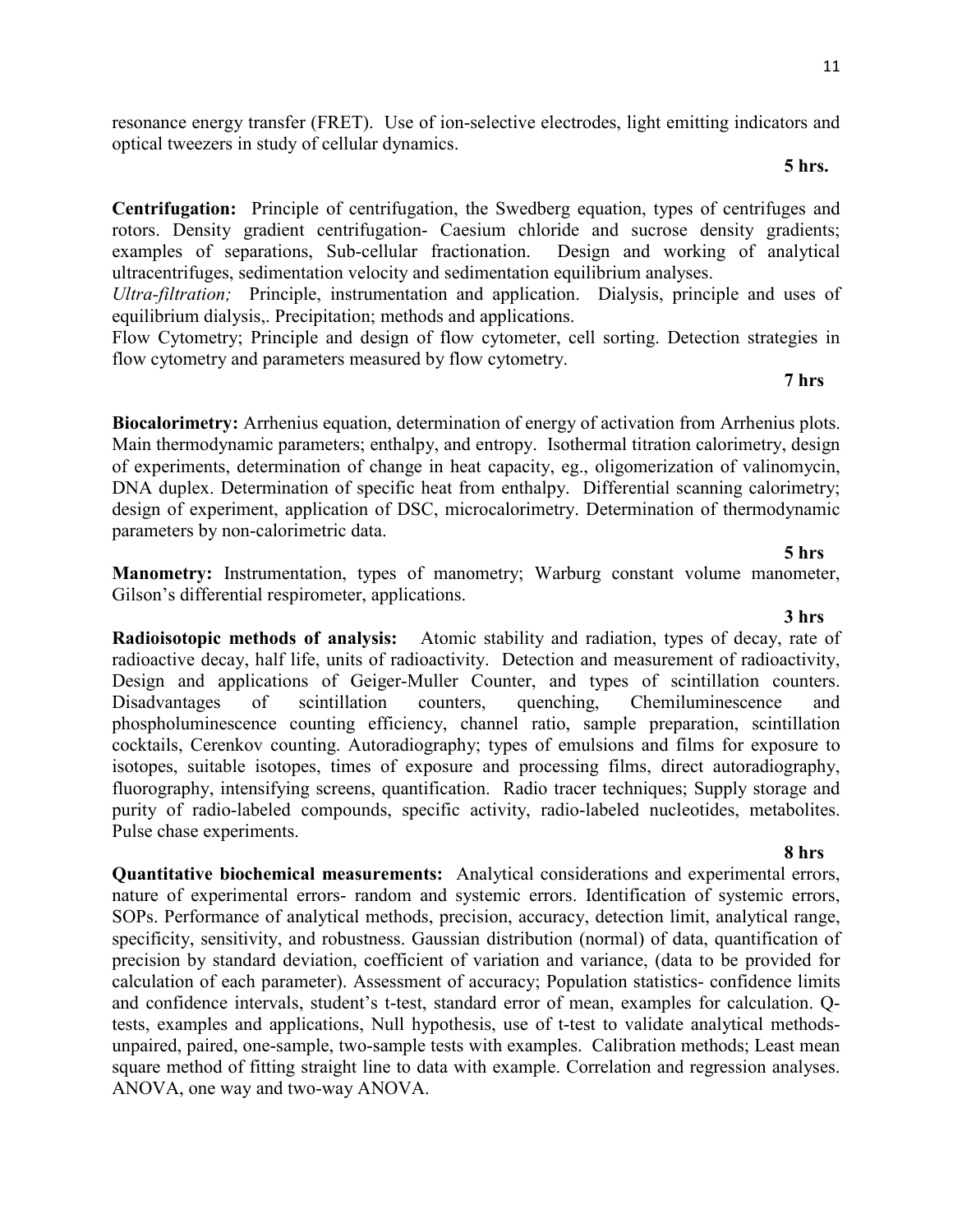#### **References**

1. Analytical techniques in Biochemistry and Molecular Biology; Katoch, Rajan. Springer (2011)

**9 hrs** 

- 2. Basic Methods for the Biochemical Lab; Martin Holtzhauer, Springer, (2007).
- 3. Principles and Techniques of Biochemistry and Molecular Biology 7<sup>th</sup> Edn. Keith Wilson and John Walker, Cambridge University Press, (2010).
- 4. Principles of Gene Manipulations;  $6<sup>th</sup>$  Edn. S.B. Primrose, R.M. Twyman, and R.W. Old, Blackwell Science (2012).
- 5. Techniques in Molecular Biology, Walker and Gastra, Croom Helm, (1983)
- 6. Biochemistry LabFax, Ed. J.A.A. Chambers and D. Rickwood,, Blackwell Science, (1993),
- 7. Protein Purification Applications, S.L.V. Harris and Angal IRL Press, (1990)
- 8. Laboratory Techniques in Biochemistry and Molecular Biology, Work and Work Vol. I & II, North Holland, (1969).
- 9. Nucleic Acid Blotting; D C Darling, P M Bricknell; Garland Science; (1994)
- 10. Introduction to Proteomics; Daniel C. Liebler, Humana Press (2002),.
- 11. Introduction to Bioinformatics; T K Attwood & D J Parry-Smith, Pearson Education (2002).
- 12. Choosing and Using Statistics; A Biologist Guide, Clavin Dythan, Blackwell Scientific (1999).
- 13. Basic Mathematics for Biochemists; Cornish Bowden, Oxford University Press (1998),.
- 14. Biophysical Tools for Biologists *In Vivo* Techniques; John Correia H. Detrich, III Elsevier (2008).
- 15. Recent Advances in Electron Microscopy- Part-A; B.V. Venkartarmaprasad, and Steve Ludtke, Academic Press (2010).
- 16. Recent Advances in Electron Microscopy- Part-B; B.V. Venkartarmaprasad, and Steve Ludtke, Academic Press (2011).
- 17. Introduction to Electron Microscopy for Biologists; Terry Allen, Academic Press (2008).

### **BCT** – **104: General Physiology**

#### **4 units (52 hrs)**

**Tissues:** Formation of different kinds of tissues from primary germ layers. Types and functions of epithelial tissue, inter-cellular junctions. Connective tissue – extra cellular matrix, Collagens – types, composition, structure and synthesis, Elastin, fibronectins, and other proteins of the extra – cellular matrix. Basal lamina; laminins and associated proteins and their functions.

#### **6 hrs**

**Cytoskeleton and Cellular dynamics:** *Microfilaments;* Assembly and polymerization of Gactin, role of Thymosin-B4, Profilin and Cofilin in polymerization, structural and functional property of F-actin, Capping proteins and assembly of actin filaments, branched and unbranched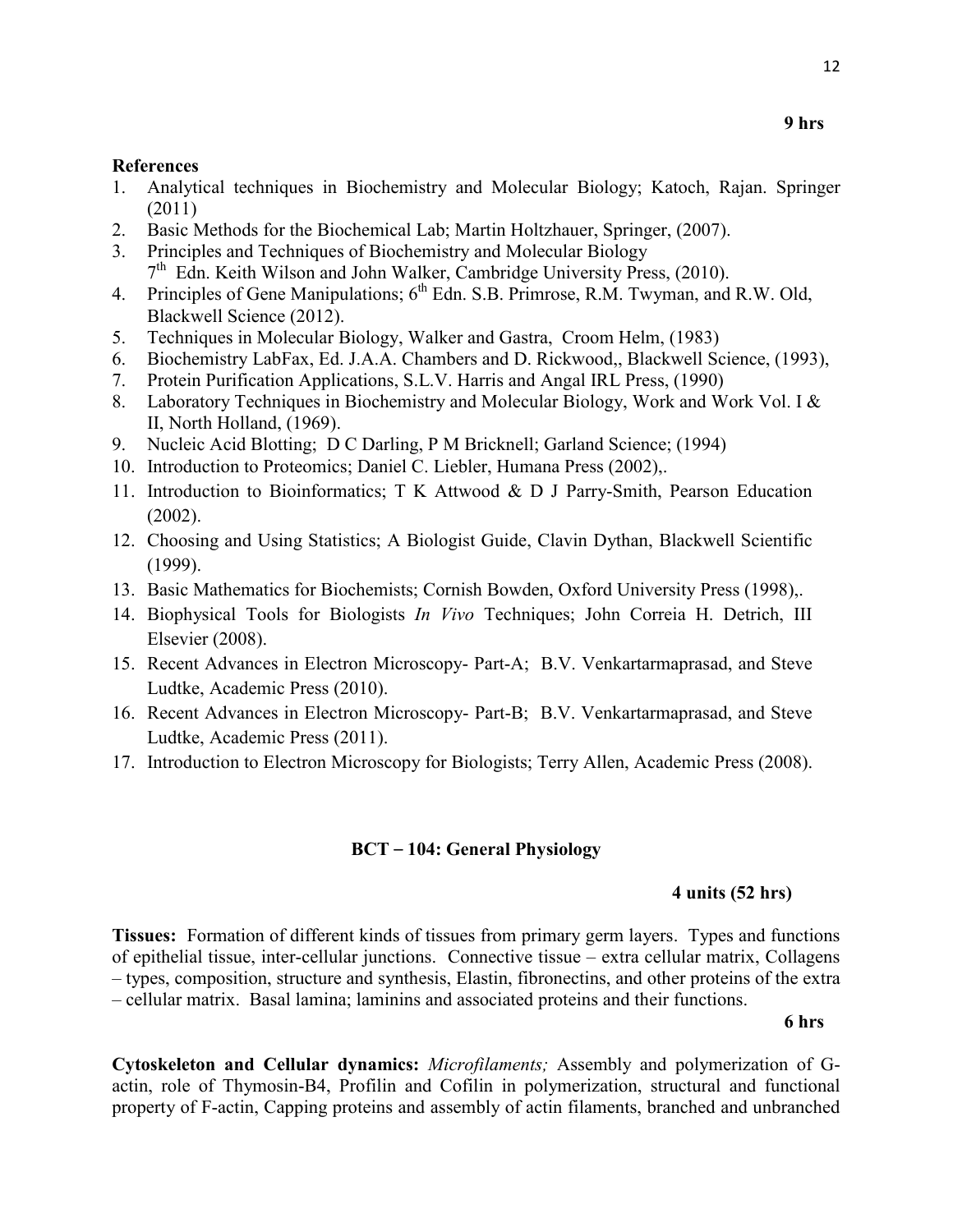filament assemblies, Arp2/3, intracellular cellular movement and actin polymerization, use of toxins in study of actin dynamics. Role of cross-linking and adaptor proteins in actin bundling and membrane association.

Structure and organization of microtubules; dynamics of microtubules, assembly by MTOC, dynamic instability, tubulin polymerization as target of drugs. Side and end-binding proteins, capping and severing proteins. *Kinesins and dyneins;* vesicular transport along microtubule, role of kinesin-1 and dynein motors in organelle transport. Role of microfilaments and microtubules in cell migration.

*Intermediate filaments;* Assembly and tissue specific expression, dynamic nature of intermediate filaments, diseases associated with Lamins and Keratins defects.

 **7 hrs Nervous System:** Types and structure of neuron. Myelin sheath; composition and function. Resting membrane and action potent ial. Nernst and Goldman equations. Mechanism of initiation and propagation of action potential – voltage gated ion channels, ionophores and toxins in study membrane transport. Design and use of Patch-Clamp in measuring membrane potential. Neurotransmitters and receptors; synaptic transmission, post-synaptic potentials. Outline and functions of autonomic and central nervous systems. **6 hrs** 

**Muscular System:**Ultra structure of smooth, skeletal and cardiac muscle fibers. Contractile and other proteins of muscle. Energy metabolism in muscle; Phosphagens, neuro-muscular junctions, excitation of striated muscles. Organization of sarcolemma, transverse-tubular system and sarcoplasmic reticulum, mechanism of muscle contraction. Regulation of contraction in striated and smooth muscle. Calmodulin and its regulatory role, muscular dystrophies.

**Digestive System:** Secretion, regulation of secretion, composition and functions of saliva, gastric, pancreatic and intestinal juices and bile. Gastro-intestinal hormones. Digestion, absorption and transport of carbohydrates, proteins, lipids, nucleic acids and vitamins. Liver – structure and functions. Detoxification mechanisms. Liver function tests. **5 hrs** 

**Cardio – vascular System:** Systemic and pulmonary circulation. Structure of blood vessels. Regulation of cardiac activity. Blood volume, blood pressure. Plasma composition and functions of plasma liproproteins. Mechanism of blood clotting, role of vitamin K, clot dissolution, anticlotting factors, Formation, counting and functions of erythrocytes, leukocytes and thrombocytes. Lymph, Cerebro spinal fluid (CSF); composition and analysis in diagnosis.

**6 hrs** 

**Respiratory System:** Mechanics and regulation of respiration, pulmonary and alveolar ventilation and its control, transport of respiratory gases, respiratory mechanism of acid-base balance. **5 hrs** 

**Excretory System:** Mechanism of urine formation and composition of urine. Urine analysis for abnormal constituents, tubular function tests. Nephritis and nephrosis. Kidney hormones. Regulation of acid-base electrolyte and water balance. Respiratory and metabolic acidosis and alkalosis. **5 hrs**

**6 hrs**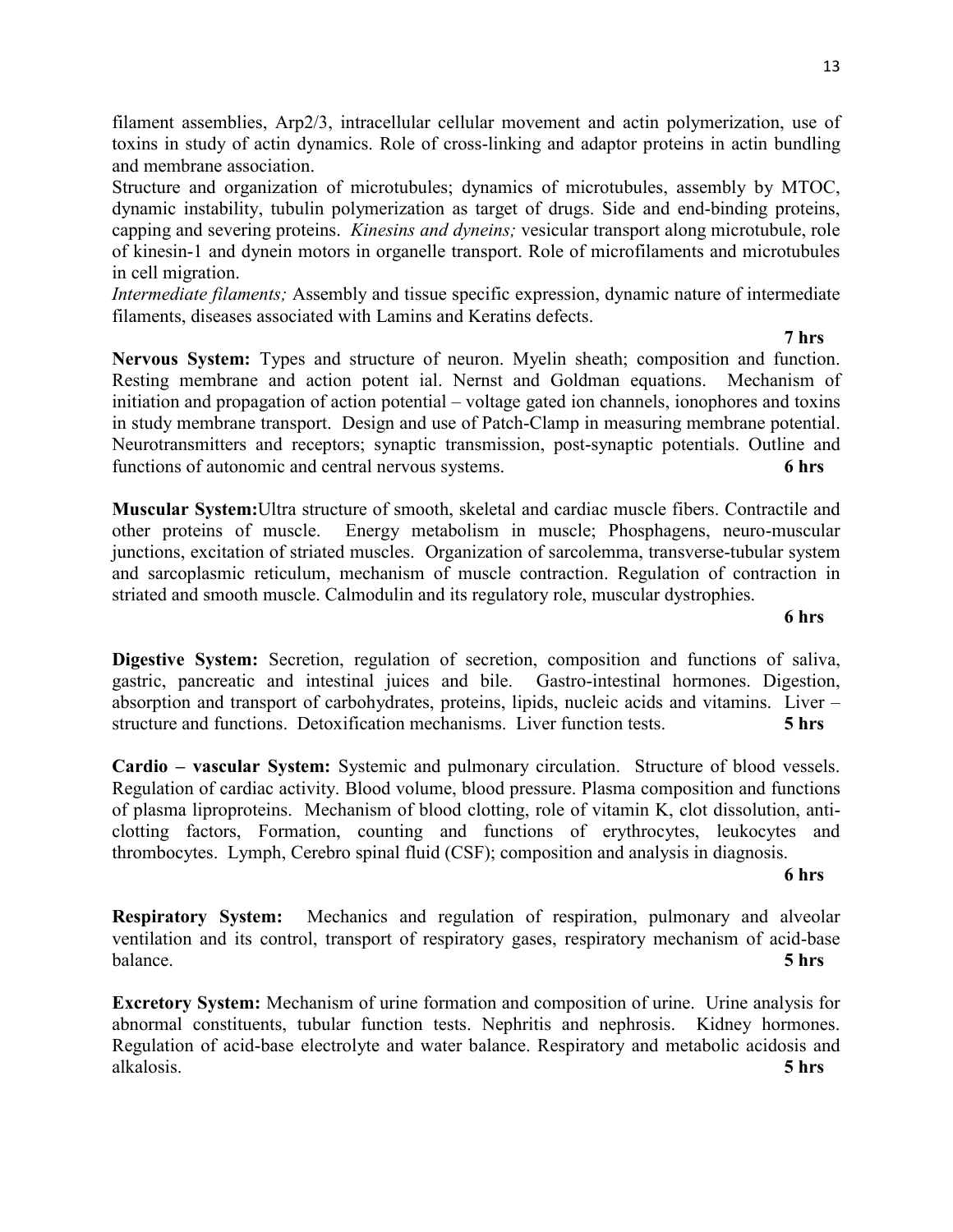**Endocrine system:** Hormones, feedback regulation, biosynthesis, storage, secretion, Circulation in blood. Degradation and peripheral transformation. Receptors and the mechanism of hormone action. Measurement of hormones, and receptors. Disorders of endocrine system.

**7 hrs** 

## **References**

- 1. The Cell, Copper, Geoffery, M., Oxford University Press, (2001)
- 2. Text Book f Biochemistry with Clinical correlations; Thomas Devlin [Ed.](1997), Wiley Liss.
- 3. Lehninger- Principles of Biochemistry; DL Nelson and MM Cox [Eds),  $6<sup>th</sup>$  Edn. Macmillan Publications (2012).
- 4. Principles of Human Physiology;  $4^{th}$  Edn. Cindy L. Stanfield Pearson, (2010).
- 5. Principles of Biochemistry: Smith et al., [Ed.] (1986) McGraw Hill.
- 6. Principles of Biochemistry: General Aspects, Smith et al., [Ed.] (1986) McGraw Hill.
- 7. Human Biochemistry, Orten and Neuhans,  $10^{th}$  Edn. Mosbey International, (1983).
- 8. Review of Medical Physiology, Gannong, W.F.15<sup>th</sup> Edn., Maruzen Asial, (1991).
- 9. Human Physiology: The mechanisms of Body functions. A.J. Vander, et. Al.,(1985) McGraw-Hill.
- 10. Molecular Cell Biology, Baltimore et. al. (1995) Scientific American Publication.
- 11. Cellular Physiology of Nerve and Muscle. Gary G Mathew (1998) Balckwell Scientific Inc.
- 12. Harper's Review of Biochemistry, Murray et. al., (1997) 24<sup>th</sup> Edn., Lange
- 13. Molecular Biology of Cell; Albertis et. al. (2002) Garland Science.
- 14. Biochemistry Ed. Donald Voet & Judith G. Voet, John Wiley & Sons, Inc. (2010).
- 15. Mammalian Biochemistry; White, Handler and Smith, McGraw-Hill, (1986).

## **BCSCT** – **105: Nutrition**

## **4 units (39 hrs)**

**Carbohydrates:** Occurrence and physiological functions, factors influencing metabolism. Lactose intolerance. Dental caries. Artificial sweeteners. Role of dietary fiber in health and disease. Disorders related to carbohydrate metabolism. Glycemic index of foods and its uses.

**Lipids:** Concepts of visible and invisible fats. EFA, SFA, MUFA, PUFA- sources and physiological functions. Role of lipoproteins and cholesterol, triglycerides in health and disease.

**Proteins**: Concepts of essential and non-essential amino acids- their role in growth and development. Physiological functions of proteins. Requirements, nitrogen balance concept. Protein efficiency ratio. Methods for evaluating protein quality. Protein energy malnutritionclinical features and biochemical changes. **12 hrs**

**Macro-minerals:** Calcium, Phosphorus Magnesium, Sodium, Cobalt, Potassium, Chloride.

**Micro minerals:** Iron, Zinc, copper, selenium, chromium, iodine, manganese, Molybdenum and fluoride.

**Ultra trace minerals:** Arsenic, Boron, Nickel, Silicon, Vanadium & cobalt: Digestion & absorption, Functions, Toxicity, interaction with other nutrients. RDA and food sources.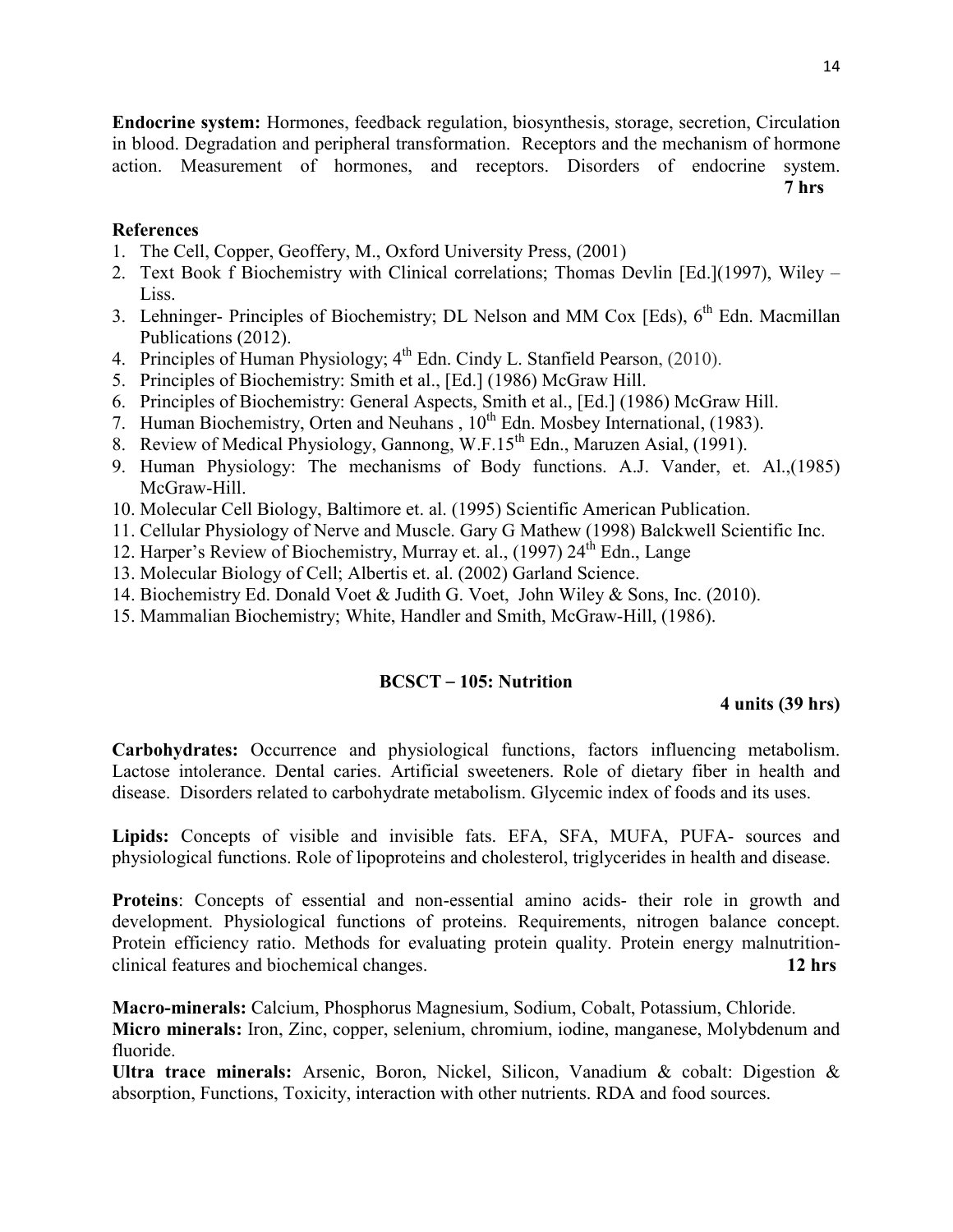**Vitamins and Energy metabolism:** Fat soluble vitamins: RDA. Vitamin- A, vitamin- D, E & K. Water soluble vitamins: Vitamin-C, Thiamine, Riboflavin, Niacin, Pantothenic acid, Biotin, Folic acid, Vitamin-B12, Vitamin-B6 (Digestion, absorption and transport and excretion, functions, interaction with other nutrients (if any), Deficiency and toxicity, major sources, Assessment of nutritive value and analysis in food material.

*Energy metabolism:* Basal and resting metabolism- influencing factors. Methods to determine energy requirements & expenditure. Thermo genesis, adaptation to altered energy intake, latest concepts in energy requirements and recommendations for different age groups. BMR and methods of BMR determination. Factors affecting BMR. Energy requirements for different physical activities. Specific dynamic action (SDA) of food.

*Regulation of food intake:* role of hunger and satiety centers, effect of nutrients.

*Basis for computing nutrient requirements:* latest concepts in dietary recommendations, RDA-ICMR and WHO: their uses and limitations.

**10 hrs**

**Nutrition in various age groups:** Physiological adjustments, Nutritional requirements, Effect of malnutrition, and special needs and nutritional problems in Pregnancy, Lactation, infancy, preschool, adolescent, young adults and elderly adults.

#### **4 hrs**

**Oxidative stress and Antioxidants**: Free radicals: definition, formation in biological Systems. Natural anti-oxidants, defense against free radicals. Role of free radicals and antioxidants in health and disease. Determination of free radicals, lipid peroxides and antioxidants. Antioxidant enzymes and their role. **7 hrs** 

- 1. Biochemistry Ed. Donald Voet & Judith G. Voet, John Wiley & Sons, Inc.(2010).
- 2. Lehninger- Principles of Biochemistry; D.L.Nelson and M.M. Cox,  $6<sup>th</sup>$  Edn. MacMillan Publications (2012).
- 3. Biochemistry Ed. Donald Voet & Judith G. Voet, John Wiley & Sons, Inc.(2010).
- 4. Nutrition: Science and Applications, 3<sup>rd</sup> Edn. Lori A. Smolin, Mary B. Grosvenor, Wiley (2013).
- 5. Introduction to Human Nutrition, 2<sup>nd</sup> Edn. Michael J. Gibney, Susan A. Lanham-New, Aedin Cassidy, Hester H. Vorster, Wiley-Blackwell (2009).
- 6. Nutrition: Everyday Choices, 1st Edition; Mary B. Grosvenor, Lori A. Smolin Wiley (2006).
- 7. Bioactive Food as Dietary Interventions for Liver and Gastrointestinal Disease; Watson Elseveir ( 2012).
- 8. Nutrition and Metabolism, 2<sup>nd</sup> Edn., Lanham S, Mac Donald I and Roche H. The Nutrition Society, London, UK, (2012).
- 9. Introduction to Human Nutrition, 2<sup>nd</sup> Edn., Gibney M, Lanham S, Cassidy A and Vorster H. The Nutrition Society, London, UK, (2012).
- 10. Public Health Nutrition. Gibney M, Margetts B, Kearney J and Arab L. The Nutrition Society, London, UK, (2012).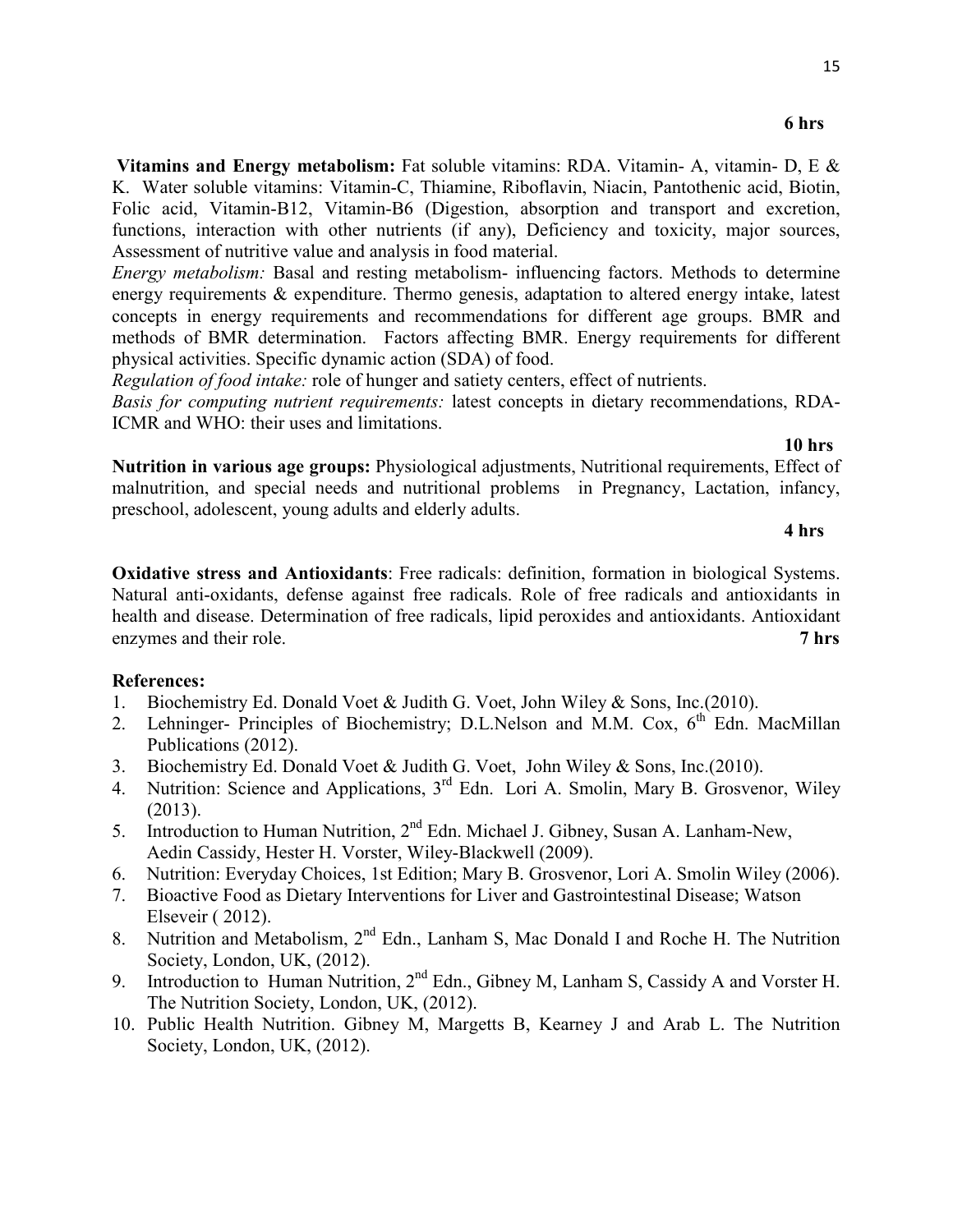## **BCP – 106: Gen. Biochemistry – I (4 Credits)**

- 1. Preparation of buffers; Acetate, phosphate and tris buffer.
- 2. Determination of saponification number and acid value of oils and fats.
- 3. Determination of iodine number and peroxide value of oils and fats.
- 4. Determination of pka of weak acids and amino acids by pH metric titration.
- 5. Isolation of potato starch / liver glycogen.
- 6. Hydrolysis of starch / glycogen and estimation of its purity by H.J. method.
- 7. Hydrolysis of starch / glycogen and estimation of its purity by Somogy's method.
- 8. Analysis of water: estimation of calcium and magnesium by EDTA method.
- 9. Determination of pI of casein from milk.
- 10. Determination of phytic acid.
- 11. Estimation of vitamin C by dichlorophenol indophenol method.

## **References**

- 1. Analytical techniques in Biochemistry and Molecular Biology; Katoch, Rajan. Springer (2011).
- 2. Basic Methods for the Biochemical Lab; Martin Holtzhauer, Springer, (2007).
- 3. Principles and Techniques of Biochemistry and Molecular Biology 7<sup>th</sup> Edn. Keith Wilson and John Walker, Cambridge University Press, (2010).
- 4. Biochemistry LabFax, Ed. J.A.A. Chambers and D. Rickwood,, Blackwell Science, (1993),
- 5. Protein Purification Applications, S.L.V. Harris and Angal IRL Press, (1990)
- 6. Laboratory Techniques in Biochemistry and Molecular Biology, Work and Work Vol. I & II, North Holland, (1969).
- 7. Physical Biochemistry. Kansal Edward Van Halde. Prentice Hall.

## **BCP** – **107: General Biochemistry – II (4 Credits)**

- 1. Absorption spectra of proteins and nucleic acids and determination of molar extinction coefficient.
- 1. Estimation of reducing sugars (lactose in milk) by DNS method.
- 2. Estimation of sugars by Phenol Sulfuric acid / Anthrone method.
- 3. Estimation of sugars by Nelson's method.
- 4. Estimation of protein by Lowry's method.
- 5. Estimation of inorganic phosphate by Fiske-Subbarao method.
- 6. Estimation of tyrosine by Millon's method.
- 7. Estimation of Lysine.
- 8. Estimation of Tryptophan.
- 9. Isolation of nucleic acid from cauliflower / sheep liver.
- 10. Estimation of DNA by Diphenylamine method.
- 11. Estimation of RNA by Orcinol method.

- 1. Biochemical Calculations, Irwin H.Segel (1976) 2 nd Ed. Jhon Wiley and Sons.
- 2. Methods in Enzymology; Colowick , S.P. et al., [Eds.] (1987) Vol. 152, Academic Press.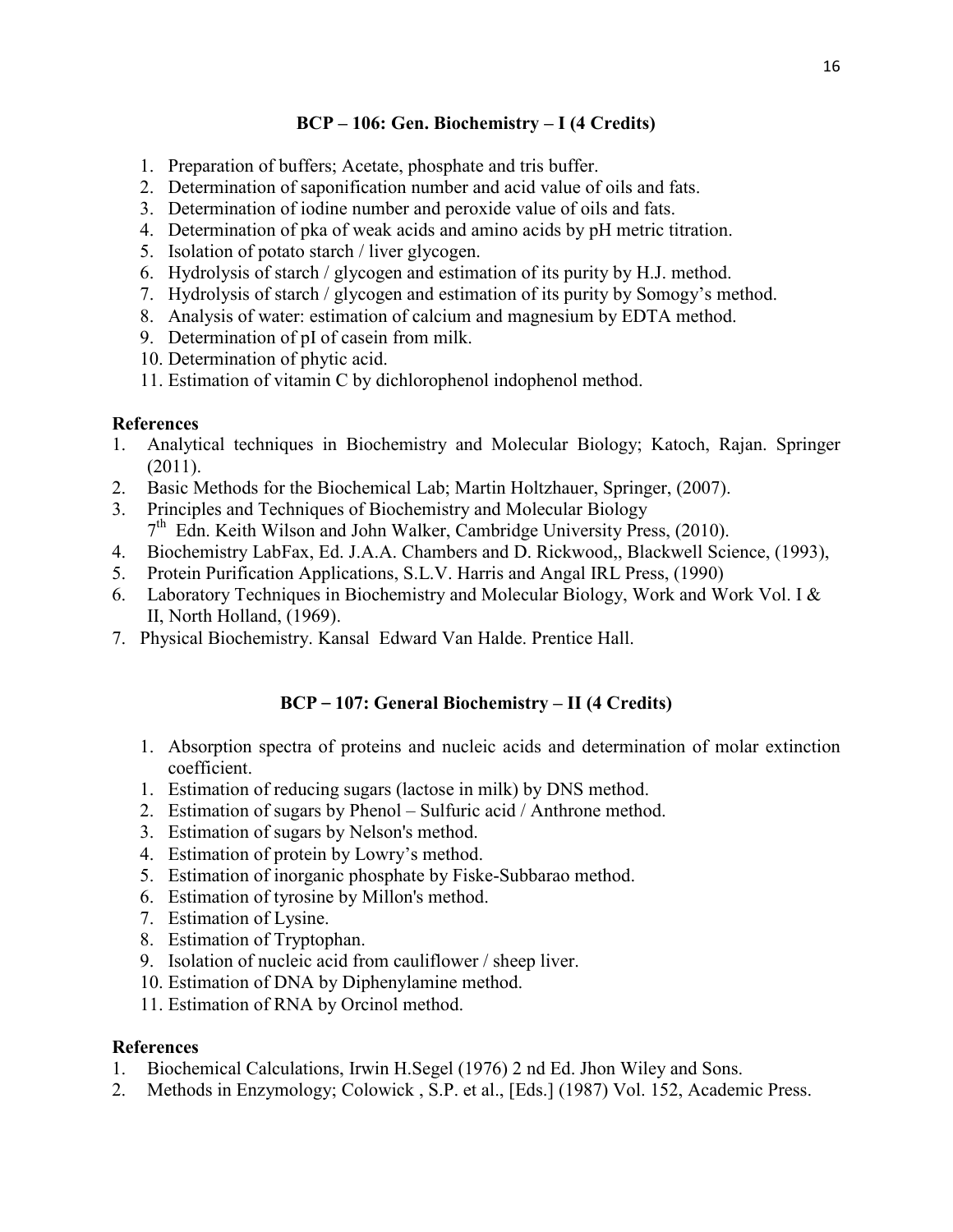- 3. Modern Experimental Biochemistry R.F.Boyer [Ed.] (1986) Addition Wesley.
- 4. Methods of Enzymatic Analysis; Berg Meyer (1974) Vol. 1-X,
- 5. Analytical Biochemistry; D.J.Holme and H. Pick Longman (1983).
- 6. Principles and techniques of Biochemistry and Molecular Biology; Keith Wilson and John Walker;  $6<sup>th</sup>$  Edn. (2005) Cambridge University Press.

## **Second Semester M. Sc. Biochemistry**

## **BCT – 201: Enzymology**

#### **4 units (52hrs)**

**Introduction to Enzymes:** Nomenclature and classification of enzymes. Specificity and active site. Fundamentals of enzyme assay – enzyme units, coupled kinetic assay, immobilized enzymes. Enzyme localization. Criteria of purity of enzymes.

*Monomeric and oligomeric enzymes:* Monomeric enzymes; serine proteases, zymogen activation, multifunctional enzymes, oligomeric enzymes and multi- enzyme complexes.

**5 hrs** 

**The investigation of active site structure:** The identification of binding sites and catalytic sites –trapping the E-S complex, use of substrate analogs, enzyme modification by treatment with proteolytic enzymes, photo – oxidation and chemical modification of amino acid side chains (cys, met, his, ser, asp, glu, lys, and tyr). Affinity labeling studies (chymotrypsin triose phosphate isomerase) an and super reactive amino acid chains (chymotrypsin and glutamate dehydrogenase). The 3-D structural features of active sites as revealed by X-ray crystallographic and chemical studies (chymotrypsin trypsin, elastase and triose phosphate isomerase). Site directed mutagenesis.

#### **7 hrs**

**Enzyme catalysis:** Chemical nature of enzyme catalysis-General acid-base catalysis, electrostatic catalysis, covalent catalysis, intramolecular catalysis and enzyme catalysis. Mechanisms of action of the following enzymes-lysozyme, ribonuclease, lactate dehydrogenase, serine proteases (chymotrypsin, trypsin, elastase), sulphydryl enzymes (papain and alcohol dehydrogenase), and multi-enzyme complexes (pyruvate dehdrogenase complex). Metal– activated and metallo-enzymes (mechanism of action of pyruvate kinase, creatine kinase, superoxide dismutase & carboxypeptidase – A). **7 hrs** 

**Coenzymes:** The mechanistic role of the following coenzymes in enzyme catalyzed reactions – nicotinamide nucleotides, flavin nucleotides, pyridoxal phosphate, coenzyme-A, lipoic acid, thiamine pyrophosphate, biotin, tetrahydrofolate and coenzyme B<sub>12</sub>. 6 hrs

**Kinetics of enzyme-catalyzed reactions:** Methods used in the investigation of the kinetics of enzyme-catalyzed reactions, initial velocity studies, rapid reaction techniques and relaxation technique. Enzyme kinetics of single substrate reactions – Michaelis-Menten and Briggs and Haldane theory (rapid equilibrium and steady state theory). Kinetic data evaluation-linear transformation of Michaelis-Menten equation. Pre-steady state kinetics. Integrated velocity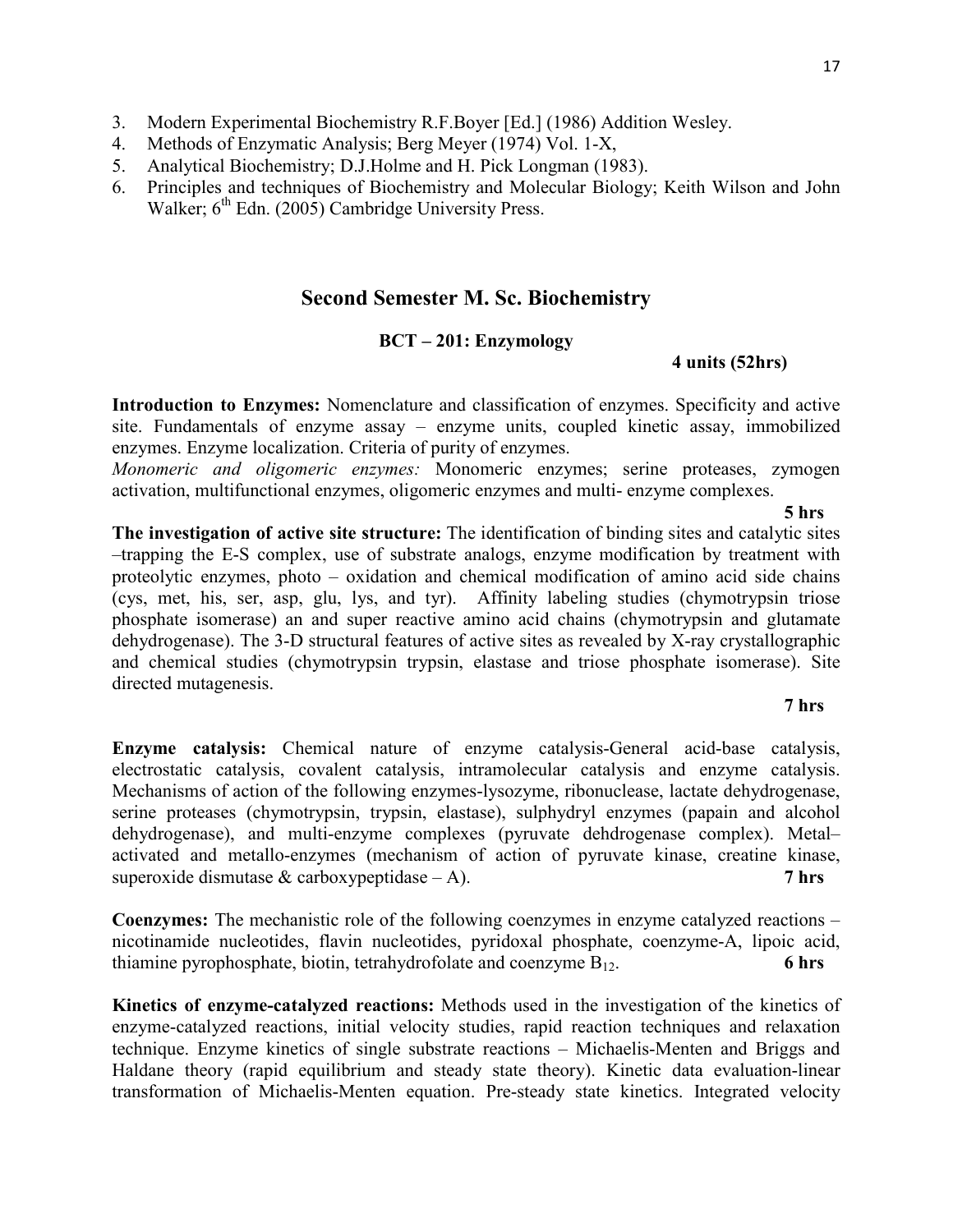equation. Haldane equation. King-Altman procedure for deriving the rate equation. Effect of pH & temperature on enzymatic reactions, Arrhenius plot, determination of activation energy.

#### **9 hrs**

**Enzyme Inhibition:** Types of reversible inhibitors; competitive, non-competitive, uncompetitive, and mixed inhibitors. Partial inhibition, substrate inhibition and allosteric inhibition. Irreversible inhibition. **6 hrs** 

**Kinetics of bi- substrate reactions:** Sequential mechanism, compulsory order and random order mechanism, non-sequential mechanism, ping pong mechanism, distinction between different kinetic pathways using primary and secondary plots. Inhibition studies in the characterisation of bisubstrate reactions. Investigations of reaction mechanisms using isotopic exchange at equilibrium. **5 hrs** 

**Allostery of enzyme action:** Binding of ligands to proteins, Co-operativity, the Hill equation, Adair equation, Scatchard plot and equilibrium dialysis techniques. *Sigmoidal kinetics:* MWC and KNF models. Significance of sigmoidal behavior. Allosteric enzymes and metabolic regulation. Study of ATCase as typical allosteric enzyme. Other mechanisms of metabolic regulation. **7 hrs**

- 1. Fundamentals of Ezymology; 3<sup>rd</sup> Edn. Nicholas C. Price and Lewis Stevens, Oxford University Press (2012).
- 2. Enzymes; Trevor Palmer, East West Press Pvt. Ltd., Delhi (2004).
- 3. Enzymes: A Practical Introduction to Structure, Mechanism, and Data Analysis; Robert A. Copeland , Wiley-VCH Publishers (2000).
- 4. Enzyme Kinetics and Mechanism; Paul F. Cook, W. W. Cleland, Garland Science (2007).
- 5. Biochemical Calculations, Irwin H. Segel (1976) 2nd Ed. John Wiley and Sons.
- 6. Methods in Enzymology; Colowick S.P. et al., Vol. 152, Academic Press, (1987).
- 7. Methods of Enzymatic Analysis; Berg Meyer Vol. 1-X, (1974).
- 8. Basic Biochemical Laboratory Procedures and Computing, R. Cecil Jack (1995) Oxford University.
- 9. Enzyme Kinetics; Roberts, D.V. (1977), Cambridge University Press.
- 10. The Enzymes; Boyer, Academic Press, (1982).
- 11. Enzyme Kinetics; Irwin H. Segel (1976) Interscience-Wiley.
- 12. Enzyme Kinetics; the Steady state approach; Engel, P.C. (1981)  $2<sup>nd</sup>$  Edn. Champman and Hall.
- 13. Nature of Enzymology; Foster, (1980), Croom Helm.
- 14. Principles of Enzymology for Food Sciences; Whitaker, Marcel Dekker (1972) Academic Press.
- 15. Enzymes: Biochemistry, Biotechnology and Clinical Chemistry; Trevor Palmer (Edn) Horwood Chemical Science Series.
- 16. Introduction to Enzyme and Co-enzyme Chemistry. Ed. T. Bugg, (2000), Blackwell Science.
- 17. An Introduction to Enzyme and Coenzyme Chemistry; Timothy B. Bugg, (1997) Jones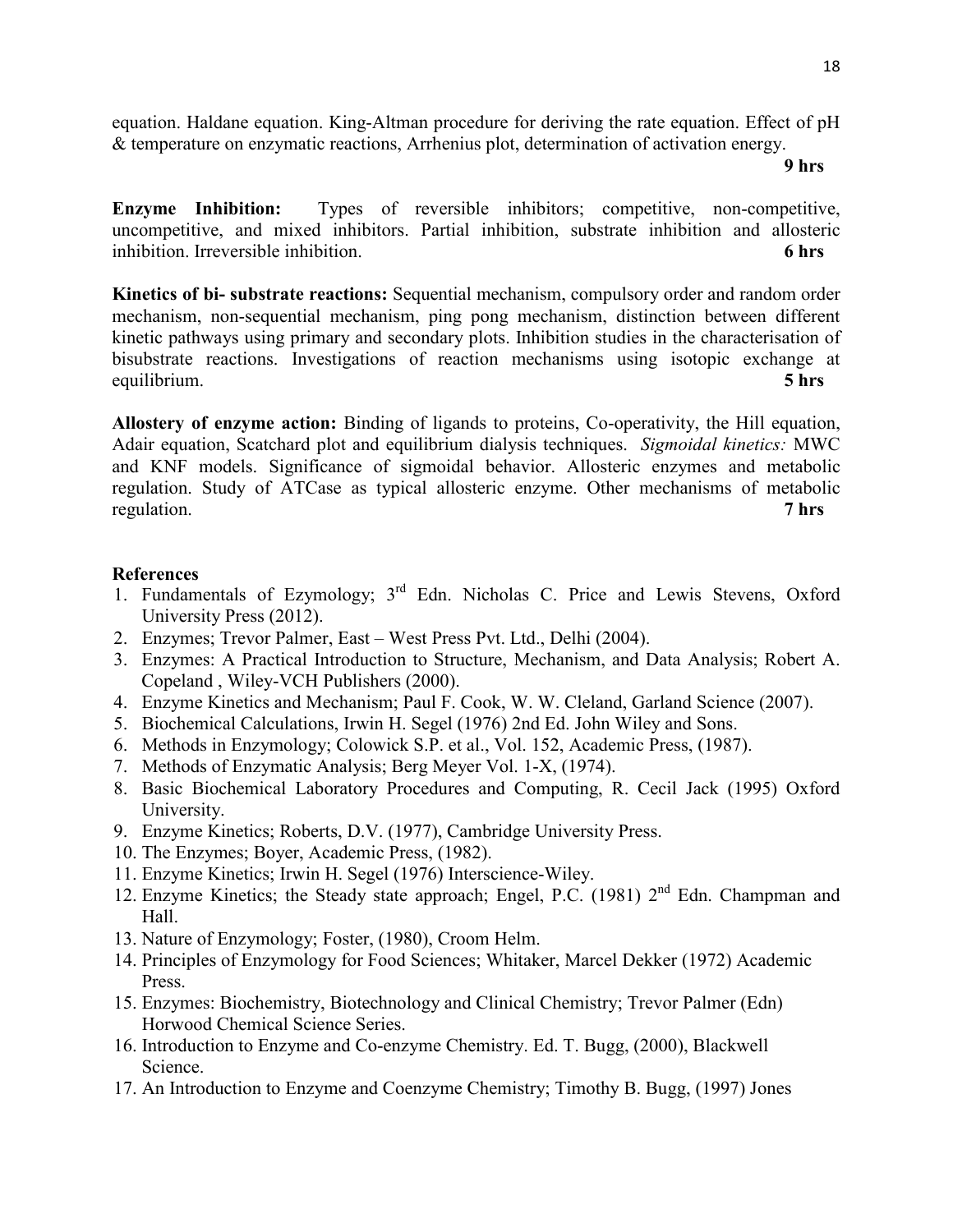and Bartlett publishers.

- 18. Lehninger Principles of Biochemistry; D.L.Nelson and M.M. Cox,  $6<sup>th</sup>$  Edn. MacMillan Publications (2012).
- 19. Principles of Biochemistry; Smith et al., Ed. McGraw Hill,(1986).

#### **BCT** – **202: Analytical Biochemistry** – **II**

#### **4 units (52hrs)**

**Chromatography:** Introduction, partition coefficient phase systems, liquid and solid phases, principle procedure and application of paper chromatography, parameters employed in column chromatography, retention, resolution, physical basis of peak broadening , plate height equation, capacity factors, peak symmetry, standard systems of chromatography and its components, stationary phase, elution.

*Modes of chromatography:* Ion exchange, major ion exchange matrices, elution in ion exchange chromatography. Examples of cation and anion exchangers, chromate-focusing. Gel filtration: matrix used fractionation range and matrices, determination of native mass of protein by gel filtration. Reverse phase principle and procedure.

*Hydrophobic interactions and affinity chromatography:* Affinity ligands immobilization of ligands. Activation of matrices, coupling affinity ligands (example–GSH). Metal affinity chromatography, His tag, open column chromatography, hydroxyl apatite chromatography.

*HPLC:* Instrumentation, column, pumps, plumbing, injectors, mobile phases in HPLC, two dimensional HPLC , factors affecting resolution in HPLC chromatography, flow rate and linear velocity. Separate modes: normal and reverse, gradient reverse phase, ion suppression and ion pairing. Chiral-HPLC, chiral columns. Detectors: types, UV, visible fluorescence, electrochemical detectors. Fast protein liquid chromatography (FPLC).

### **15 hrs**

**Gas chromatography**: Principle and design of instrument. Factors affecting GC, stationary phase, mobile phase, column length, diameter, film thickness, flow rate temperature, sample introduction. Detectors: flame ionization, thermal ionization, electron capture, mass selective detection. G.L.C; principle and application.

*Thin layer chromatography:* Introduction; phases used in TLC preparative TLC, metabolic profiling, solvent systems for TLC. Detection of compounds on TLC plates.

*Capillary electrophoresis:* Principle, instrumentation, electro-osmotic flow, free solution capillary electrophoresis. Choice of buffers and ionic strength. Organic modifiers electro chromatographic-electrically driven HPLC. Capillary sample introduction and detection in capillary electrophoresis.

*Electrophoresis:* Historical developments, principle, non-denaturing PAGE, activity staining for enzymes, zymogram, denaturing electrophoresis (PAGE), SDS-PAGE, SDS-PAGE in reducing conditions, chemical cross linking of proteins urea electrophoresis, isoelectrofocusing. Electrophoresis in DNA sequencing, Sanger- deoxynucleotide sequencing. Foot printing of DNA.

*Immuno-electrophoresis:* Dot blotting and immune-diffusion tests with antibodies, zone electrophoresis/immune-electrophoresis. Rocket electrophoresis, counter immuneelectrophoresis, Agarose gel electrophoresis of nucleic acids, pulse field electrophoresis,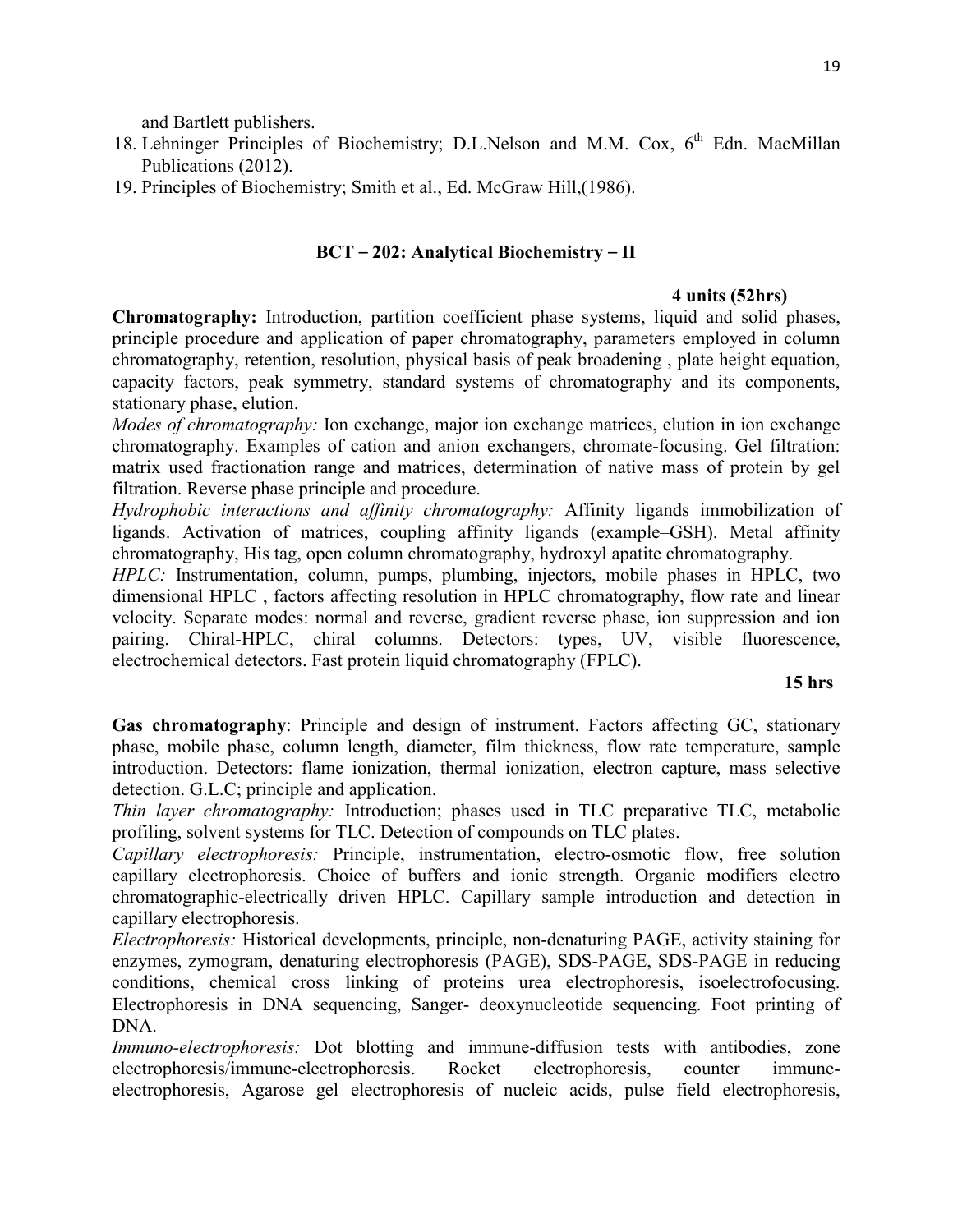physical basis, equipment and applications. Electroblotting: western, southern, northern equipments and application.

#### **9 hrs**

**Spectroscopic techniques:** Wave particle duality of light, electromagnetic spectrum, transition in spectroscopy. Principle, design and application of UV-Vis spectrophotometry. Principle, design and application of fluorescence spectroscopy. Measurement of fluorescence and chemiluminiscence, use of fluorescence in binding studies. Spectroscopy techniques using plane polarized light, circular dichroism (CD), equipment for CD measurement, CD of biomolecules (proteins) and LD (linear dichroism) of biomolecules.

*IR spectroscopy:* Physical basis of IR spectroscopy. Instrumentation, use of IR in structure determination, Fourier transfer, IR spectroscopy, Raman IR spectroscopy.

*NMR:* Principle, effect of atomic, identity on NMR, chemical shift, spin coupling NMR, measurement of NMR spectra, biochemical application of NMR.

*ESR:* Principle, measurement of ESR spectra uses of ESR in chemistry.

*Mass spectroscopy:* Principle, overview of MS- experiment, ionization modes, equipments in MS analysis (Identification of metabolites) MS of protein/ peptides. Interfacing MS with other methods; MS/MS, LC/MS, GC/MS, electrophoresis/MS. Uses of MS in Biochemistry: MS and heterogeneity in proteins, peptide mapping, post translation modification analysis, determination of disulfide bridges, analysis of DNA compounds.

## **15 hrs**

**Proteomics:** Introduction, electrophoresis in proteomics, 2D SDS–PAGE, basic principle, instrumentation, analyses of cell proteins, free flow electrophoresis, blue native gel electrophoresis, Mass spectrometry in proteomics, tagging methods for MS proteomics, isotope coded affinity tagging, tagging for tandem MS. Microarrays, protein biochips. Post translational modifications in proteomics, proteolysis, glycosylation, oxidation, protein disulfides, phosphoproteins.

 **6 hrs Bioinformatics:** Definition and overview, sequence data, nucleotide and protein sequence, genome database, EST tag databases and SNP database. Tools for primary structure analysis; BLAST programme, FASTA, ClustalW, hydropathic plots, prediction of secondary structure and identification of protein families. Tertiary structure database; Cambridge database, PDB, specialist structural databases. Programs for analysis and visualization of tertiary structure databases, RasMol/RasTop, protein explorer, Swiss-prot Pdb viewer, Homology modeling, modeling proteins from known homologous structures, and application in drug discovery.

**7 hrs** 

- 1. Analytical techniques in Biochemistry and Molecular Biology; Katoch, Rajan. Springer (2011)
- 2. Principle and techniques in Biochemistry and Molecular biology; Keith Wilson and John Walker (2005).
- 3. Biochemistry and Molecular Biology;  $5<sup>th</sup>$  Edn. D. Papachristodoulou, A. Snape, W.H. Elliott, and D. C. Elliott, Oxford University Press (2014)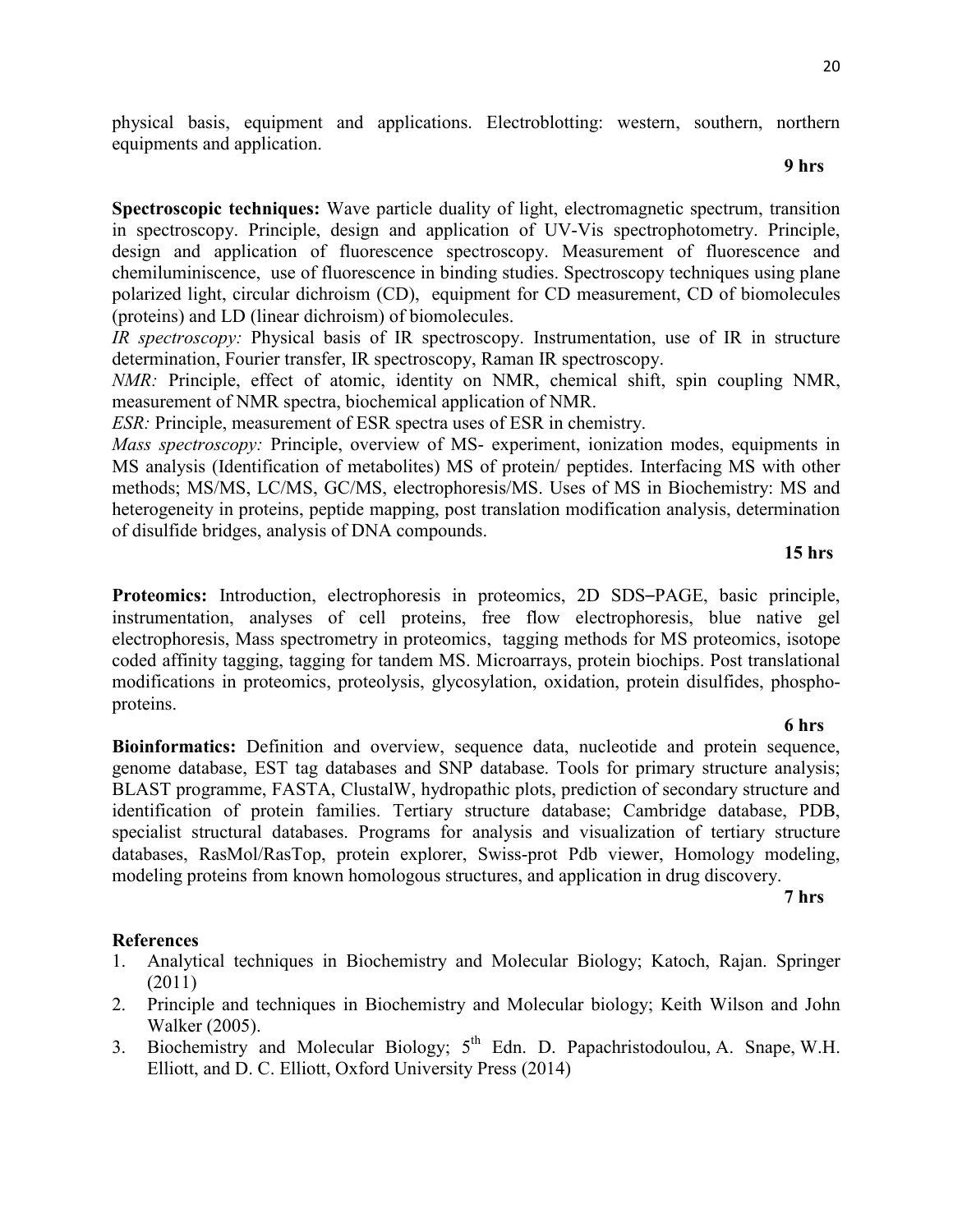- 4. Discovering Genomics, Proteomics and Bioinformatics, Campbell A M & Heyer L J,  $2^{nd}$ Edn. Benjamin Cummings, (2007).
- 5. Principle and Practice of Bioanalysis; Richard F. Venn (Ed.) Taylor and Francis (2000).
- 6. Hydrophobic interaction Chromatography, Principles and Methods, Stuart E. Builder, Amarsham-Pharmacea Biotech.(1993).
- 7. Biochemical, Physiological, and Molecular Aspects of Human Nutrition, Stipanuk Elseveir (2012).
- 8. Protein Bioinformatics; M. Michael Gromiha, Academic Press ( 1983).
- 9. Immuno Assay Hand Book; David Wild, Elsevier (2013).
- 10. Isoelectric Focusing; Theory, Methodology and Applications; P.G. Righetti , Elsevier (2013).
- 11. Fluorescence Microscopy; Anda Carnea and P. Michael Conn; Academic Press (2014).
- 12. Fluorescence Spectroscopy; Ludwig Brand and Michael Johnson, Academic Press (2008).

## **BCT** – **203: Metabolism – I**

## **4 Units (52 hrs)**

**Carbohydrate metabolism;** Introduction, glycolytic pathway and regulation. Gluconeogenesis. pathway and regulation. Role of LDH. The TCA cycle and its regulation. Alternate pathways: HMP pathway, Enter – Doudoroff, Glucuronate and Glyoxylate pathway, Cori's cycle, Futile cycles and anaplerotic reactions. **12 hrs** 

**Glycogen and starch metabolism:** degradation, synthesis and regulation, glycogen storage disorders. Pasteur effect, fermentative pathways in microorganisms.

Regulation of blood glucose level, hypoglycemia and hyperglycemia. Diabetes mellitus: introduction, biochemical and clinical changes associated with IDDM and NIDDM, control of hyper glycemia, diagnosis of Diabetes mellitus and GTT. Pentosuria, Hexose interconversion, fructose and lactose intolerance, fructosuria, galactosemia. Glycosylation of proteins

#### **18 hrs**

**Lipid metabolism:** Oxidation of fatty acids: even and odd numbered, unsaturated and branched chain fatty acids. Alternate routes for fatty acid oxidation. Degradation of triacylglycerols and phospholipids. Energetic of β-oxidation. Metabolism of ketone bodies; their formation, oxidation and clinical significance. Biosynthesis of triacylglycerols, phospholipids and sphingolipids. Sphingolipidodystrophies. Biosynthesis of steroids, related biosynthesis from isoprenoid units. Metabolism of prostaglandins and related compounds. Cholesterol biosynthesis, catabolism and regulation. Transport of cholesterol -LDL receptor pathway. Lipoproteinemias, fatty liver, hypercholesterolemia.

Chemical composition, biological functions and metabolic fate of VLDL, LDL and HDL. Arachidonic acid metabolism-Leukotrienes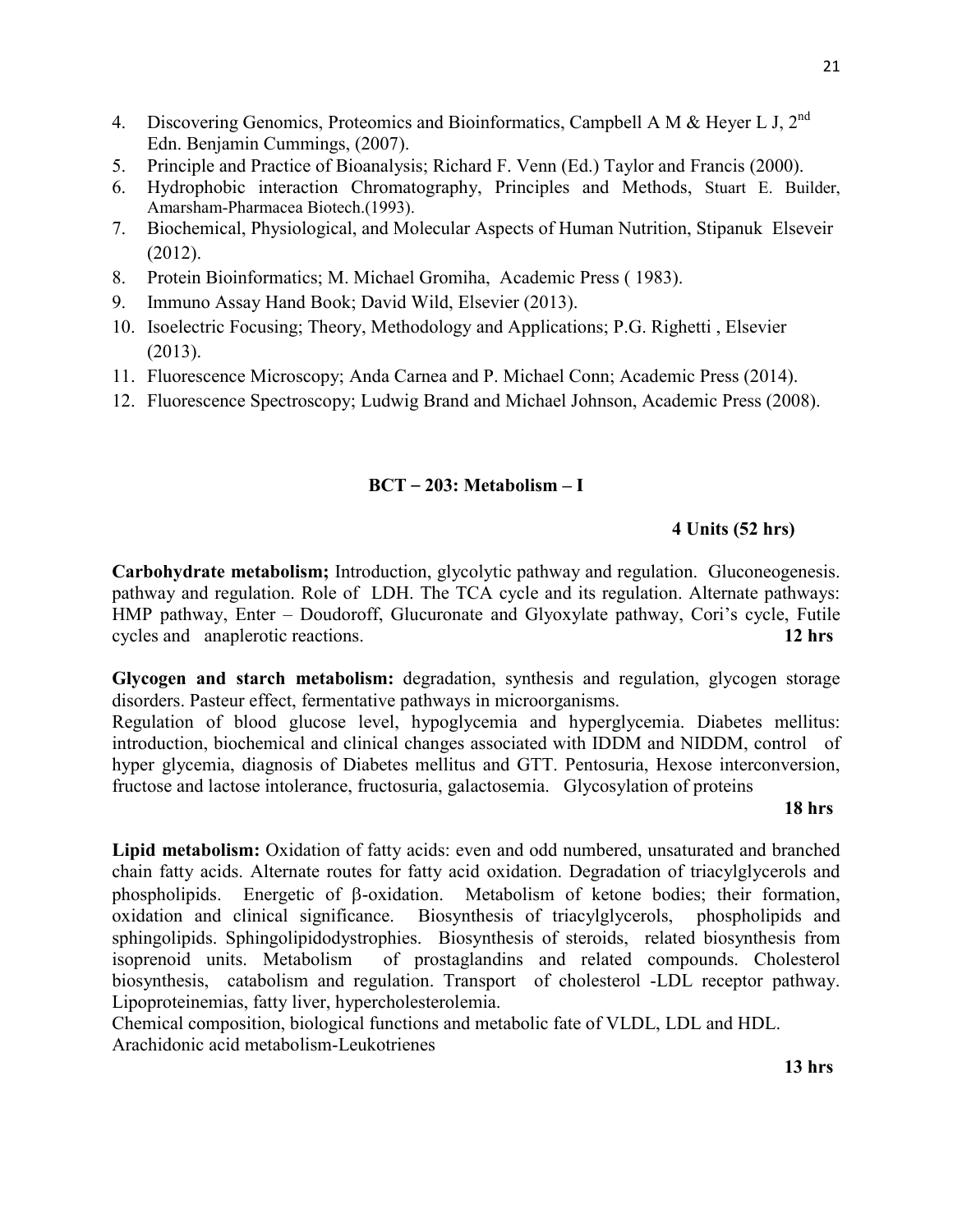**Photosynthesis:** Introduction, chloroplast/thylakoid structure. Ultra structure and organization of chloroplast membranes, lipid composition of chloroplast membranes.

Photosynthetic reaction centre, photosynthetic apparatus, Hill reaction, light reaction, cyclic- and non-cyclic pho tophosphorylation. Dark reactions,  $CO<sub>2</sub>$  fixation into  $C<sub>4</sub>$ -dicarboxylic acids. Bacterial photosynthesis, photorespiration, RUBISCO.

 **9 hrs** 

## **References**

- 1. Biochemistry; Voet , D. and Voet, J.G. [Eds.] (1999) 3 Ed. Jhon Wiley and sons.
- 2. Biochemistry; David Rawn, J. (1989) Neil Patterson Publishers.
- 3. Principles of Biochemistry; Smith et al., [Ed.] (1986) McGarw Hill.
- 4. Bioenergetics; A Practical Approach, G.C. Brown and C.E. Cooper (1995) IRL- Oxford University Press.
- 5. Photosynthesis, D.O. Hall and K. K. Rao, (1999), 6<sup>th</sup> Edn. Cambridge University Press.
- 6. Hawk's Physiological Chemistry, Oser (1976)  $14^{th}$  Edn Tata-McGraHill.
- 7. Advances in Carbohydrate Chemistry and Biochemistry; Horton, Elseveir (1994).
- 8. Biochemistry of Foods, Eskin Elseveir (2012).
- 9. Text Book of Biochemistry with Clinical correlations;  $6<sup>th</sup>$  Edn. Thomas M. Devlin, Wiley-Liss (2012).
- 10. Lehninger- Principles of Biochemistry; D. L. Nelson and M.M. Cox  $6<sup>th</sup>$  Edn. Macmillan Publications (2012).
- 11. Biochemistry and Molecular Biology; 5<sup>th</sup> Edn. D. Papachristodoulou, A. Snape, W.H. Elliott, and D. C. Elliott, Oxford University Press (2014).
- 12. Biochemistry; David Rawn, Panima Publishers (2012).

## **BCT** – **204: Membrane Biochemistry**

## **4 units (52 hrs)**

**Introduction:** Review of **s**tructure, nomenclature and properties of glycerolipids, sphingolipids, glycolipids and sterols. Properties of lipids in solution, hydrophobic and hydrophilic interactions, Polar lipids and their ability to form mono, bi-layers and micelles, Langmuir trough.

*Cell and organelle membranes;* Physical properties of bi-layers, Polymorphic phases and molecular shapes exhibited by lipids, use of differential scanning calorimetry (DSC) and  $\frac{31}{}$ P NMR to study transition in phases. Effect of lipid composition and modification on viscosity and fluidity; role of cholesterol, cardiolpin, engineering membrane lipid composition. Models of membranes; Metamorphic mosaic model, Singer-Nicolson fluid mosaic model, Isolation and characterization of membrane lipids. Composition of plasma- and organelle membranes; transbilayer asymmetry; methods to determine membrane sidedness. Asymmetry of lipid distribution in bacterial, plant, and animal membranes, Lateral heterogeneity of membrane lipids; lipid domains, lipid rafts, caveoli, Non bilayer lipids and their role in membranes.

Physical organization of bilayers; human erythrocyte membrane as a prototype plasma membrane, role of cytoskeleton in organization of bilayers. *Liposomes;* preparation, properties and application in membrane biochemistry. **13 hrs**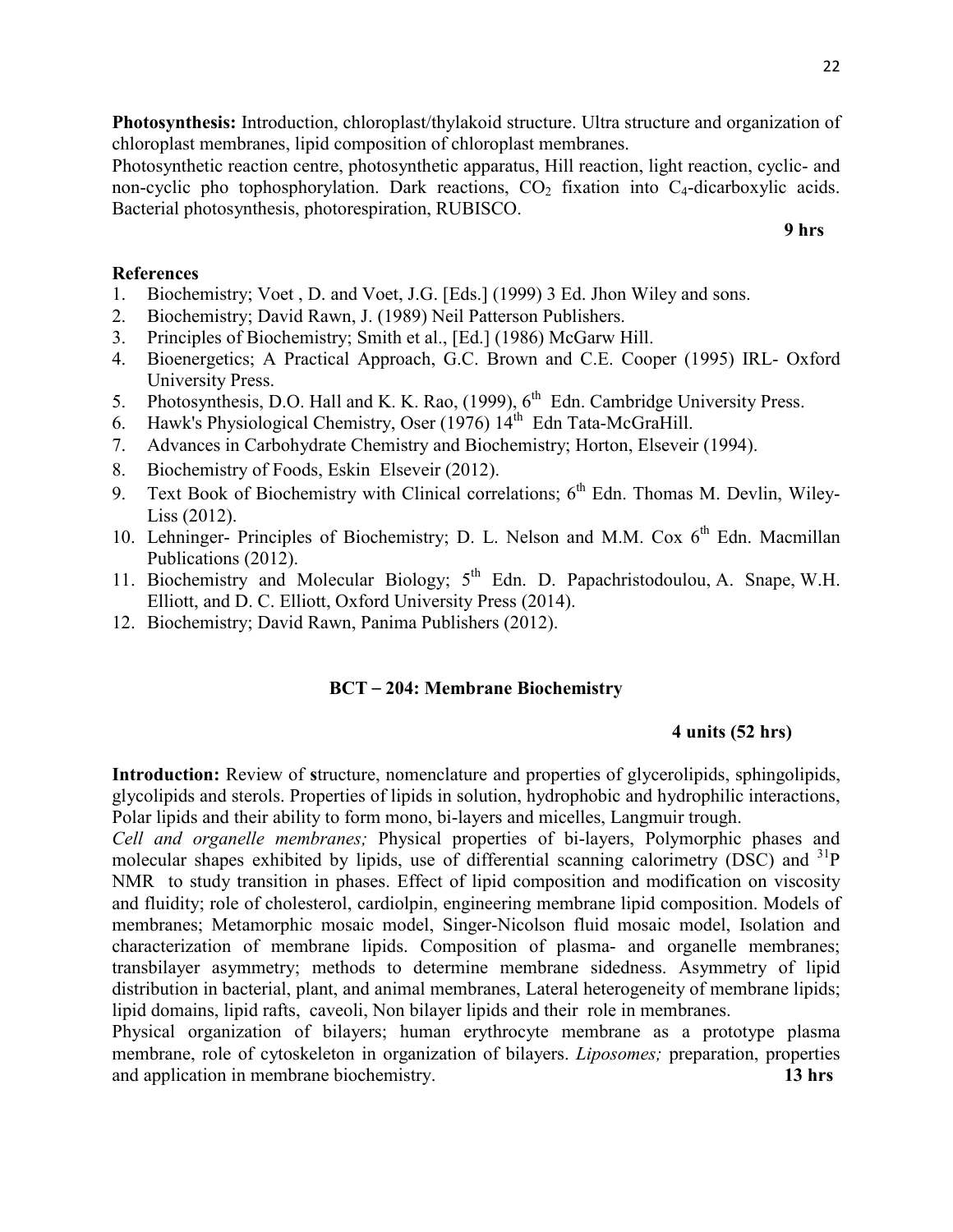**Membrane proteins:** Isolation and characterization of cell membranes. Detergent solubilization of membrane proteins. Purification and reconstitution of membrane proteins. Erythrocyte ghosts; proteins of RBC membrane and their interaction with cytoskeleton. Classification of membrane proteins based on membrane-protein interaction. Types of integral membrane protein, forces responsible for holding integral proteins in membranes, secondary structure of membrane spanning portions of integral membrane proteins; transmembrane α-helices and β-barrels, hydropathic plots. 3-D structures of typical integral membrane proteins: glycophorin, bacteriorhodopsin, photosynthetic reaction centre. Role of integral proteins in cell-cell interaction and adhesion; selectins, integrins, cadherins. Lipid-anchored membrane protein-acylprenyl- and GPI-anchors.

Techniques for determination of membrane protein topology: *Biophysical methods:* X-ray crystallography, Freeze-fracture electron microscopy, Spin labeled ESR, NMR. *Biochemical and molecular biological methods*: Membrane protein dynamics. Lateral and rotational diffusion of integral membrane proteins. Fluorescence photobleaching recovery (FRAP). Single particle tracking. Lipid-protein interactions. Atomic force microscopy.

#### **10 hrs**

**Membrane transport:** Relative permeability of pure phospholipid bilayer to various molecules. Diffusion across the plasma membrane. Partition coefficient and hydrophobicity. Energetics of moving non polar and polar molecules across lipid bilayer (PM). Experimental methods for study of membrane transport: Assay of membrane transport, use of liposomes to study single types of transporters. Mechanism for transport**:** Properties of passive diffusion**,** facilitated diffusion, active transport and co-transport. Electrically neutral and electrogenic transport, Kinetics and model of Glut-1 uniport ATP–driven pumps; classification, and working mechanism. ABC-transporters; MDR1, CFTR Channels and pores. Transport across organelle membranes. Ion channels; working and voltage gating, ionselectivity, electrochemical gradients, Nernst Equation, working of bacterial K-channels, aquaporinns, ionophores.

*Bacterial transport systems;* Lactose permease, Phospho transferase and sugar binding proteins.

#### **7 hrs**

**Intracellular compartments:** Proteins sorting; Membrane enclosed organelles of eukaryotic cells, evolutionary origin and topological relationships. Protein trafficking: Sorting signals. Mechanisms: Gated transport, transmembrane transport, vesicular transport. Signal sequences: Experimental evidence, Genetic experiment to demonstrate protein translocation.

Transport of molecules between nucleus and cytosol. Nuclear pore, nuclear localization signals, nuclear transport receptors, nuclear export: Ras-GTPases- directionality. Regulation of nuclear import and export.

Transport of protein into mitochondria and chloroplast, signal sequence, experimental setup to study protein translocators, working of TOM & TIM complexes. Energy requirement in protein import. Signal sequence for thylakoid membranes, peroxisomes. Endoplasmic reticulum, structural and functional diversity of endoplasmic reticulum, isolation of rough ER and signal sequence for protein import.

*Signal Hypothesis:* Signal Sequence, SRP-receptors for protein import to ER. Organization of translocation pore, Sec61 complex.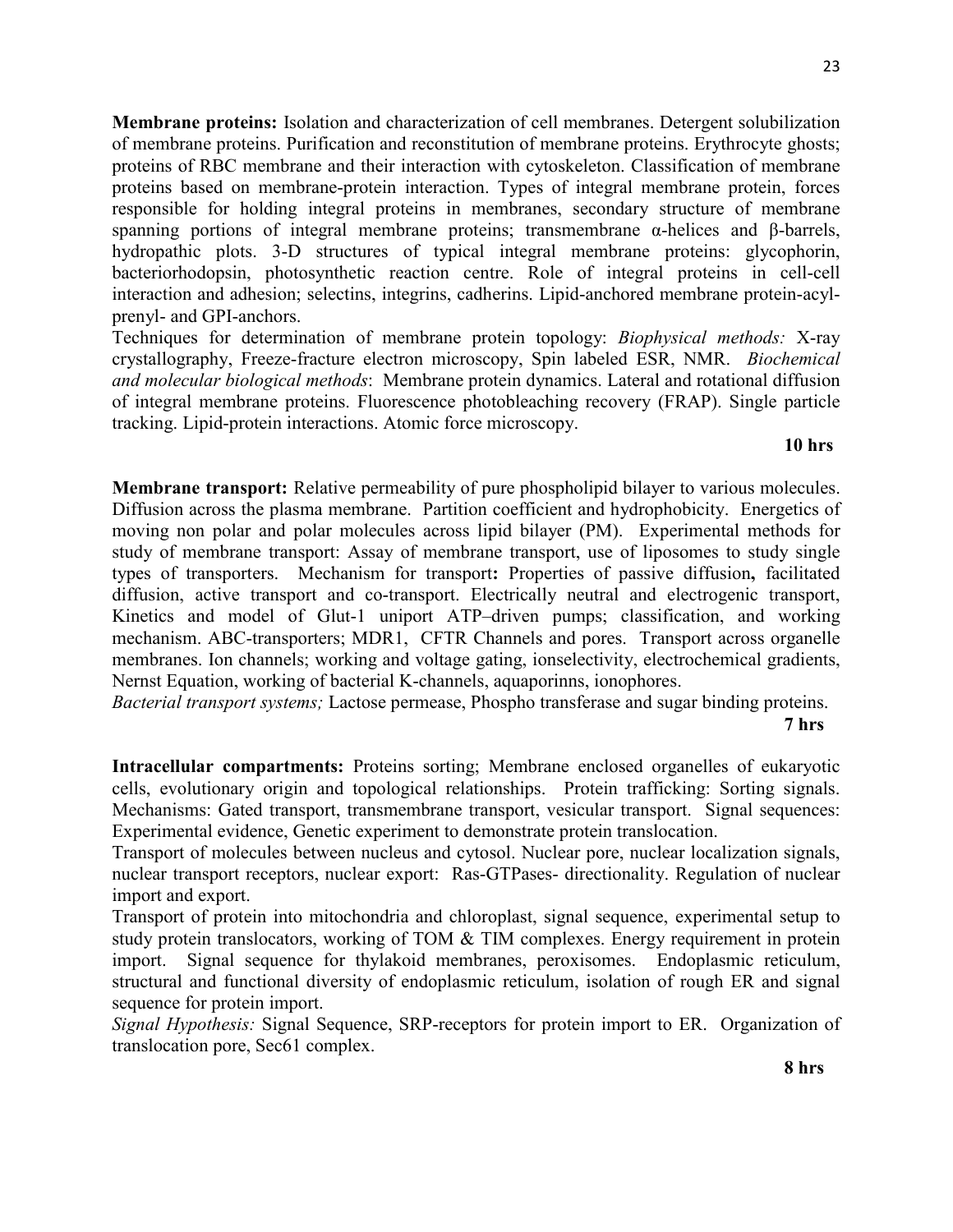**Topology of membrane protein**: Protein translocation, cotranslational, post translational translocation. Start transfer and stop transfer signals for single pass transmembrane protein and multipass transmembrane proteins. ER retention signals, Glycosylation in ER. N-linked oligosaccharide, Dolichol-linked oligosaccharides. Folding of proteins in ER, role of chaperons – Calnexin and Calreticulin. N-linked oligosaccharides as timers for protein turnover, ubiquitination and protein degradation (improperly folded proteins), GPI-anchored proteins.

**5 hrs** 

**Biogenesis of lipid bilayers:** Intracellular vesicular trafficking: Maintenance of compartmental diversity, pathways of endocytosis and secretory. Vesicles: types, study of cell free system, genetic approach, use of GFP. Clathrin coated- Assembly and disassembly, Structure and function. significance. Coatemer coated-Assembly and disassembly, Structure and function. Retromer assembly on endosomal membrane. Coat assembly control by monomeric GTPases. Role of Rab proteins in vesicular targeting. SNARE proteins and their role in vesicular transport and membrane fusion. Experimental proof for SNARE requirement in vesicular fusion. Entry of enveloped viruses into cell. Coatemer coated vesicles: COP-II-coated transport vesicles, transport of cargo from ER to Golgi, homotypic membrane fusion. Retrieval pathway to ER. Compartments of Golgi: processing of oligosaccharide chain in Golgi, N-linked, proteoglycan assembly in Golgi. Transport through *trans* Golgi network to lysosomes. Mannose-6-phosphate receptors. Signal patch for mannose-6-phosphate lysosomal storage disease. Endocytosis: Phagocytosis, Pinocytosis- vesicles, receptor mediated endocytosis. Retrieval of proteins in endosomes, multivesicular bodies sequestration of endogenous proteins.

**9 hrs** 

- 1. Biochemistry 5<sup>th</sup> Edn. Jeremy M. Berg, John L. Tymoczko, Lubert Stryer.
- 2. Harper's Illustrated Biochemistry;  $27^{\text{th}}$  Edn. Robert K. Murray, Daryl K. Granner, Victor W. Rodwell , The McGraw-Hill (2006).
- 3. Lipid Biochemistry; 5th Edn. Michael I. Gurr, John L. Harwood and Keith N. Frayn, Blackwell Science (2002).
- 4. Biochemistry of Lipids, Lipoproteins and Membranes; 5<sup>th</sup> Edn. Dennis E. Vance and Jean E. Vance, Elsevier (2008).
- 5. Membrane Protein Purification and Crystallization; Carola Hunte, Gebhard von Jagow and Hermann Schagger, Academic Press (2011).
- 6. Membrane Proteins,; Douglas Rees, Academic Press (2003).
- 7. Introduction to Biological Membranes; William Stillwell, Elsevier (2013).
- 8. Molecular Biology of the Cell, Alberts et al., Garland Publications (2012).
- 9. Molecular Biology of the Cell;  $6<sup>th</sup>$  Edn. Bruce Alberts, Alexander Johnson, Julian Lewis, David Morgan, Martin Raff, Keith Roberts and Peter Walter; Garland Science (2014).
- 10. Molecular Cell Biology; Lodish et al., 7<sup>th</sup> Edn. W.H. Freeman and Co. (2012).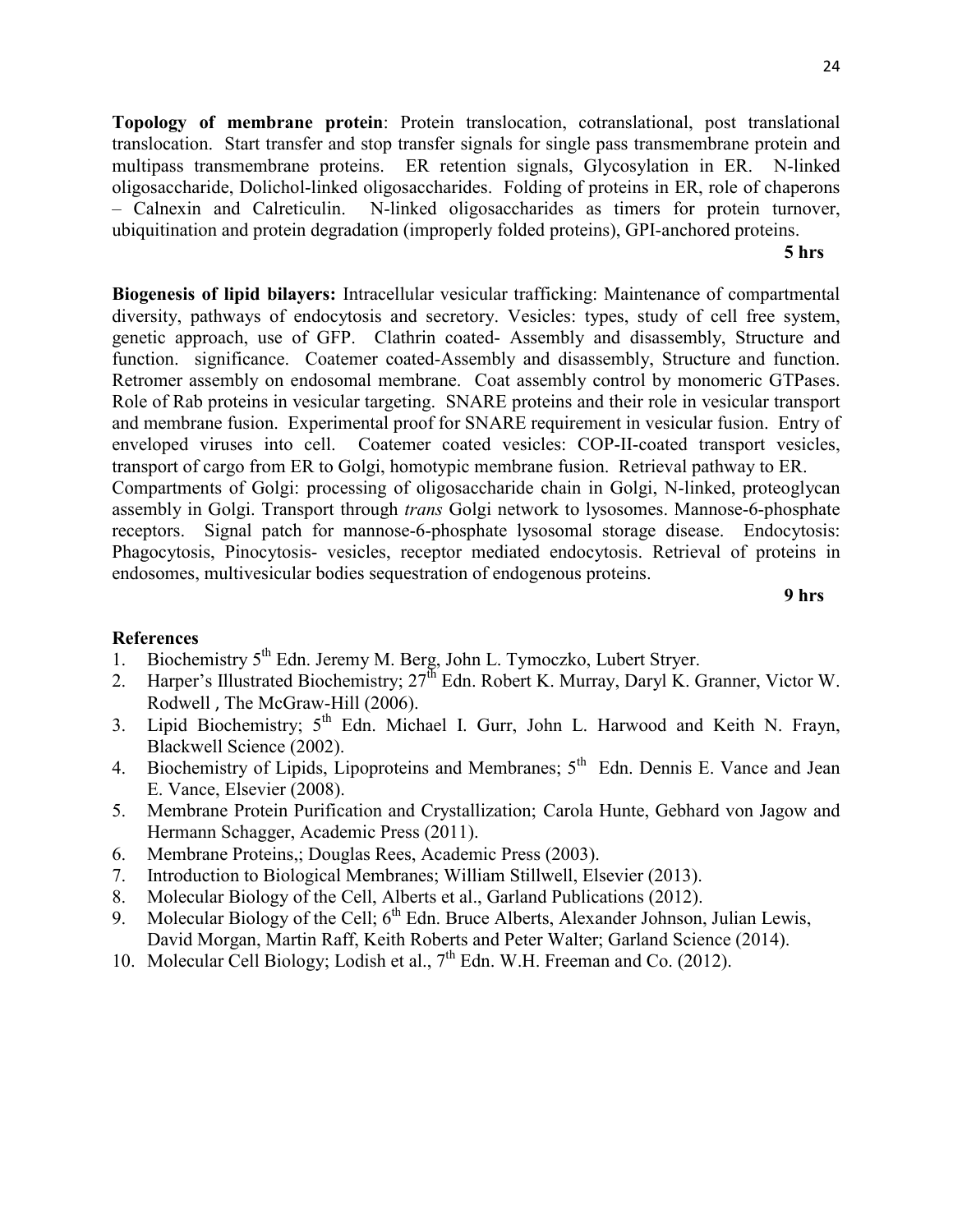## **BCSCT – 205: Microbiology**

## **3 units (39 hrs)**

**Bacteriology:** Classification of Bacteria – Conventional and molecular methods; Identification and classification of microorganisms; *Eubacteria, Archaebacteria, Cynobacteria,* Bergy's classification of bacteria. Brief study of important groups of bacteria: Coliform, spore formers, photosynthetic bacteria, lactic acid producing bacteria, *actinomycetes, ricketisiae, mycoplasms*.

**5 hrs**

**Eukaryotic Microorganisms:** Fungi- classification, cultivation and morphology of yeasts and molds. Control of fungal growth. Mycotoxins and their actions. Brief study of algae and protozoa. Media for culture of algae and protozoa. **4 hrs** 

**Staining techniques**- Gram, Acid fast & flagellar. Detailed study of bacterial cell structuresgenetic elements, ribosomes, membranes, cell envelope, capsule, flagella, pili and endospores. Mechanism of bacterial motility. 3 **hrs**

**Pure culture techniques**: Principles of microbial nutrition: Nutritional requirements, different kinds of media, factors affecting growth. Enrichment culture techniques for isolation of chemoautotrophs, chemoheterotrophs and photosynthetic microorganisms. Modes of reproduction, Biosynthesis of cell wall components, enumeration, growth curve, generation time, synchronous growth, Chemostat. Adaptation to stationary phase, heat and cold shock, osmolarity and salinity, oxidative stress. 6 **hrs** 

**Control of Microbial Growth:**, Principles of Microbial growth, Sterilization methods and sterility testing. Physical and chemical methods of controlling bacterial growth. Antibiotictargets and action. **3 hrs** 

**Food Microbiology:** Food spoilage, food preservation, fermented foods, exotoxins produced by bacteria. **3 hrs** 

**Dairy Microbiology:** Contamination of milk by micro-organisms. Bacterial count, reactions occurring in milk, Pasteurization and sterilization. Fermented milk products, cheese.

 **4 hrs Medical Microbiology;** Normal mouth, nose, and throat flora, Mechanisms and control of bacterial pathogens. Antiseptic and disinfectant action; Antibiotic assay; Determination of minimum inhibitory concentration (MIC), endotoxins. **4 hrs**

**Virology**: Classification and General Properties and structure of plant, animal and bacterial viruses.

*Bacteriophages;* one step growth experiment, single burst and premature lysis experiments, productive cycles of  $\lambda$  and  $\phi$ x-174 viruses, lysogeny – P1, P2, P22 and Mu1 phages, RNA phages, isolation and cultivation of bacterial viruses.

*Plant viruses-* transmission, effect on plants, common diseases, TMV. Slow viruses and DI viruses- discovery and importance.

*Animal viruses-* productive cycle of DNA viruses- parvo, adeno and SV40. RNA viruses- reo, rhabdo, picorna, polio, Influenza Retrovirus (RSV and HIV)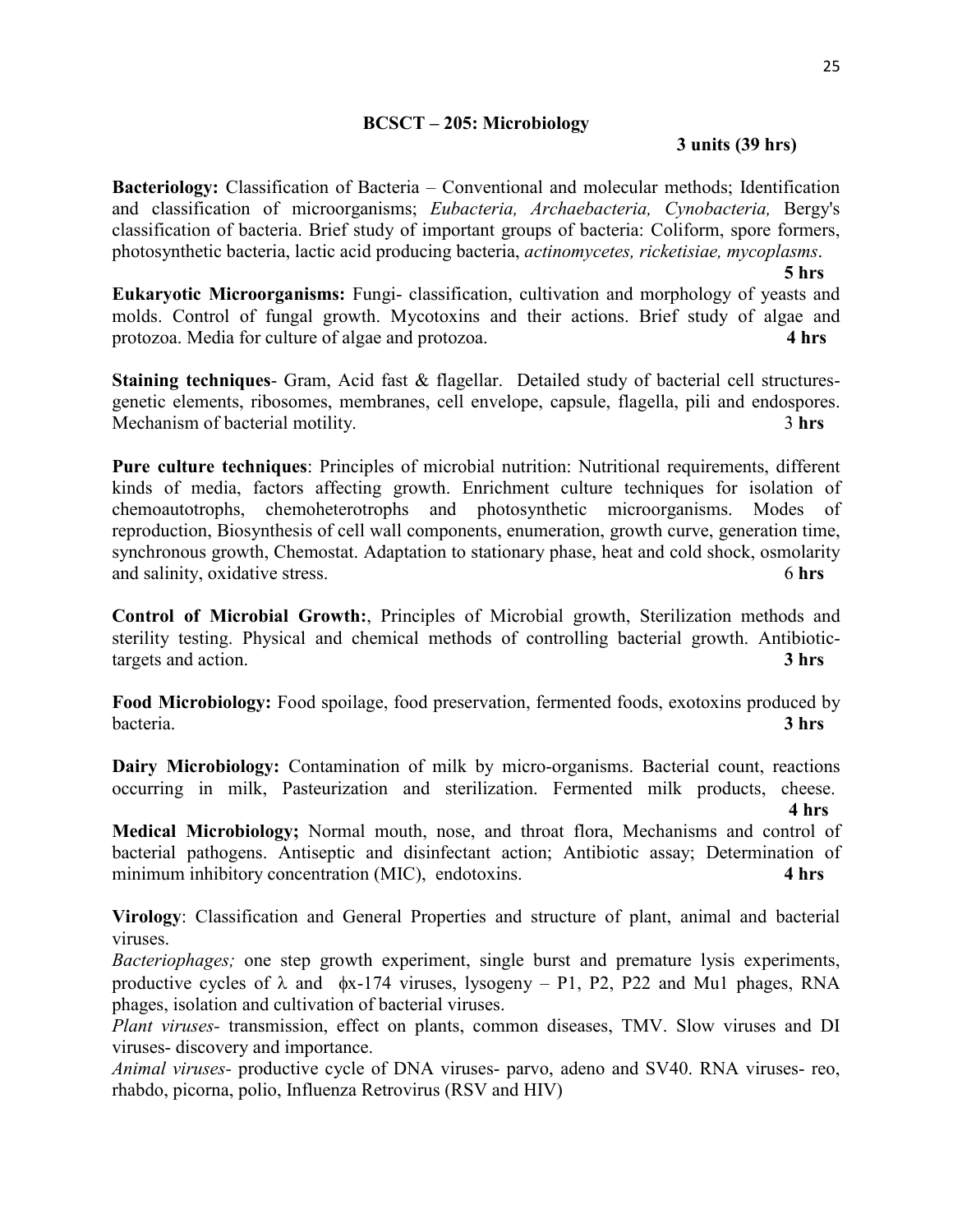*Cultivation and enumeration of viruses;* cultivation in cell culture, chick embryo and animal inoculation. Persistent chronic and acute viral infections. Inhibition and inactivation of viruses by physical and chemical agents.

*Interferon*- types, nomenclature and classification, induction, antiviral effect, antiviral proteinsds RNA dependent and independent pathways. **7 hrs**

## **References:**

- 1. Microbial physiology, 2nd Edn. I.W. Dawes and I.W. Sutherland (1991) Blackwell Scientific.
- 2. Microbial physiology, 4<sup>th</sup> Edn. Albert G. Moat, John W. Foster and Michael P. Spector, Wiley-Liss (2002).
- 3. Modern Food Microbiology; James M.Jay (1996) CBS Publishers.
- 4. A Modern Introduction to Food Microbiology; Board, R.G. (Ed.) (1983) Blackwell Scientific Publications.
- 5. Biology of Microorganisms, Brock Prentice Hall (1996).
- 6. Industrial Microbiology; Miller and Litsky (Eds.) (1976) McGraw Hill Publishers.
- 7. Microbiology; Lansing M. Prescot, Hartley and Klein,  $5^{th}$  Edn. McGraw Hill (2002).
- 8. Microbiology; Essentials and Applications, Larry Mckane and J.Kandel (19) McGraw Hill publishers.
- 9. Applied Microbial Physiology: A practical approach Rhodes and Stanbury (1997) IRL Press.
- 10. Microbes in Action, A Laboratory Manual of Microbiology Seley et al., (19) W.H. Freeman.
- 11. Basic and Practical Microbiology, Ronald L. Atlas (1986) McMillan Publication Co.
- 12. General Microbiology, Stainer et al., 4<sup>th</sup> Edn. McMillan (1975).
- 13. Microbiology, Pelczer, Reid and Kreig Tata McGraw Hill (1996).
- 14. Biology of Microorganisms, Brock Prentice Hall (1996).

## **BCP** – **206: Biochemical and Immunochemical Techniques (4 Credits)**

- 1. Ascending descending and circular paper chromatography of amino acids / carbohydrates
- 2. Two-dimensional chromatography of amino acid / carbohydrates.
- 3. Thin layer chromatography of carbohydrates / amino acids.
- 4. Gel–permeation chromatography of pigments/proteins.
- 5. Separation of proteins by non-denaturing PAGE.
- 6. Determination of molecular weight of Proteins by SDS–PAGE
- 7. Separation of isoenzymes by isoelectric focusing
- 8. Ion exchange chromatography of nucleic acids / proteins.
- 9. Demonstration of Ag-Ab interaction: Radial immuno-diffusion and ODD.
- 10. Demonstration of direct agglutination reaction using human blood group antigens.
- 11. Demonstration of indirect agglutination reaction-latex agglutination.
- 12. Bacterial agglutination (WIDAL)
- 13. Antibody titration ELISA; Direct, Indirect, sandwich, and micro ELISA.
- 14. Purification of antibodies; conventional (isolation of IgY from Egg yolk).
- 15. Rocket electrophoresis.
- 16. Western blotting of proteins and Immuno-detection.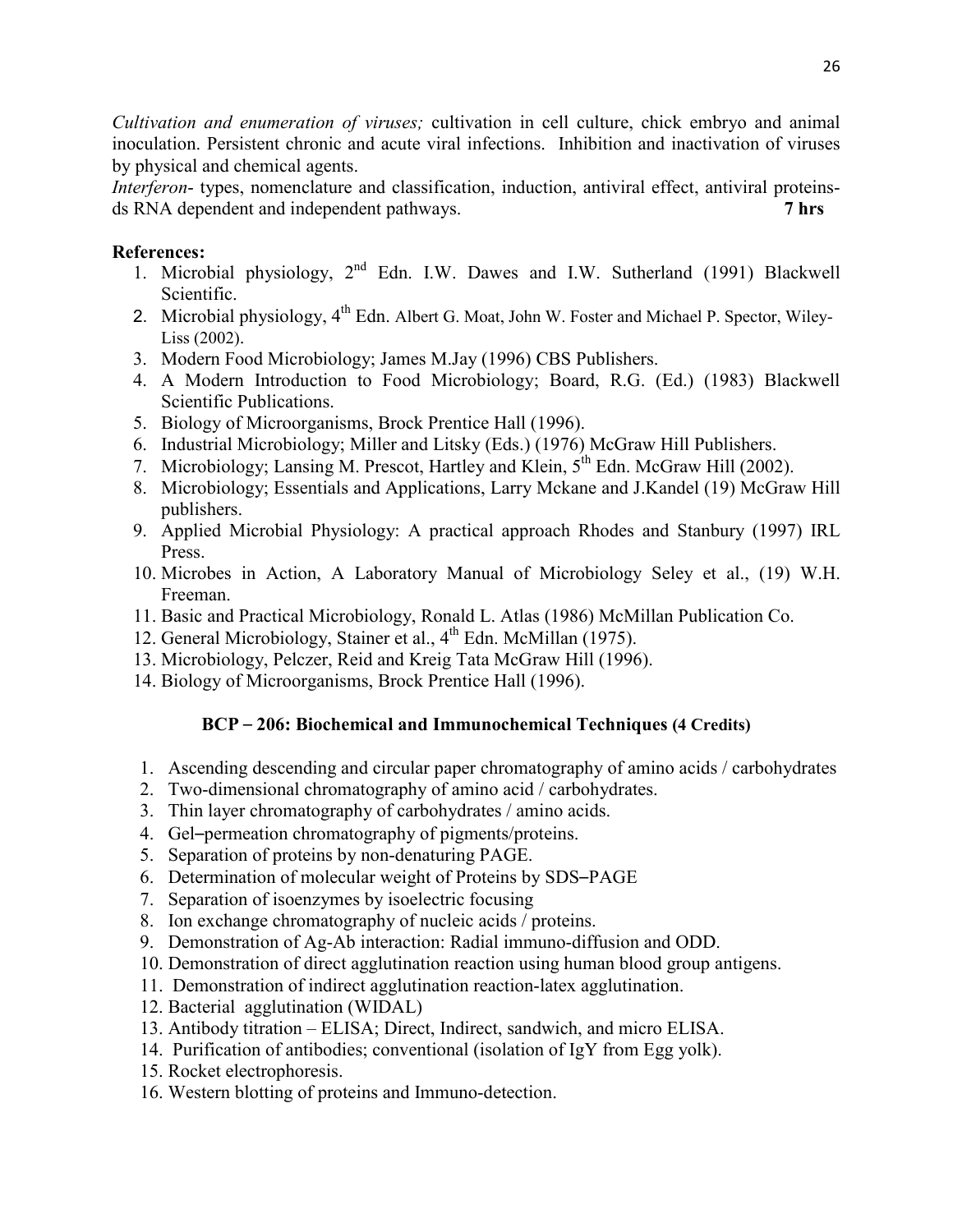## **References**

- 1. Methods in Immunology and Immunochemistry; Curtis Williams, Academic Press (1971).
- 2. Immuno Assay Hand Book; David Wild, Elsevier (2013).
- 3. Basic Methods for the Biochemical Lab; Martin Holtzhauer, Springer, (2007).
- 4. Principles and Techniques of Biochemistry and Molecular Biology 7<sup>th</sup> Edn. Keith Wilson and John Walker, Cambridge University Press, (2010).
- 5. Laboratory Techniques in Biochemistry and Molecular Biology, Work and Work Vol. I & II, North Holland, (1969).
- 6. Principle and Techniques of Practical Biochemistry; Keith Wilson and John M. Walker, Cambridge University Press (2000).
- 7. Biochemistry LabFax, Ed. J.A.A. Chambers and D. Rickwood,, Blackwell Science, (1993),
- 8. Protein Purification Applications, S.L.V. Harris and Angal IRL Press, (1990)
- 9. Laboratory Techniques in Biochemistry and Molecular Biology, Work and Work Vol. I & II, North Holland, (1969).

## **BCP** – **207: Enzymology (4 Credits)**

- 1. Determination of total activity of pea esterase.
- 2. Determination of  $K_M$  and Vmax of pea esterase.
- 3. Determination of optimum pH of pea esterase.
- 4. Determination of pH stability of pea esterase.
- 5. Determination of optimum temperature and activation energy of pea esterase.
- 6. Determination of temperature stability of pea esterase.
- 7. Determination of type of inhibition (reversible or irreversible) of pea esterase.
- 8. Determination of  $I_{50}$  of pea esterase using organophosphate inhibitor.
- 9. Determination of total activity of salivary α-amylase /β-amylase (sweet potato or germinated ragi).
- 10. Determination of Km and Vmax of α-amylase / β-amylase.
- 11. Determination of Km and Vmax of alkaline phosphatase (potato).
- 12. Determination of type of inhibition (reversible or irreversible) of alkaline phosphatase.
- 13. Determination of  $I_{50}$  of alkaline phosphatase.
- 14. Determination of inhibitor constant, Ki of alkaline phosphatase.
- 15. Determination of optimum temperature and activation energy of urease (horsegram).

- 1. Enzymes: Biochemistry, Biotechnology and Clinical Chemistry: Trevor Palmer, Horwood, (2001).
- 2. Enzymes: A Practical Introduction to Structure, Mechanism, and Data Analysis: Robert A. Copeland, by Wiley-VCH Inc. (2000).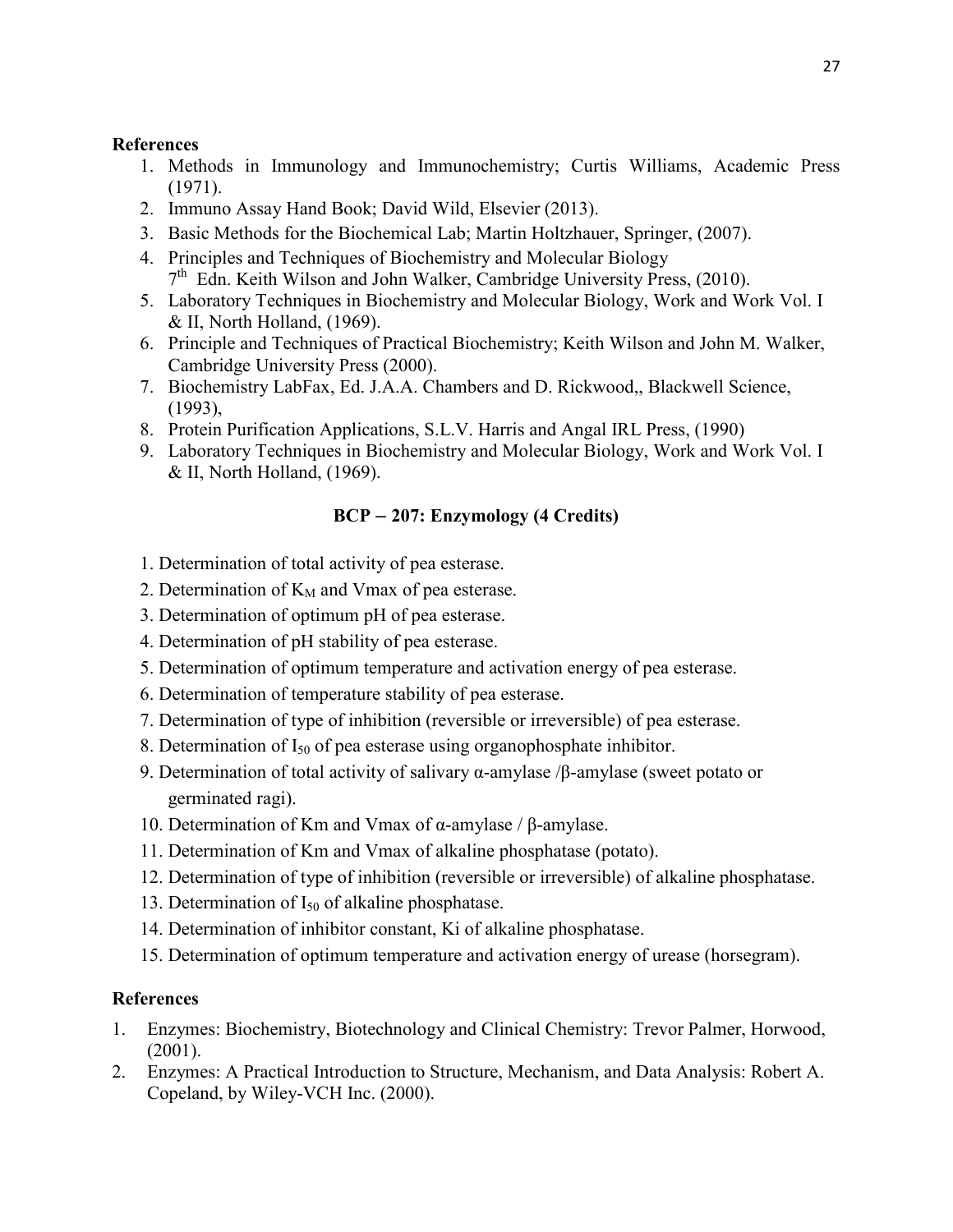- 3. *Enzymes: A Practical Introduction to Structure, Mechanism and Data Analysis*: Robert A. Copeland , John Wiley & Sons (2000).
- 4. Enzyme Kinetics: *A Modern Approach*: Alejandro G. Marangoni, John Wiley & Sons (2002)
- 5. Enzyme Kinetics: *Principles and Methods:* Hans Bisswanger, Wiley–VCH (2002).
- 6. Fundamentals of Enzyme Kinetics:  $4<sup>th</sup>$  ed. Athel Cornish-Bowden, Wiley-Blackwell (2012).
- 7. *Fundamentals of Enzyme Kinetics*: Athel Cornish-Bowden, Portland Press (2004)
- 8. *Practical Enzymology:* Hans Bisswanger, Wiley–VCH (2004)
- 9. Practical Enzymology, Second Revised Edtion [PDF] [StormRG]: Hans Bisswanger, Wiley – Blackwell; 2 edition (2011)

## **Third Semester M. Sc. Biochemistry**

#### **BCT** – **301: Molecular Biology** – **I**

#### **4 units (52 hrs)**

**Introduction:** Historical account of DNA discovery. Relationship between genes and proteins, overview of flow of genetic information; central dogma of molecular biology. Nature of genetic material, experiments confirming DNA as genetic material. Review of physical chemistry of DNA. RNA as genetic material. Variation in size and shape of genomes; ultracentrifugaion and electron microscopic methods to study the shape and size of genomes. Relationship between size of genome and genetic capacity; C-value paradox. Organelle genomes, Genome sequence and gene numbers, measurement of expressed genes.

*Clusters and repeats;* tandem repeats, mini- micro- satellites and interspersed genome-wide repeats and their significance. Pseudo genes and transposable elements. Globin gene clusters, gene duplication and gene evolution, biases in mutations, gene conversion and codon usage.

*Topological problems;* Topo-isomerases, gyrases and helicases- mechanism and classification. Multi copy and single copy replicons, Linear and circular replicons, unidirectional and bidirectional replication of DNA. Experimental methods to map origin of replication. Semiconservative and semi-discontinuous replication; experimental demonstration. **11 hrs** 

**Prokaryotic DNA Replication:** Replicon, single and multi copy replicons, linear and circular replicons, unidirectional and bidirectional replication, experimental methods, mapping origin of replication, semi-conservative and semi-discontinuous replication; experimental demonstrations. Topological problems in DNA replication; topoisomerases, helicase and gyrase. Mechanism and

classification of topoisomerases, assay of topoisomerases. Priming DNA synthesis in bacteria; experimental evidence, components of primosome,. Initiation at origin (*oriC*) of E. Coli. Creation of replication forks. Regulation of initiation at origins, sequesteration of origins after replication, role of helicase, assay of helicase.

*Enzymology of DNA replication;* DNA polymerases, chemistry of nucleotide polymerization and in vitro assay. Use of conditional lethal mutants and in-vitro complementation methods for identification of replicative polymerase. Properties and functions of DNA polymerase-I, Korenberg enzyme. Subunit composition of polymerase –III holoenzyme, identification of functions of individual subunits by complementation and mutational studies. mechanism of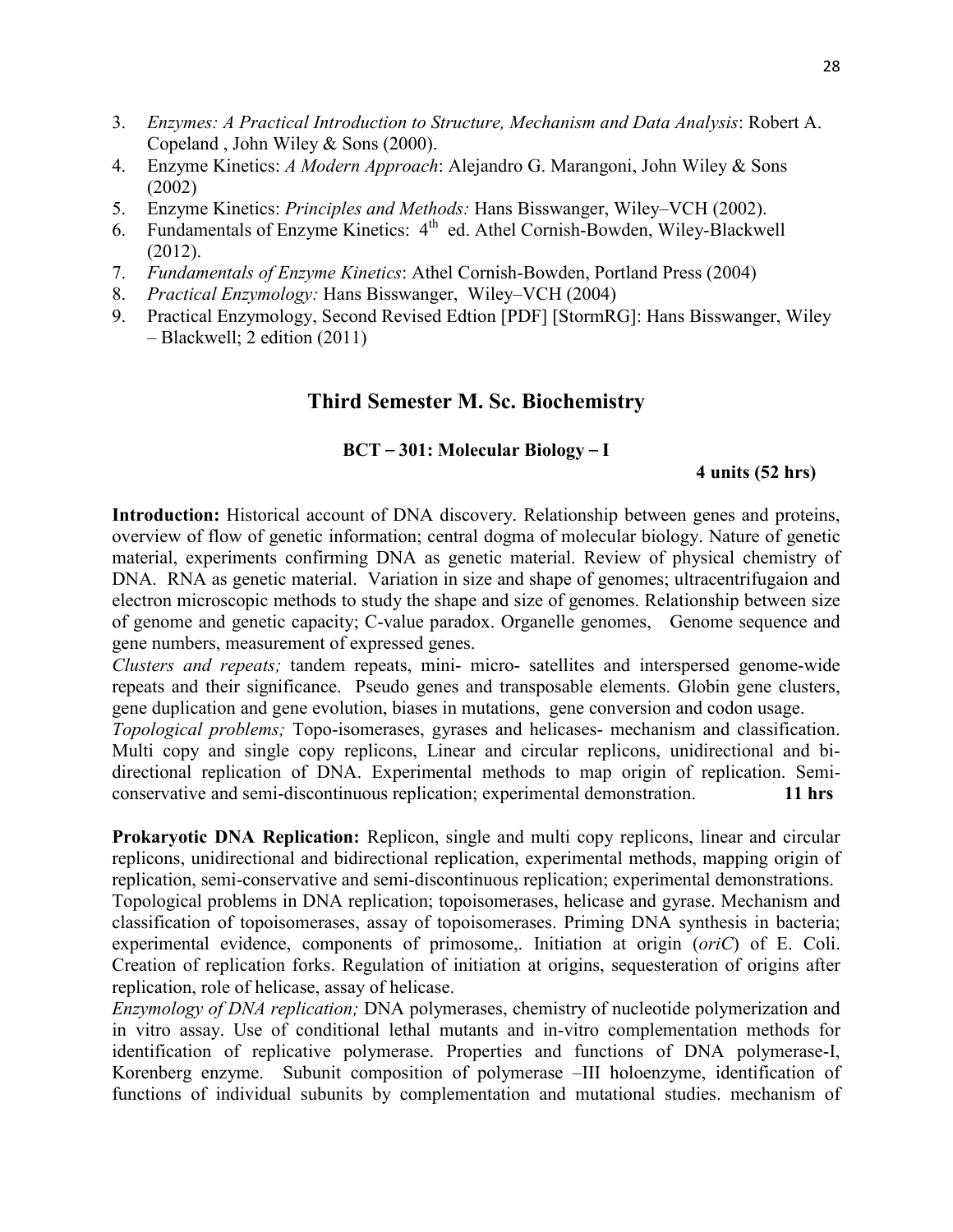replication of *E. coli* DNA-trombone model, termination of replication. Hand-palm structure of DNA polymerases. Processivity and fidelity of replication. Bacterial replication and its connection to cell cycle

*Eukaryotic DNA replication;* Replicative and repair enzymes of eukaryotes. Initiation, elongation by eukaryotic DNA polymerases. Isolation of ARS of yeast, ORC, Licensing factors and control of eukaryotic DNA replication, role of MCM proteins. Replication of organelle genomes, maintenance of ends of linear DNAs; telomeric DNA and telomerase. Regulation of eukaryotic DNA replication and inhibitors of DNA replication. **12 hrs**

**Extra chromosomal replication:** Replication of phage DNA φX174, T7, SV-40, rolling circle model of replication. Linear DNA-ends, terminal proteins, replication of plasmid DNA. **Replication of RNA viruses:** ss +RNA viruses; Picarna (Polio) and carona viruse, ss-RNA viruses; rhabdo virus (VSV), orthomixovirus (influenza virus). dsRNA- reovirus (Rota virus), Structure and mechanism of RDR pol. Retroviruses; Structure and mechanism of reverse transcriptase and integrase (HIV), replication of tumor virus (RSV). Replication of Qβ virus.

**7 hrs** 

**DNA repair:** experimental demonstration of repair in prokaryotes, damaging agents and damage recognition, direct repair, Miss-match repair assay for mismatch repair, Base excision repair (BER), Nucleotide excision repair (NER) systems; components and mechanism of repair, error prone repair, SOS and Rec-A. Eukaryotic BER and NER, controlling direction of mismatch repair, DNA damage in chromatin **4 hrs**

**Transcription in prokaryotes:** The transcriptome, prokaryotic RNA polymerase; molecular composition, and mechanism of transcription. Initiation of prokaryotic transcription; Structure of bacterial promoters. Effect of sigma factor on binding of RNA pol. to promoters. Structure and function of sigma factor, reuse of sigma factor (sigma cycle). Sigma movement relative to DNA: FRET assay. DNA melting at promoters, promoter clearance. Role of  $\alpha$ -subunit in upstream element recognition. Foot-printing of upstream elements with α-subunit. *Elongation:* Role of β-subunit in phosphodiester bond formation. Structure of elongation complex and core polymerase. Termination of transcription: Rho- dependent and independent, termination, RNA product under Rho dependent termination. **5 hrs**

**Transcription in eukaryotes:** Separation of nuclear RNA polymerases- rat liver RNA pol. Roles of the RNA polymerases. Sensitivity to α-amanitin. Subunits of RNA pol-II (yeast pol-II). Heterogeneity of Rpb1 subunit. Formation and maintenance of transcription bubble.

Eukaryotic promoters: Class-II core promoter, modular organization, SV40 early promoter. Linker-scanning mutagenesis, TATA Box, downstream promoter elements, proximal promoter elements, TATA-less promoters and initiators. Class-I and Class-III promoters, Enhancers and silencers.

Class-II pre-initiation complex, foot-printing DAB. Structure and function of TFIID, TBP and associated factors (TAFs). Phosphorylation of CTD of RNA pol-II, Mediator complex and RNA pol-II. Elongation factors: Effect of TFIIS, reversal of transcription arrest, proof reading of transcripts. Composition and working of transcription units at class-I and class-III promoters.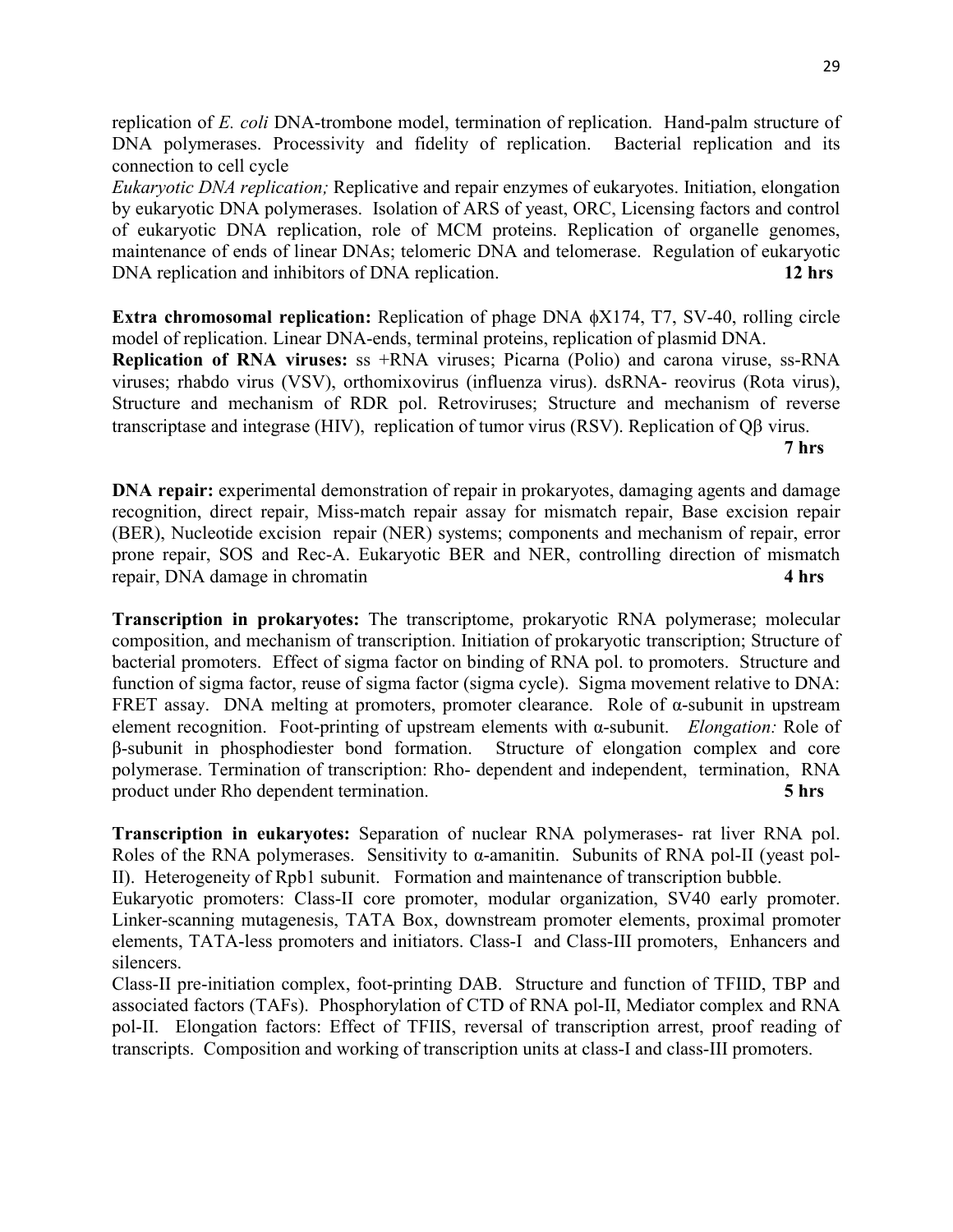*RNA processing:* split genes, RNA splicing: R-looping experiments, splicing signals, effect of splicing on gene expression. Splicing of nuclear mRNA precursors. Branched intermediate, mechanism of RNase  $T_1$  and  $T_2$  direct evidence for a branched nucleotide. Signal at branch.

*Spliceosomes:* snRNPs, U1snRNP, detection of spliced product by RNase protection assay. U6snRNP, U2snRNP and U4snRNP. Spliceosome assembly and function. Alternative splicing, exon-intron definition. Commitment of precursor RNA to splicing, role of sr protein. Yeast two hybrid assay. Role of RNA pol-II in splicing, control of splicing. Self splicing RNase. Group-I introns, demonstration of exon ligation, Group-II introns.

Post transcriptional modification of mRNA: Structure of cap, purification of caps, capping substrate. Cap structure of Reovirus, functions of cap.

*Polyadenylation:* Function of poly A, mechanism and signals for polyadenylation. Cleavage and Polyadenylation for mRNA elongation of poly-A, poly-A binding protein (PABP), turnover of poly-A. Coordination of mRNA processing with Coupling termination and mRNA 3' end processing. **13 hrs**

- 1. Biochemistry and Molecular Biology of Plant; Buchanan, Gruissum and Jones, (2000), ASPP, USA.
- 2. Biochemistry; David Rawn, Panima Publishers (2012).
- 3. The Bacteriophages; Richard Calendar, 2<sup>nd</sup> Edition, Oxford University Press (2005).
- 4. Basic Virology; Wagner and Hewlett; Blackwell Science, (2004)
- 5. LEWINS Gene XI; J.E. Krebs, E.S. Goldstein, and S.T. Kilpatrick, Jones and Barttlett Publishers (2012).
- 6. Molecular Biology of the Cell, Alberts et al., Garland Publications, (2012).
- 7. Molecular Biology, David Freifelder, Narosa Publishers, (1997).
- 8. Molecular Biology Robert F. Weaver, McGraw Hill (2012).
- 9. Microbial Genetics; Maloy et al., Jones and Bartlett Publishers, (1994).
- 10. Modern Microbial Genetics; Uldies N. Streips and Ronals E. Yasbin, Wiley Leis Inc. New York, (2002).
- 11. Principles of Developmental Genetics; S.A. Moody, Academic Press ( 2007).
- 12. Developmental Biology; S. P. Gilbert, 8<sup>th</sup> Edn, Sinauer Associates Inc.,(2006)
- 13. Molecular biology and Biotechnology; 4<sup>th</sup> Edn., J.M. Walker and R. Rapley, RSC (2000).
- 14. Molecular Biology of Gene; Watson, J.D. et al., 5<sup>th</sup> Edn. Pearson Education; (2004).
- 15. Principles of Virology; S.J. Flint et al., ASM Press (2000).
- 16. Biochemistry and Molecular Biology; 5<sup>th</sup> Edn. D.Papachristodoulou, A. Snape, W.H. Elliott, and D. C. Elliott Oxford University Press (2014)
- 17. Chromatin structure and Gene Expression; 2<sup>nd Edn</sup>. Sarah Elgin, Jerry Workman, Oxford University Press (2000)
- 18. Molecular Cell Biology; Harvey Lodish  $5<sup>th</sup>$  Edn. (2010)
- 19. Biochemistry 5th Edn. Jeremy M. Berg, John L. Tymoczko, Lubert Stryer (2011).
- 20. Genome Stability: DNA Repair and Recombination; James Haber, Garland Science (2013)
- 21. Retroviruses; Coffin JM, Hughes SH, Varmus HE, editors; CSH Press, (1997)
- 22. Viruses: Biology, Applications, and Control; David Harper, Garland Science (2011).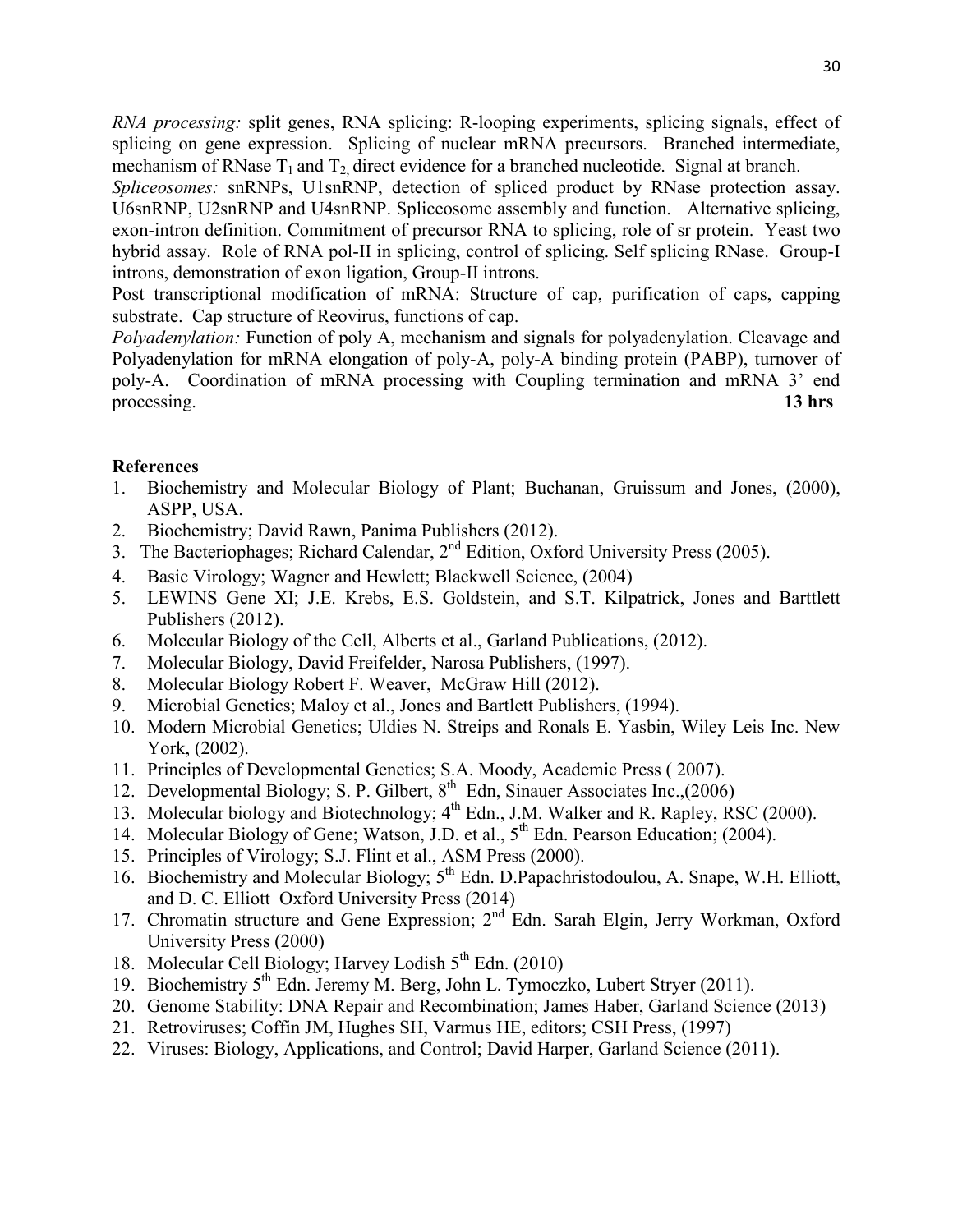## **BCT – 302: Molecular Physiology**

## **4 Units (52 hrs)**

**Nerve signaling:** Acetylcholine receptor (AchR) channel, origin and mechanism of actions of neurotransmitters (Acetylcholine, catecholamine, serotonin; amino acids (glutamate, aspartate, GABA, and glycine) and neuropeptides (somatostatin/enkephalins).

Trafficking proteins of synaptic vesicles, vesicle cycle –  $exo$  – and endocytosis of synaptic vesicles.

Structure, subtypes and functions of receptors of ACh, GABA, Glycine, Serotonin and glutamate and peptide neurotransmitters, activation by ligands & interaction with effectors. Role of agonists & antagonists of neurotransmitters. Biochemical basis of neurological diseases. Natural, genetic and environmental factors affecting the development of CNS, Co – ordination between nervous and endocrine systems. **13 hrs**

**Endocrine signaling:** Signal transduction*,* extra – cellular signaling; hormones as signal molecules – peptide, amino acid derivatives, steroid, ecosanoids.

Signal transduction pathways of  $-1$ ) G – protein linked (epinephrine, serotonin, glucagons), 2) Ion–channel (ACh), 3) Tyrosine kinase {(RTK), [EGF, IGF, insulin]}, and 4) Intrinsic enzyme / cytokine, receptors.

Biochemistry of vision: Structure of an eye, lens and retina, perception of light, rods and cones, rhodopsin, primary events in visual excitation, cGMP and transduction in generation of nerve impulse, colour vision

Intracellular signaling proteins: {adaptors, activators, bifurcators, integrators, effectors, etc.}. Second messengers; and their regularization: cAMP, CREB, cGMP, phosphoinositides, arachidonic acid,  $Ca^{2+}$ , and NO. Signal amplification cascades; Cascades downstream of RTK;  $Erk - f$ os – jun – cyclin – D, MAPK – Ras – Raf – Sos, specificity of protein kinases.

Effectors on intercellular signaling: Adenylate cyclase, Phospholipase- C, Nitric oxide synthase, guanylate cyclase and their activation, negative modulation.

**Nuclear signaling:** Steroid, thyroid, Vitamin-D and retinoic acid receptors and transcriptional activation. Transcriptional activation by phosphorylation cascade; CREB. **18 hrs** 

**Cell Cycle:** Cell cycle (entry of cell from  $G_2$  to  $M$  – phase) Role of  $M$  – Cdk, MPF. Promotion of G1/S by growth factors, cell cycle arrest at  $G<sub>1</sub>$ , role of Rb proteins in cell cycle arrest. Regulation of M- phase (role of mitogen, survival factor and TGF- β). Role of ubiquitin.

Growth factors and cytokines, growth phases and check points of cell cycle (DNA replication and spindle- attachment checkpoint) and their regulation.

Cyclins and cyclin-dependent kinases.

*Stem Cells:* Embryonic and adult stem cells; unique properties, and potential applications.

**Apoptosis:** Discovery, morphological changes, mitochondrial regulation. Direct signal transduction (TNF pathway, Fas pathway, caspases, execution and removal of dead cells). Distinguishing apoptotic cells from necrotic cells. Role of HeLa cells, Hyperactive apoptosis and treatments.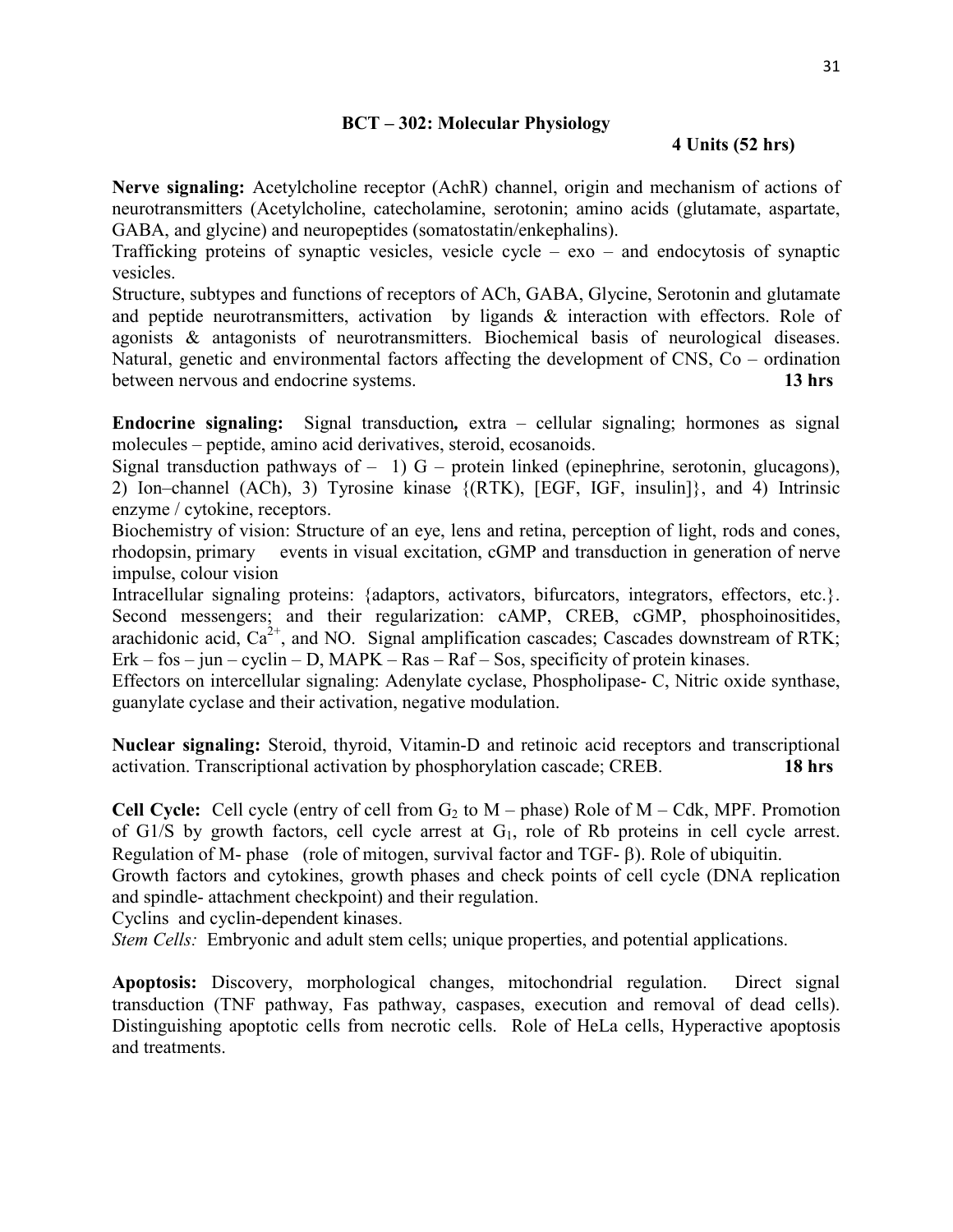**Cancer:** Introduction, Signs and symptoms, causes pathophysiology, diagnosis, prevention and management. Signaling cascades in cancer (MAP kinases, Ras pathways, JAK-STAT and TGF-β pathways). Etiology of breast, colon and prostrate cancer. **19 hrs** 

**Signaling in Plants:** Outline of plant hormones and pheromones signaling. **2 hrs**

## **References**

- 1. Signal transduction and human disease; Toren Finkel, and J. Silvio Gutkind, John Wiley & Sons, Inc. (2003)
- 2. Greenspan's Basic and Clinical Endocrinology; 9<sup>th</sup> Edn. David Gardner and Dolores Shoback Lange Clinical Medicine (2012).
- 3. Biochemistry of Signal Transduction and Regulation; Gerhard Krauss, Wiley-VCH (2003).
- 4. Elements of Molecular Neurobiology; 3<sup>rd</sup> Edn. C. U. M. Smith, John Wiley & Sons Ltd, (2002).
- 5. Basic Neurochemistry; George Siegel et al., (1999) Wippincott, Williams and Wilkins.
- 6. Neuroscience;  $2^{nd}$  edn. Purves, Dale; et al., Sinauer Associates, Inc. (2001).
- 7. G-Proteins coupled Receptors; P. Michael Conn Academic Press (2013).
- 8. Molecular Biology of the Cell; 6<sup>th</sup> Edn. Bruce Alberts, Alexander Johnson, Julian Lewis, David Morgan, Martin Raff, Keith Roberts, Peter Walter; Garland Science (2014).
- 9. Molecular Cell Biology; Lodish et al.,  $7<sup>th</sup>$  Edn. W.H. Freeman and Co. (2012).
- 10. Cell Signaling; Wendell Lim, Bruce Mayer, Tony Pawson; Garland Science (2014).
- 11. Cell Biology; A short course; Stephen R. Bolsover et al., John Wiley & Sons, Inc. (2004)
- 12. Electrochemical methods for neuroscience; Michael AC, Borland LM, editors. Boca Raton (FL): CRC Press (2007).
- 13. Signal Transduction; Lewis Cantley, CSHL Press (2014).
- 14. When Cells Die; A Comprehensive Evaluation of Apoptosis And Programmed Cell Death; Richard, A. Lockshin, and Zahra Zakeri, Wiley Liss (2004).
- 15. Neuroscience;  $2^{nd}$  edn. Purves, Dale; et al., Sinauer Associates, Inc.; (2001).
- 16. Biochemistry of Signal Transduction and Regulation; 3rd Edn. Gerhard Krauss, Wiley-VCH, (2003).
- 17. The Biology of Cancer; Robert A. Weinberg; Garland Science (2013).

## **BCOET – 303.1:****Metabolism – II**

## **4 units (52 hrs)**

**Bioenergetics:** Basic concepts of metabolic energy capture and transfer. Biochemical energeticgroup transfer reactions of ATP, phosphate group transfer potential of ATP and other high energy phosphate donors. Stages in extraction of energy from fuel molecules. **2 hrs**

**Biological oxidation:** Biological redox couplers, participation in oxidative metabolism. Free energy changes in electron transfer reactions. Mitochondrial electron transfer system- Chemical nature, topology and thermodynamic design of electron carriers. Sequence of electron carriersisolation of mitochondrial complexes, reconstitution experiments and study of specific inhibitors of Electron Transport Chain. **4 hrs**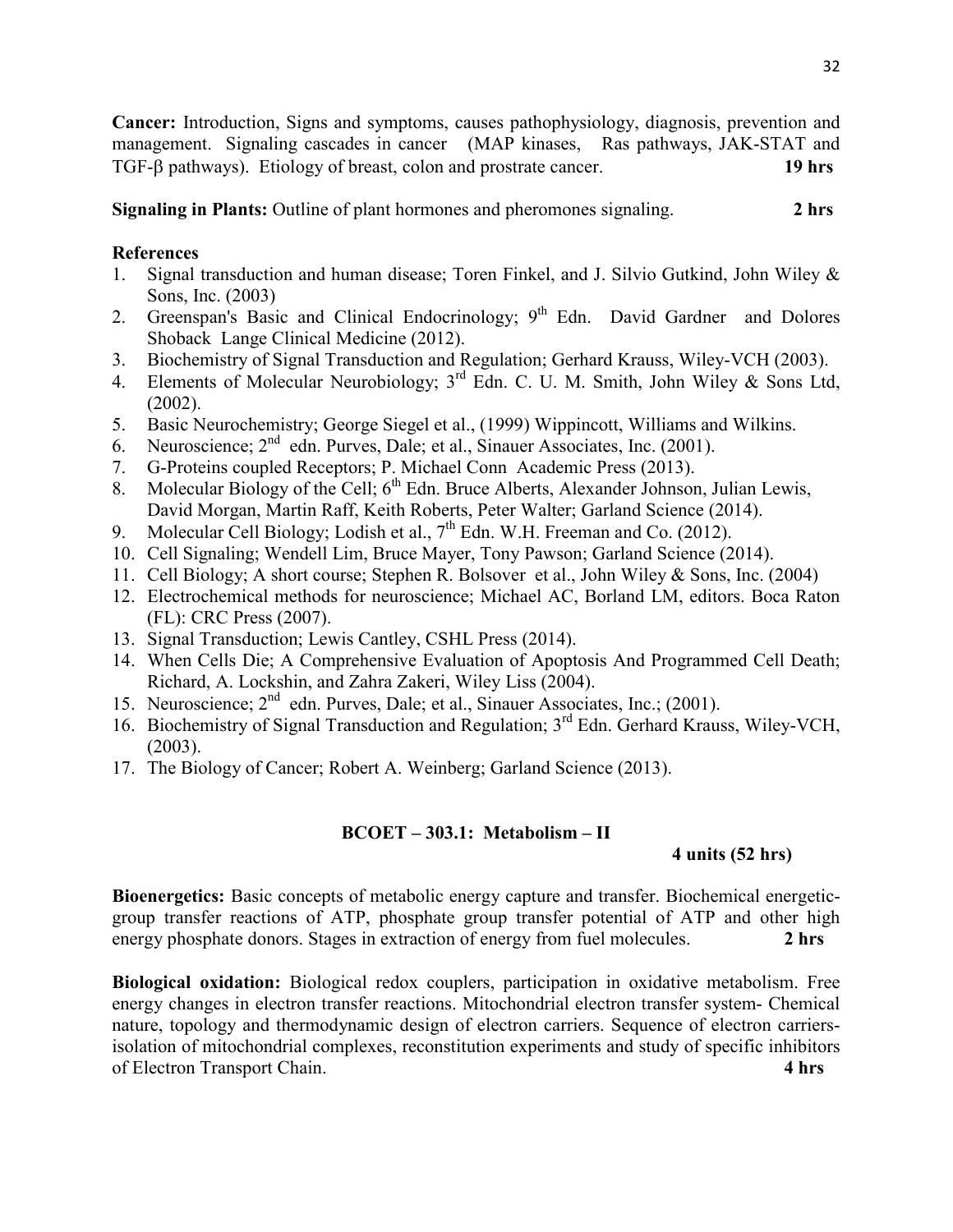**Oxidative phosphorylation**: Mechanism of proton pumping. Proton motive force and the Mitchell hypothesis. FoF1-ATPase- structure and mechanism,  $O^{18}$  exchange. Coupling of electron transfer to ATP synthesis. Uncouplers, inhibitors and ionophores, partial reactions of OP, P/O ratios and their use in localization of sites of ATP synthesis along the chain. Mechanism of oxidative phosphorylation, mitochondrial specific transport systems and energy charge. Microsomal electron transport. Proton motive force in Halobacteria, ATP synthesis in bacteria. H<sup>+</sup> pumping by bacteriorhodopsin Photosynthetic electron transport. Structure and function of chloroplast ATP- synthase. **7 hrs**

**Nitrogen Cycle:** Introduction, biological and non-biological nitrogen fixation, *nif* genes, regulation and utilization of nitrate and nitrite, regulation of nitrate reductase. Assimilation of ammonia, formation of amino acid amides by glutamine synthetase and its regulation. **4 hrs**

**Nucleotide Metabolism:** Biosynthesis of purine and pyrimidine nucleotides and their inter conversion, regulation of biosynthesis. Other pathways of purine nucleotide formation. Biosynthesis of deoxyribonucleotides and coenzymes nucleotides. Chemical inhibition of the biosynthesis of nucleic acid precursors. Degradation of purine and pyrimidines, and disorders associated with their metabolism; gout, Lesch-Nyhan syndrome, oroticaciduria, and xanthinuria.

 **7 hrs** 

**Amino acid Metabolism:** General metabolic reaction of amino acids– transamination, pseudotransamnation, glucose – alanine cycle, oxidative deamination (glutamate dehydrogenase), minor pathways of amino acid degradation – transdeamination, amino acid oxidase, and non – oxidative deamination ( $\alpha$ –deaminase, dehydrase, asparaginase and glutaminase). Urea cycle– regulation and metabolic disorders.

Biosynthesis of creatine and creatine phosphate, polyamines– putrescine, spermidine and spermine, glutathione (γ-glutamyl cycle), physiologically active amines (γ–amino butyric acid, serotonin,  $\alpha$  – histamine and catecholamines – dopamine, epinephrine and epinephrine). **7 hrs** 

**Degradation of the individual amino acids:** Pathways in animal, plant and microbial systems; Amino acids forming from pyruvate (alanine, glycine, threonine, serine, cystine and cysteine), oxaloacetate (aspartic acid and asparagine), α- ketoglutarate (glutamic acid, glutamine, arginine, histidine and proline), succinyl CoA (valine, isoleucine and methionine), acetoacetate and/or acetyl CoA (leucine and lysine), pyruvate, formaldehyde, acetoacetate and/or acetyl CoA (tryptophan), and fumarate, acetoaetate and/or acetyl CoA (phenylalanine and tyrosine). Inherited disorders associated with glycine, aromatic, branched chain, basic and sulfur containing amino acid metabolism. **9 hrs**

**Biosynthesis of the individual amino acids:** Pathways in animal, plant and microbial systems– biosynthesis of non – essential amino acids from pyruvate (alanine), intermediates of glycolysis (serine) and TCA cycle (aspartic acid, asparagine, glutamic acid and glutamine), essential amino acid (tyrosine), non – essential amino acid (glycine, proline and arginine), and essential  $\&$  non – essential amino acid (cysteine). Biosynthesis of essential amino acids from aspartate family of amino acids (threonine, lysine and methionine), pyruvate family of amino acids (valine and leuvine), pyruvate and α−ketobutyrate family of amino acid (isoleucine), aromatic family of amino acids (phenylalanine, tyrosine and tryptophan) and histidine. Regulation of amino acid biosynthesis by sequential & concerted feedback inhibition. **9 hrs**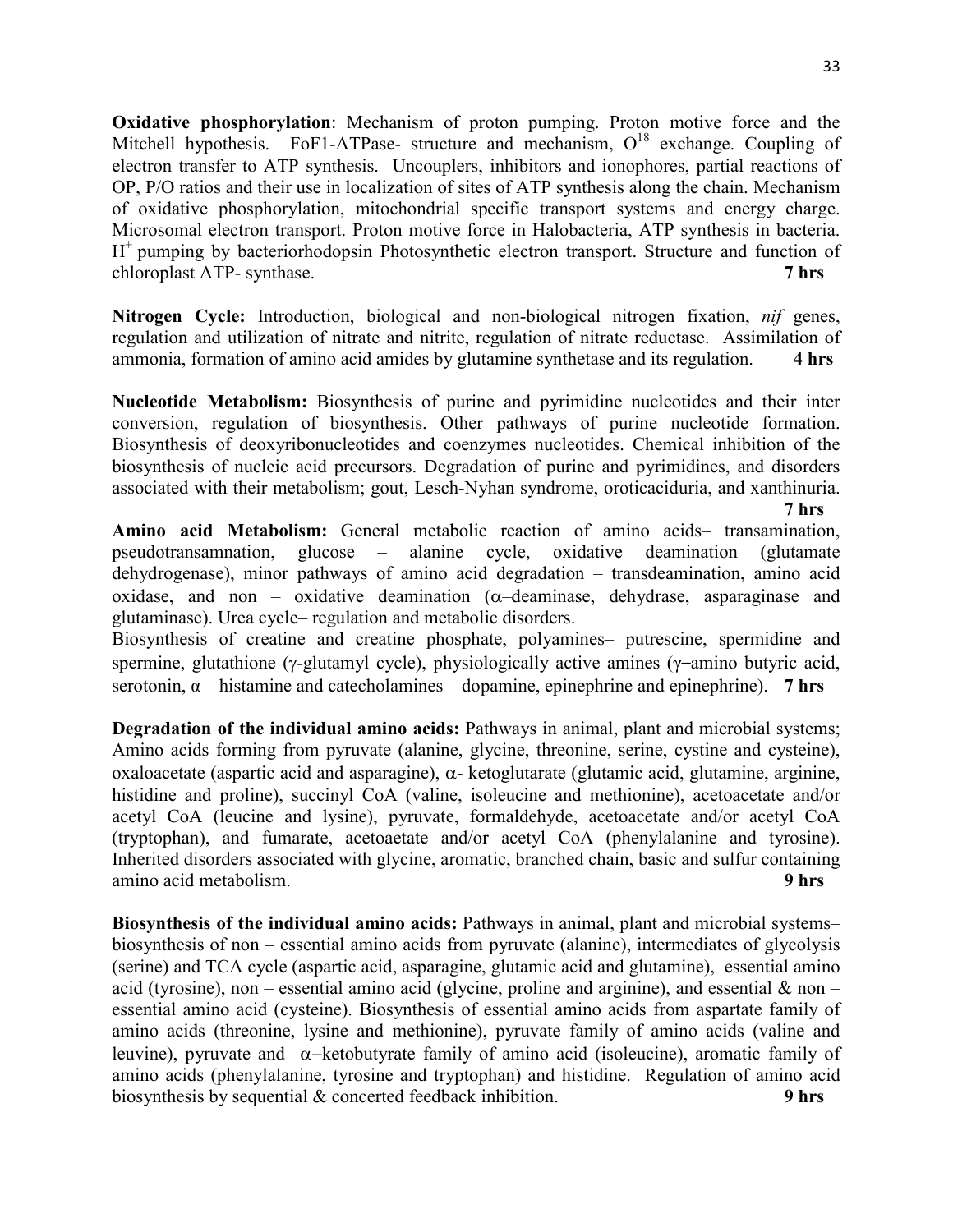**Heme Metabolism:** Biosynthesis and degradation of porphyrin and their regulation, porphyrias, jaundice and Hemoglobinopathies. **3 hrs**

## **References**

- 1. Biochemistry- R. Garret, Charles M Grisham, Belmont (2013)
- 2. Biochemistry; Geoffrey Zubey, (1998), WCB Publishers.
- 3. Biochemistry; David Rawn, Panima Publishers, (1989).
- 4. Text Book of Biochemistry with Clinical correlations;  $6<sup>th</sup>$  Edn. Thomas M. Devlin (2012), Wiley-Liss.
- 5. Lehninger- Principles of Biochemistry; D. L. Nelson and M.M. Cox  $6<sup>th</sup>$  Edn. Macmillan Publications (2012).
- 6. Principles of Biochemistry; Smith et al., [Ed.] (1986) McGarw Hill.
- 7. Bioenergetics; A Practical Approach, G.C. Brown and C.E. Cooper (1995) IRL- Oxford University Press.
- 8. Biochemistry Ed. Donald Voet & Judith G. Voet, John Wiley & Sons, Inc. (2010).
- 9. Bioenergetics; David Nicholls and Stuart Ferguson, Elsevier (2013).

## **BCOET – 303.2: PLANT PHYSIOLOGY**

#### **4 units (52hrs)**

**Plant cell:** Structure, anatomy and molecular components; Cytoskeleton– an overview. Plant cell cycle and its regulation. Energy production in plant cells and its control. Metabolism of sucrose and starch. **6 hrs** 

**Plant cell membranes and membrane transport:** Introduction to plant cell membranes and membrane constituents. Organization of transport systems across plant membranes; Different types of pumps in plant cell and organellar membranes; Classification and importance of H+– ATPases. Ion channels-properties and significance; Aquaporins and water transport. **10 hrs**

Plant growth regulators and Tissue Culture: Biosynthesis and functional significance of auxins, cytokinins, gibberellins, abscisic acid, ethylene, brassinosteroids, polyamines, jasmonic acid and salicylic acid. An overview of plant tissue culture – Totipotency of plant cell; preparation and surface sterilization of explants; composition and constituents of regular media, conditions for culture maintenance. Influence of plant growth regulators on *in vitro* plant regeneration, callogenesis**. 12 hrs** 

**Plant secondary metabolites:** Introduction; Classification – structural, functional and biosynthesis. An overview of primary metabolism contribution to secondary metabolite biosynthesis; important routes (pathways) of biosynthesis- phenyl propanoid pathway; Mevalonate pathway; Acetate-mevalonate pathway. An overview of plant senescence. Strategies and approaches for the over production of plant secondary metabolites – plant cell suspension cultures, hairy root cultures, metabolic engineering, heterologous gene expression and combinatorial biochemistry. **12 hrs**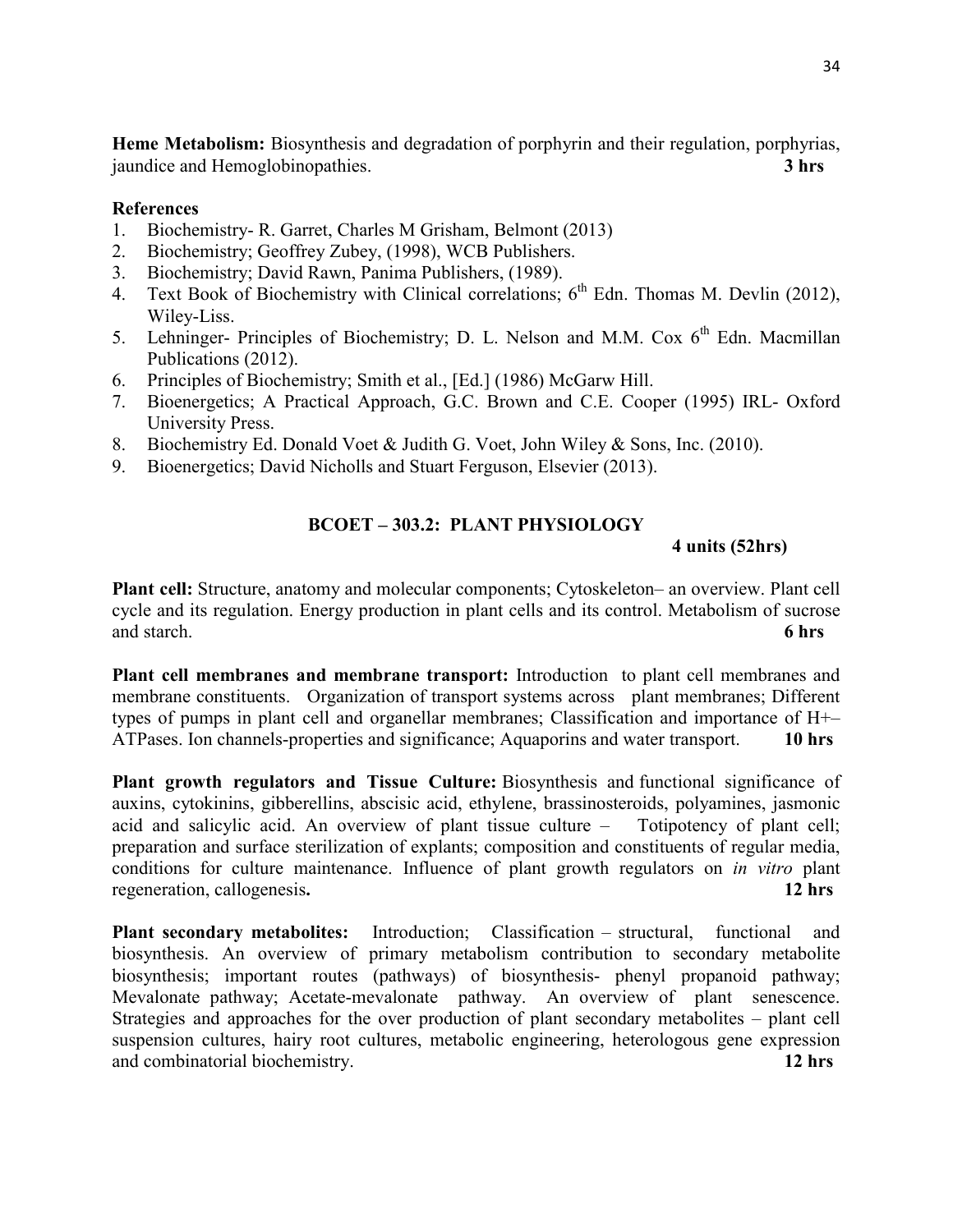35

**Plant responses to biotic and abiotic stresses:** Introduction; Plant pathogens and diseases; plant defense systems-hypersensitive response; systemic acquired resistance; induced systemic resistance; Plant abiotic stress responses-Salt stress, drought and heavy metal stress responses; osmotic adjustment and significance of osmotic agents such as proline, sugar alcohols and quaternary ammonium compounds; An overview of oxidative stress and oxidative damage. Antioxidant enzymes and stress tolerance. Plant biotic stress response – pathogen and insects.

## **References**

1. Lehninger- Principles of Biochemistry; David L. Nelson and Michael M. Cox,  $6<sup>th</sup>$  Edition, W. H. Freeman (2013).

**12 hrs** 

- 2. Biochemistry; Donald Voet, Judith G. Voet,  $4<sup>th</sup>$  Edition, John Wiley and sons (2010).
- 3. Biochemistry, Lubert Stryer et al., W.H. Freeman & Company, New York, (2003).
- 4. Principles of Biochemistry, Horton, Moran, Ochs, Rawn, Scrimgeour Prentice Hall, (2002)
- 5. Plant Biochemistry, P.M. Dey & J.B. Harborne(2000) Hart Court Asia Pte Ltd.
- 6. Introduction to plant Biochemistry. Goodwin and Mercer, CBS Publisher (2000).
- 7. Biochemistry and Molecular Biology of Plants. Buchanan, Greussem and Jones, AAPS (2000).
- 8. Plant Cell Tissue and organ Culture: Fundamental Methods, O.L. Gamborg & G.C. Phillips Narosa Publishers, New Delhi (1995)
- 9. Plant Biochemistry; P. M. Dey and J. B. Harborne, Academic Press (1997).
- 10. Plant Biochemistry and Molecular Biology; Peter J. Lea, Richard C. Leegood, 2<sup>nd</sup> Edition, Wiley (1998).
- 11. Plant Biochemistry; Hans-Walter Heldt and Birgit Piechulla, Academic Press (2004).

## **BCP – 305: Clinical Biochemistry (4 Credits)**

Analysis of Blood and Urine for diagnostic investigations

- 1. Estimation of glucose by Folin Wu method.
- 2. Estimation of glucose by Dubosky's method.
- 3. Estimation of cholesterol by Zack's method.
- 4. Estimation of haemoglobin by Wong's method
- 5. Estimation of urea in blood by Diacetylmonoxime method.
- 6. Estimation of serum calcium by Clark and Collips method.
- 7. Determination of A/G ratio by Biuret method.
- 8. Analysis of SGOT-SGPT (AST, ALT) / creatine kinase / acid or alkaline phosphatase.
- 9. Qualitative analysis of Urine sample for normal and abnormal constituents.
- 10. Determination of titrable acidity of urine.
- 11. Estimation of uric acid in serum and urine by Caraway's method
- 12. Estimation of creatinine and creatine in serum and urine by Zaffe's method.
- 13. Estimation of urea in urine by Nesslerization method (Urease method).
- 14. Determination of urine Chloride by Volhard-Arnold method.
- 15. Estimation of 17-ketosteroid by Zimmerman's method.
- 16. Estimation of urine Bilirubin.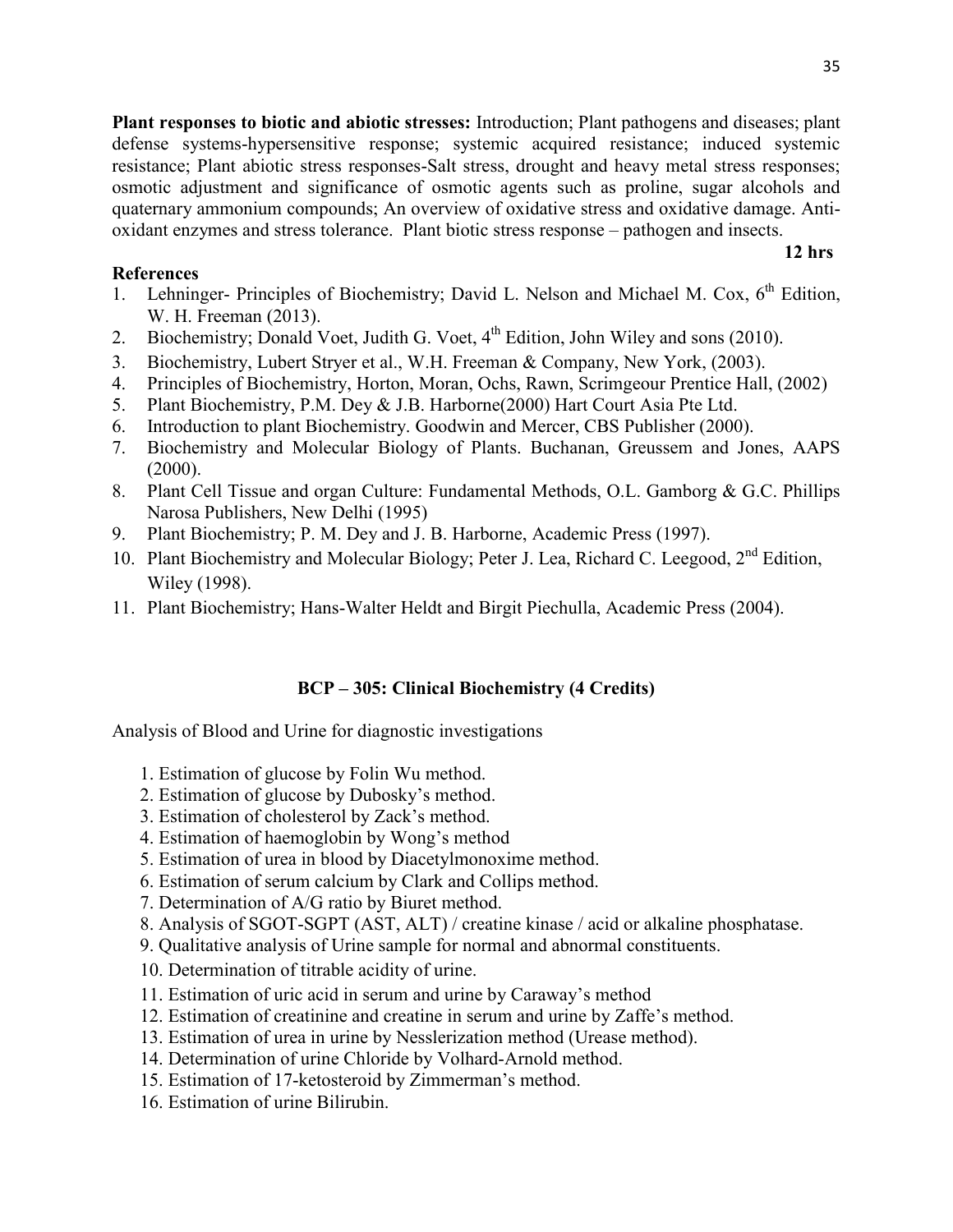## **References**

- 1. Practical Clinical Biochemistry, ed. Harold Varley, 4<sup>th</sup> edn. CBS Publishers (1988).
- 2. Practical Clinical Biochemistry: Methods and Interpretation, ed. Ranjna Chawla, Jaypee Brothers Medical Publishers (1996).
- 3. Practical and Clinical Biochemistry for Medical Students, ed. T.N. Pattabhiraman, Gajanna Publishers (1994).
- 4. Hawk's Physiological Chemistry, ed. Oser, 14<sup>th</sup> Edn.(1976), Tata-McGrawHill.
- 5. Biochemistry, ed. Plummer Tata-McGraw Hill, (1971).

## **BCP – 306: Molecular Biology (4 credits)**

- 1. Isolation, quantification and characterization (Spectrophotometric and agarose gel electrophoresis) of genomic DNA from bacteria (E. *coli*).
- 2. Isolation, quantification and characterization (Spectrophotometric and agarose gel electrophoresis) of genomic DNA from plant.
- 3. Isolation, quantification and characterization (Spectrophotometric and agarose gel electrophoresis) of plasmid DNA from bacteria.
- 4. Isolation, quantification and characterization (Spectrophotometric and agarose gel electrophoresis) of total RNA, mRNA from plant and microbial sources.
- 5. Restriction digestion and ligation of DNA.
- 6. Spectroscopic determination of melting temperature(Tm) of calf thymus DNA.
- 7. Amplification of desirable gene by Polymerase chain reaction.
- 8. Rapid amplification of polymorphic DNA.
- 9. Reverse transcriptase- Polymerase chain reaction RT-PCR
- 10. Southern blotting
- 11. Phage Titration.

- 1. Molecular Biology Techniques; Sue Carson, Heather Miller and D. Scott Witherow, Academic Press (2011).
- 2. Principles and Techniques of Biochemistry and Molecular Biology;  $7<sup>th</sup>$  Edn. Keith Wilson and John Walker (2012).
- 3. Principles of Gene Manipulations; 6<sup>th</sup> Edn. S.B. Primrose, R.M. Twyman, and R.W. Old, Blackwell Science (2012).
- 4. Gene Cloning and DNA analysis- An Introduction; T. A. Brown, 5<sup>th</sup> Edition, Wiley-Blackwell (2006).
- 5. Laboratory methods in Enzymology; Part-A; Jon Lorsch, Academic Press (2014).
- 6. Gene Cloning Laboratory Manual 4<sup>th</sup> Edn. Michael R. Green and Joseph Sambrook, CSHL Press ( 2014).
- 7. Current Protocols in Molecular Biology; S Gallaghar, Wiley Interscience (2008).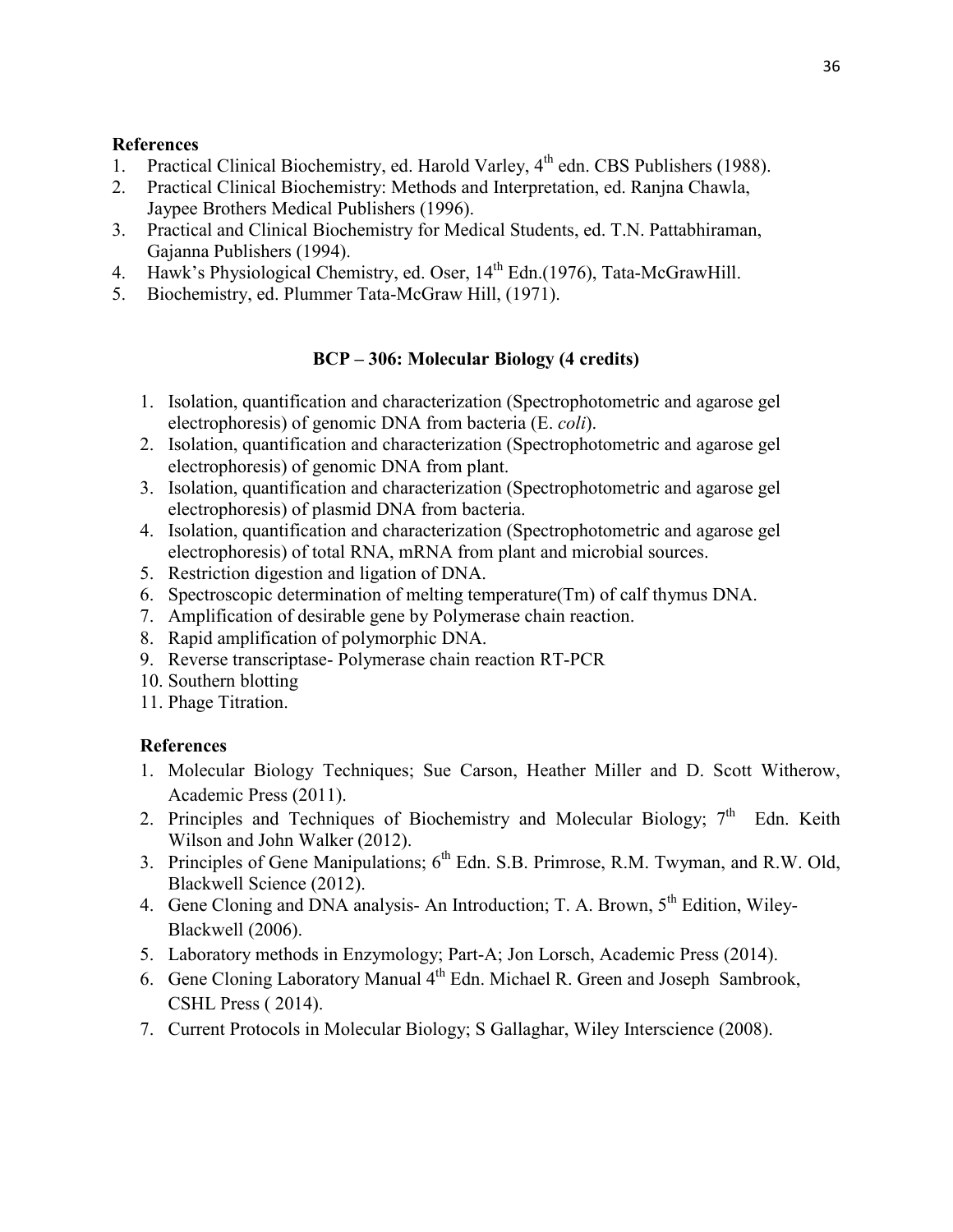## **Fourth Semester M. Sc. Biochemistry**

#### **BCT – 401: Molecular Biology – II**

#### **4 units (52 hrs)**

**Gene Expression in Prokaryotes:** Definition of regulon, operon, cis and trans acting elements. Bacterial trascription control; the lac operon, induction and diauxy. Discovery and structure of lac operon. Positive control of lac operon. Utility of merodiploids in understanding regulation of operon. Molecular basis of repression. Isolation of repressor, assay of binding of lac operator and repressor. Effect of repressor on dissociation of RNA pol. Positive control of lac operon; mechanism of action of CRP/CAP, transcription activation by recruitment, characterization of binding of cAMP-CAP-DNA. Activation of lac PL transcription by CAP-cAMP. Catabolite repression, inducer exclusion and prevention mechanism. Anatomy and regulation of arabinose and tryptophan operons. Riboswitches; discovery and models of riboswitch action. *Phage strategies;* Regulatory cascade controlling lytic development. Functional clustering of phage genomes. Antitermination in lambda phage, maintenance of lysogeny by lambda phage. Characterization of λ-repressor-DNA binding, molecular properties of λ-repressor, establishment of lysogeny. Sigma switching in phage infection. **12 hrs** 

**Gene Expression in Eukaryotes:** Stages/levels of regulation of gene expression in eukaryotes; Chromatin structure and its effect on transcription . Organization of chromatin- 30 nm fiber, higher order chromatin folding. Effect of histones on transcription activation. Nucleosome positioning; SV 40 mini chromosome, experimental location of nucleosomal positions; DNase hypersensitive sites and mapping. Locus control regions.

*Histone modifications;* Acetylation of histone tails. Identification of histone acetyl transferases (HATs). Properties and roles of P**55** and Gcn-5 HATs. Histone deacetylases; experimental demonstration of HDACs in repressor complexes.

*Chromatin remodeling*; Major classes of remodeling complexes; assay of remodeling; ChIP. Composition of SWI2/SNF2 and ISWI complexes. Model of SWI2/SNF2 mechanism. Remodeling in yeast HO gene and human IFN-β promoter. Histone code. Heterochromatin silencing; chromo and bromo domains, histone methylation, HMTases, SFR and RAP-proteins. Transcription elongation through nucleosomes; FACT and PARP.

Mapping and quantifying transcripts; Northern blots; S1 mapping of 5' and 3' ends of transcripts. Primer extension, Runoff transcription and G-less cassette transcription, measuring *in-vivo* transcription rate- nuclear run on transcription. Quantification of gene expression by measuring protein product. **10 hrs**

**Transcriptional activators;** classification, structure and function, domains of activators. DNA binding motifs; Zn fingers- Gal 4 activator of yeast. Nuclear receptor- structure and function of glucocorticoid, thyroid and orphan receptors. Domains of nuclear receptors; homeo, bZIP and bHLH domains. Modularity of domains of activators; chimeric transcription factors- Gal4-LexA, two hybrid assay. Dimerization of activators, modular arrangement of enhanceosomes. Recruitment of TFIID and holoenzyme; evidence, role of enhancers, interaction between enhancer and promoter-control region of human metallothionine gene. Insulators-working, insulator bodies, working of imprinting control region (ICR). Transcription factories, detection. Co-activators and mediators; discovery of mediators- mediators factors; activation of CRElinked gene model for nuclear receptor activation. Regulation of transcription factors;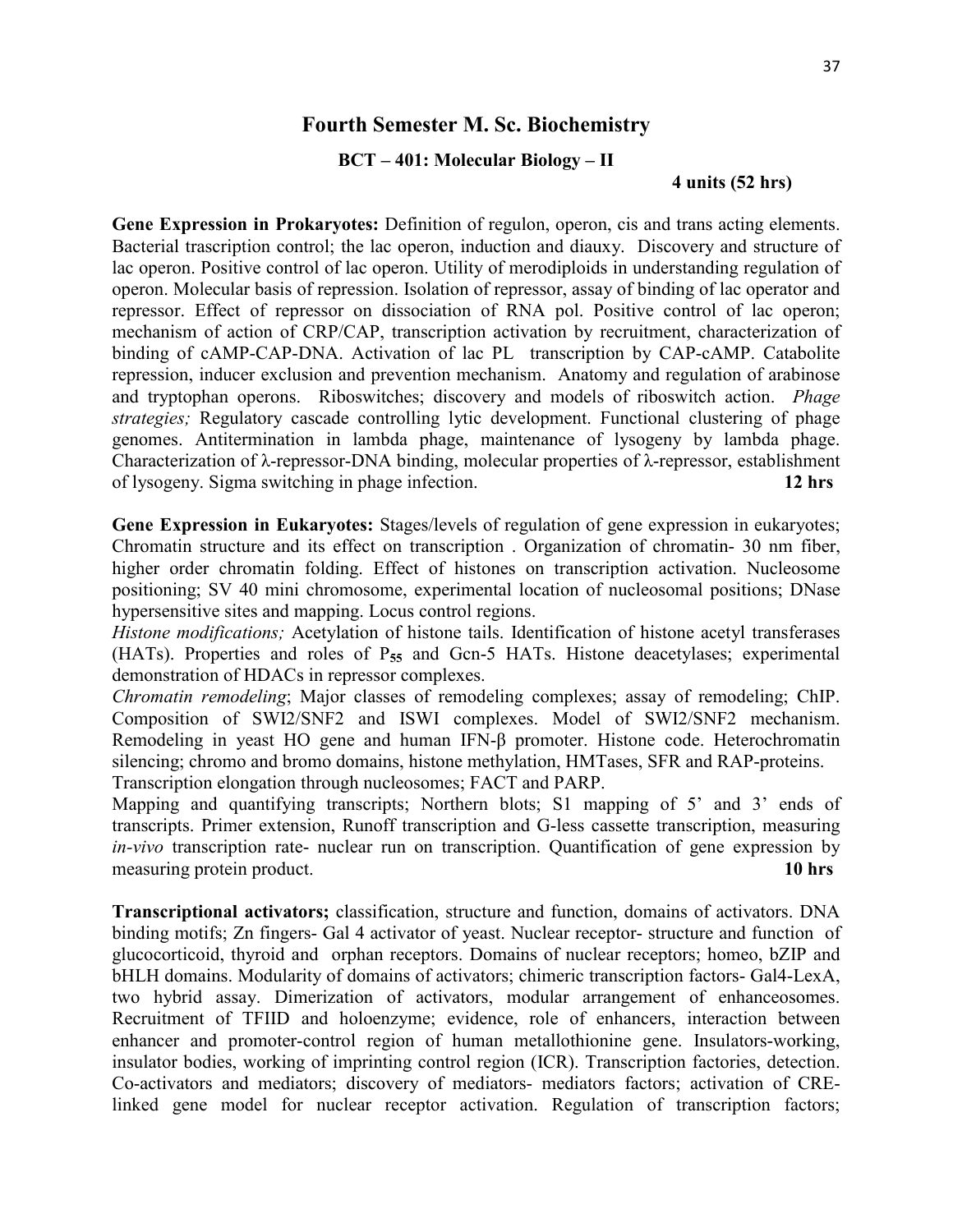Regulation of gene expression via stability of mRNA; Casein mRNA and transferring-receptor mRNA, gel mobility shift assay for IRE binding protein, model for TFR mRNA destabilization by iron. *RNA interference*; post transcriptional gene silencing (PTGS) and quelling. Definition, mechanism of RNAi. Classical experiments with petunia and *C. elegans.* Simplified model, composition and function of Dicer and RISC. Role of Argonaute. siRNAs, role of RNAi machinery in heterochromatin formation and gene silencing- EF1A gene. miRNAs; control of gene expression by miRNAs example and experimental proofs, pathways of gene silencing by miRNA. Stimulation of translation by miRNAs. Translation repression; processing bodies.

#### **12 hrs**

**Molecular biology of Drosophila development;** Overview of *D .Melanogaster* development Differential development by Morphogenic gradient, dorso-ventral patterning of embryo. Regulatory DNAs, role of snail and twist proteins in patterning. Localization of biocoid and nono (oskar) mRNAs in embryo, Regulation of segmentation genes expression by bicoid. Regulation of hunchback expression, and gap genes, production of segmentation stripes, Expression of eve gene, and eve stripe-2. **7 hrs**

**Ribosomes:** Prokaryotic ribosomes; molecular components, *in vivo* assembly, dissociation of subunits, and polysomes. Eukaryotic components and their assembly, organelle ribosomes.

## **3 hrs**

**Translation:** Initiation of protein synthesis in prokaryotes, Shine-Dalgarno sequence, formation of 30 S and 70 S initiation complexes; effect of GTP hydrolysis by IF2. exchange of ribosomal subunits. Eukaryotic translation initiation-scanning model, eukaryotic initiation factors, role of eIF4E, F, and G. Formation of stable 48S initiation complex, role of eIF1 and eIF1A, toeprint assay, direction of polypeptide synthesis and mRNA translation. Control of translation in bacteria and eukaryotes. Amino acyl-tRNA synthetases, formation of ternary complex among amino-acyl tRNA, EF-T, and GTP, three site model of ribosome, peptide bond formation, Gprotein and translation, stop codon supression, release factors, aberrant termination, non-stop mRNAs, termination of transcription, termination codon, no-go-decay of mRNA. Inhibitors of prokaryotic and eukaryotic translation. Post-translational modifications of proteins. Mechanism of translational control.

*Genetic code;* breaking the code, experimental results leading to deciphering genetic code, coding properties of mRNA, Co-linearity of genes and proteins, Coding properties of tRNA, triplet binding assay, use of synthetic oligo nucleotides (works of Khorana and Neirenberg), base pairing between codon and ani-codon, Wobble base pairing. Properties of genetic code, deviation from universal genetic code. **8 hrs**

- 1. Molecular biology and Biotechnology;  $4^{th}$  Edn., J.M. Walker and R. Rapley, RSC (2000).
- 2. Molecular Biology of Gene; Watson, J.D. et al., 5<sup>th</sup> Edn. Pearson Education; (2004).
- 3. LEWINS Gene XI; J.E. Krebs, E.S. Goldstein, and S.T. Kilpatrick, Jones and Barlett Publishers (2012).
- 4. Molecular Biology; Robert F. Weaver, Mc Graw-Hill (2012).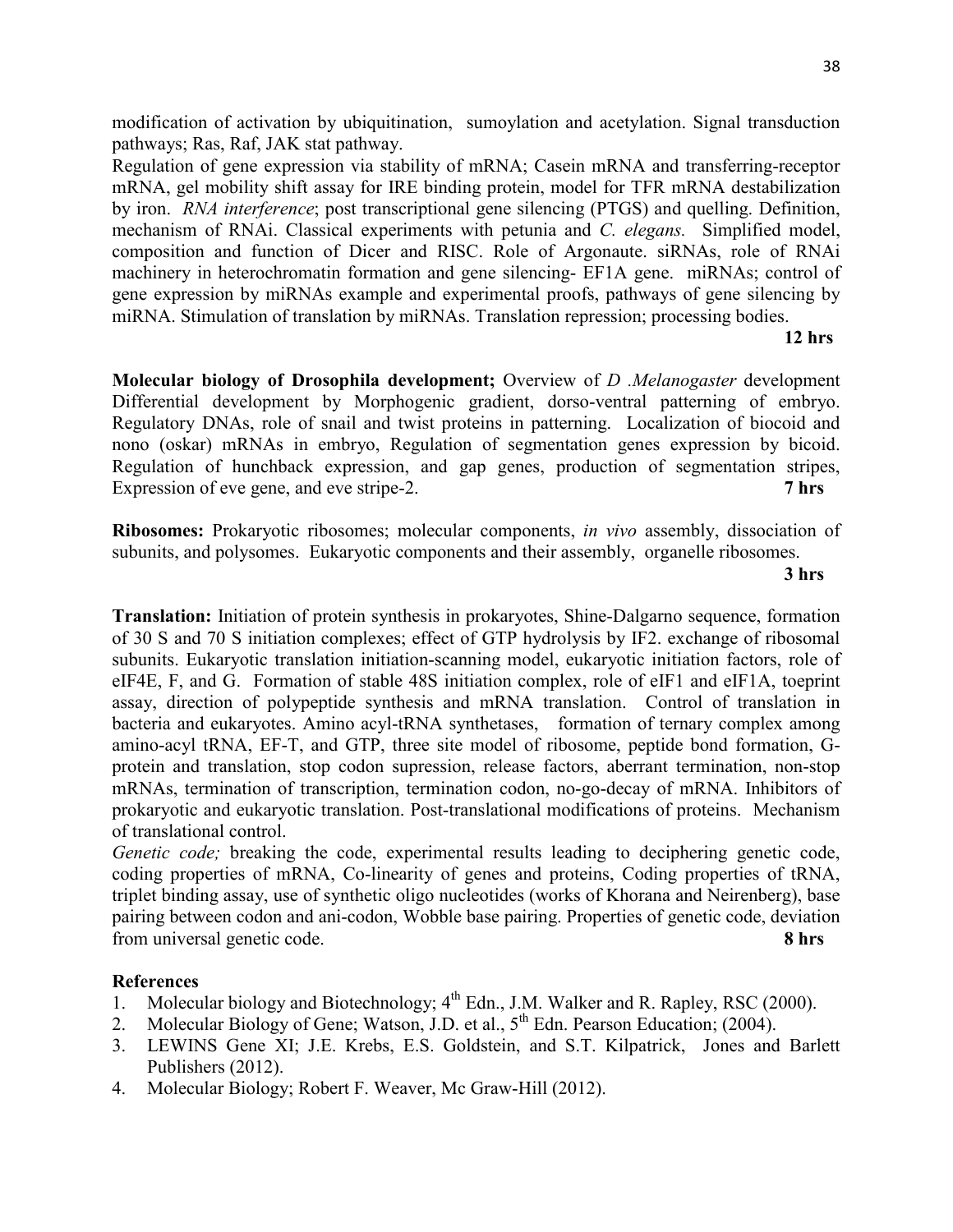- 5. Epigenetics and Epigenomics; Christopher J. Payne*,* INTECH, (2014).
- 6. Gene Control; David Latchman, Garland Science (2010).
- 7. Molecular Cell Biology; Harvey Lodish, Arnold Berk, Chris A. Kaiser, 7<sup>th</sup> Edition, W. H. Freeman (2012).
- 8. Molecular Biology of the Cell;  $7<sup>th</sup>$  Edn. Bruce Alberts et al., (2008), Garland Publications
- 9. Molecular Biology; David Freifelder, J. (1997) Narosa publishers.
- 10. Nuclear Organization; Chromatin Structure and Gene Expression, Roen Van Driel and Arie P. Otte (1997) Oxford University Press.
- 11. Genome 2; T.A. Brown, John Wiley & sons (2002).
- 12. Principles of Developmental Genetics; SA Moody, Academic Press (2007).
- 12. Frincipies of Developmental Sincere, Service, 8th Edn. Sinauer Associates Inc. (2006).
- 14. Principles of Biochemistry; Lehninger et al., [Eds.]  $2<sup>nd</sup>$  Edn. Worth Publishers (1997).
- 15. Human Molecular Genetics; Peter Sudbery, (2002) Printice Hall.
- 16. The Cell- A Molecular Approach; Geoffery M. Cooper, Robert E. Hausman, 6<sup>th</sup> Edition, Sinauer Associates Inc. Publishers (2013).
- 17. Long Range Control of gene Expression; Veronica van Heyningen and Robert Hill, Academic Press (2008).

## **BCT – 402: Biochemical Genetics**

## **4 units (55 hrs)**

**Introduction:** Nature of genetic material. Chromosomes and genes. Mutation: types of mutation, mutagens, mechanism of mutation, induction and isolation of mutants and their role in genetic studies. **5 hrs**

**Classical Genetics:** Review of classical genetics; work on *Pisum sativum, Drosophila Melanogaster, Neurospora Crassa etc.* inheritance (sex-linked and others). Population genetics, extranuclear inheritance. Sex determination, Morgan's discovery of sex linked inheritance of sex linked genes, X;linked traits in humans. Identification of sex chromo;somes, XX,XY, mechanism of sex determination. **10 hrs** 

**Quantitative Genetics:** Human quantitative traits, discontinuous traits and continuous traits, Breeding analysis, genetics basis of quantitative variation, Multiple factor hypothesis and analysis of polygenes. Genotype-Environment Interaction and models for their measurement, estimation of Heritability Index. **8 hrs** 

**Human Genetics:** Biochemical events occurring during mitosis and meiosis. Structure of chromatin; nucleosomes and higher orders of organization. Chromosome banding, Chromosome mapping based on recombination frequency data. Transposons. Overview of human genome project, mapping of human genes; techniques used, assignment of important genes. Transposition in human chromosomes. Chromosomal abnormalities. **13 hrs**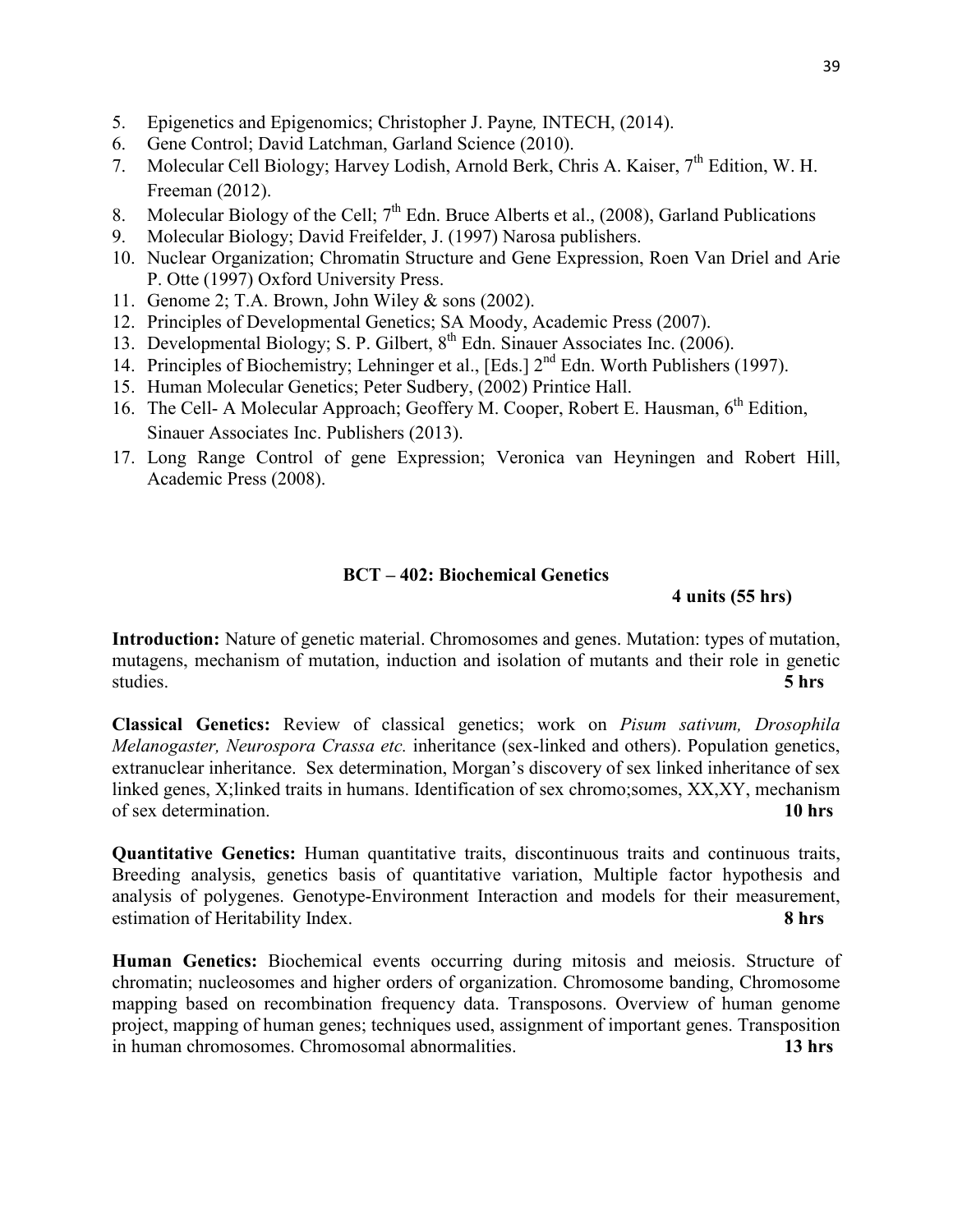**Bacterial Genetics:** Bacterial chromosomes, plasmids; fertility, resistance, colicinogenic and others. Recombination in bacteria. Mechanism of recombination, transposable genetic elements, transformation and conjugation in bacteria. Linkage map of bacterial chromosomes. **8 hrs** 

**Viral Genetics:** Life cycles of bacteriophages, lytic cycle; replication of T-phages. Lysogeny and its regulation. Transduction; specialized, generalized and abortive. Fine structure analysis of T-phages; Benzers work, concept of cistrons. **8 hrs**

## **References**

- 1. Genetics, Strick Berger, M.W. (1990) 3<sup>rd</sup> edn. McMillan.
- 2. Human Molecular Genetics; Peter Sudbery, (2002) Printice Hall.
- 3. Introduction to Modern Virology, Primrose and Dimmock (1988), Blackwell Sc.
- 4. Genetics and Molecular Biology; Robert Schleif, The Johns Hopkins University Press Baltimore, (1993).
- 5. Discovering Genomics, Proteomics and Bioinformatics, Campbell A M & Heyer L J,  $2^{nd}$ Edn. Benjamin Cummings, (2007).
- 6. Introduction to Genetics: A Molecular Approach; T A Brown, Garland Science (2011).
- 7. Molecular Cell Biology; Lodish et al., 7<sup>th</sup> Edn. W.H. Freeman and Co. (2012).
- 8. Molecular Biology of the Cell; 7<sup>th</sup> Edn. Bruce Alberts et al., Garland Publications (2008).
- 9. Nuclear Organization; Chromatin Structure and Gene- Expression, Roen Van Driel and Arie P. Otte Oxford University Press (1997).
- 10. Principles of Developmental Genetics; S.A. Moody, Academic Press (2007).
- 11. The Cell; Geoffrey Cooper, and Robert E.; 5<sup>th</sup> edn. Hausman Sinauer Associates (2009).
- 12. The Science of Genetics, George W. Burns and Paul J. Bottino (1989), Maxwell-McMillan.
- 13. Human Genetics; Lewis, 7<sup>th</sup> Edn. WCB & McGraw Hill (2007).
- 14. Essential Genetics: A Genomics Perspective; Daniel L. Hartl, 6<sup>th</sup> Edition, Jones and Barlett Learning (2012).
- 15. Bacterial and Bacteriophage Genetics; Edward A. Birge,  $5^{th}$  Edition, Springer (2006).
- 16. Nucleosome Histone, and Chromatin; Part-A; Carl Wu and C. Allis, Academic Press (2012).

## **BCT – 403: Biotechnology**

## **4 credits (52 hrs)**

**Introduction;** Introduction and over view of cloning procedures. Isolation of nucleic acids, characterization and purification of plasmid, bacteriophage genomic DNA for cloning purpose.

 **3 hrs Restriction endonucleases and DNA modifying enzymes:** Restriction enzymes Discovery, classification, properties, and applications. Reactions, application of the following modifying enzymes employed in rDNA technology; DNA- and RNA ligase, Phosphatases and kinases DNase (DNase-I) and RNases ( RNase A, H), S1- and Micrococcal numclease, double and single stranded exonucleases. DNA and RNA polymerases (Klenow fragment), template independent RNA polymerases. Topoisomerase. Linkers and adapters, TA-cloning. **8 hrs**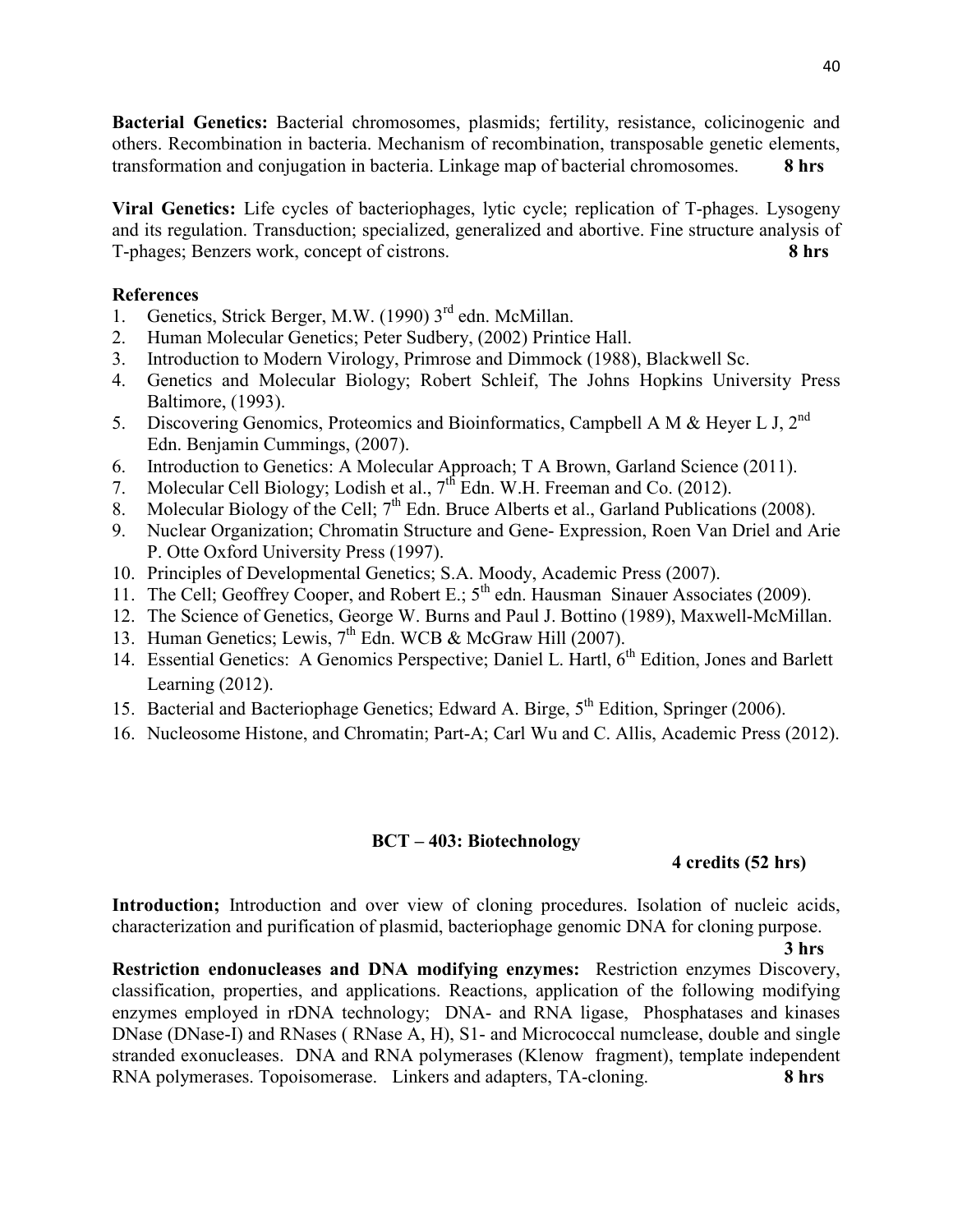**Cloning Vectors:** Basic properties of plasmids, desirable properties of vectors, plasmids as vectors. Directional cloning in plasmid vectors, blunt end cloning in to plasmids. Preparation and transformation of competent *E.coli.* electroporation, Screening colonies using X-gal and IPTG ( $\square$ -complementation), screening by hybridization. Bacteriophage lambda vectors; Insertional and replacement lambda vectors, transfection, *in vitro* packaging, screening recombinant phages. Cloning in M13 vector and COSMID vectors and their applications. *Expression vectors:* Characteristics of expression vectors, expression vectors for cloning and expression in bacteria, yeast and mammalian cells. Super vectors; characteristic features and utility of BAC and YAC vectors. **9 hrs**

**Genomic and cDNA libraries:** Outline of methodology for genomic library construction, creation of genomic libraries using lambda and cosmid vectors. Growth, evaluation and storage of genomic libraries. cDNA libraries; methodology, random arrayed and ordered cDNA libraries, screening cDNA libraries; probe selection, hybridization. Screening with antibodies, rescreening and sub-cloning. Characterization of plasmid clones, restriction digestion, southern blot, PCR and sequence analysis. **10 hrs** 

**PCR:** Discovery, principle and procedure, varients of PCR- RT-PCR, long PCR, differential PCR, and inverse PCR. Application of PCR; Rapid amplification of cDNA ends (5'and 3' RACE), Cloning PCR products, PCR in screening clones, colony PCR, Diagnositc application of PCR. **6 hrs** 

**Sequencing and mutagenesis:** Principle of DNA sequencing**,** automated sequencing, extending the sequence, shot gun sequencing. Analysis of sequence data; annotation, ORF, exon-intron boundaries, identification of genes and their products. **4 hrs** 

**Gene transfer to animals cells:** over view of strategies, transfection methods, phospholipids as delivery vehicles, electroporation and direct transfer, transient and stable transformation, Cotransformation and selection of stable transformants, selectable markers for animal cells. Mammalian plasmid expression vectors, reporter genes. Gene transfer by viral vectors; adeno and baculo virues, retroviral vectors. **6 hrs**

Gene transfer to plants: plant cell culture and proptoplast, callus and their manipulations. *Agarobacterium* mediated transformation, Ti plasmid, mechanism of T-DNA transfer, Function of T-DNA genes, Ti-plasmid derivatives as plant vectors (disarmed T-DNA), cointegrate and binary vectors, high capacity binary vectors, selectable markers for plants, control of transgene expression in plants. Direct DNA transfer to plants; protoplast transformation, particle bombardment, *in-planta* and chloroplast transformation. Plant expression vectors; CaMV and TMV vectors. **6 hrs**

- 1. Molecular Cloning; A laboratory manual; Michael R. Green, CSHL Press (2012).
- 2. Molecular Cell Biology; Lodish et al.,  $7<sup>th</sup>$  Edn. W.H. Freeman and Co (2012).
- 3. Molecular Biology of the Cell;  $7<sup>th</sup>$  Edn. Bruce Alberts et al., (2008), Garland Publications
- 4. Molecular Biology; Robert F. Weaver, McGraw Hill (2012).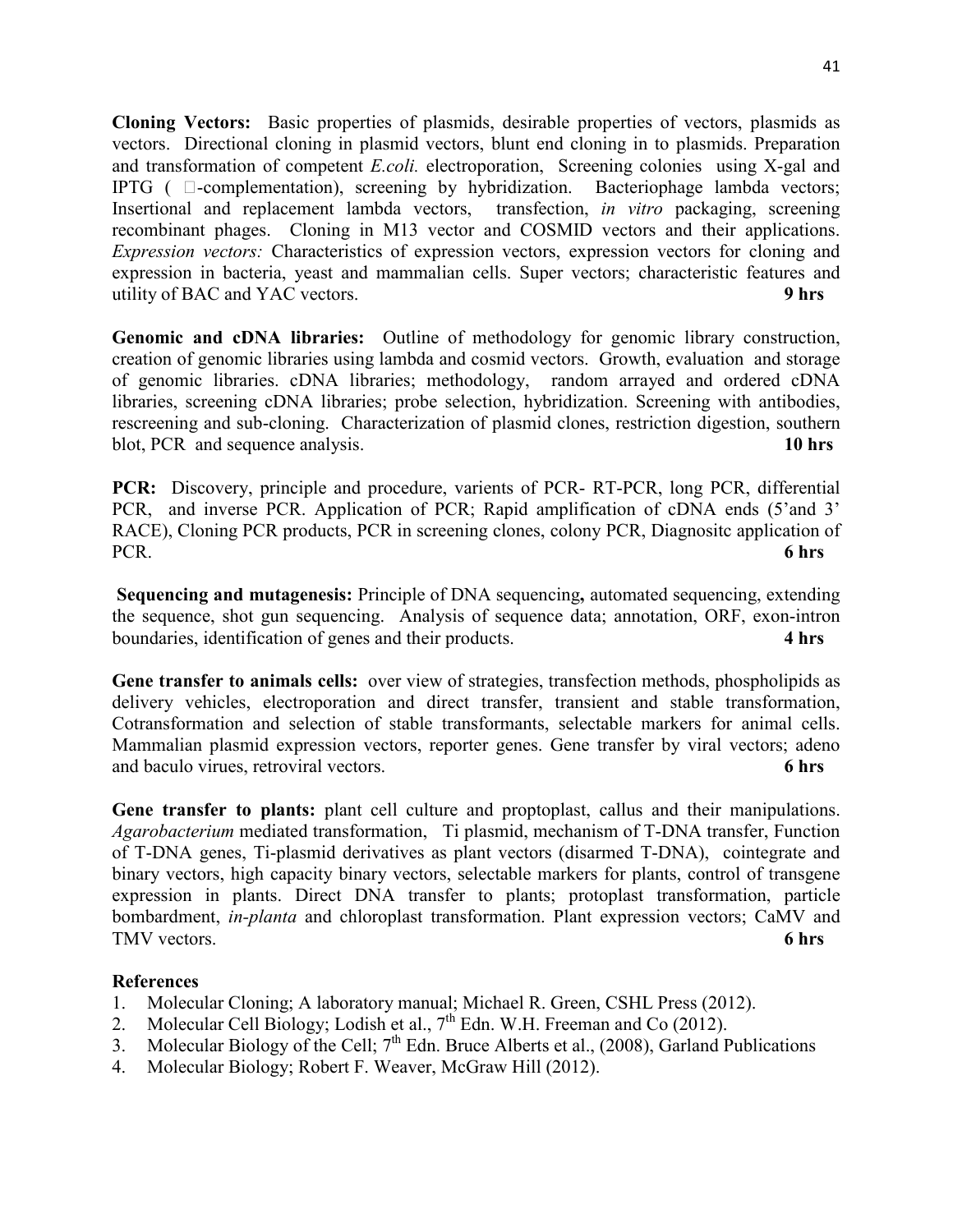- 5. Principles and Techniques of Biochemistry and Molecular Biology;  $7<sup>th</sup>$  Edn. Keith Wilson and John Walker (2010).
- 6. Principles of Gene Manipulations;  $6<sup>th</sup>$  Edn. S.B. Primrose, R.M. Twyman, and R.W. Old, Blackwell Science (2012).
- 7. Gene Cloning and DNA analysis- An Introduction; T. A. Brown, 5<sup>th</sup> Edition, Wiley-Blackwell Publishing (2006).
- 8. Molecular biology and Biotechnology; 4<sup>th</sup> Edn., J.M. Walker and R. Rapley, RSC (2000).
- 9. Plant Biotechnology and Agriculture; Arie Altman and Paul Hasegawa Academic Press (2011).

## **BCT – 404: Immunology and Toxicology**

 **4 units (52 hrs)** 

Infection: Types of infection and nature of infective agents. Nonspecific host defense mechanisms. Anatomical barriers; lysozyme and other antimicrobial agents. Phagocytosis and phagocytic cells, neutrophils, monocytes and macrophages. **4 hrs**

**Compliment system:** Introduction, alternate and classical pathway, regulation **4hrs** 

**Immunity:** States of immunity; innate and acquired immunity, naturally and artificial acquired passive and active immunity. Immunization practices, use of toxoids, killed and attenuated organisms. Surface components and newer vaccines, production of vaccines. **4 hrs**

**Immunoglobulins:** Structure and functions of immnoglobulins Types; isotypes and idiotypes, isoantibodies. Methods of raising antibodies. Monoclonal antibodies, production and purification. **5 hrs** 

**The Immune System:** Recognition of self and non self, the major histocompatibility antigens, H-2 and HLA antigens, Antigenecity; humoral and cell mediated immunity. T and B lymphocytes; origin, differentiation, characteristics and functions, nature of surface receptors, antigen processing and presentation. T cell and B cell interaction. Cytokines, monokines, lymphokiness and their functions. **8 hrs**

**Molecular Immunology:** Theories of antibody formation; clonal selection and network, Genetics of antibody diversity, germ line and somatic mutation theories, immunoglobulin, MHC a TCR gene organization and their recombination, class switch of Ig genes. **5 hrs**

**Clinical Immunology:** Immune disorders; hyper sensitivity, autoimmune and immunodeficiency diseases. Tissue transplantation; auto – iso -, allo-, and xenografts, tissue matching, transplantations rejection, mechanism and control, tumor immunology. **5 hrs**

**Immuno assay methods:** Antigen – antigen interaction – affinity and avidity, determination of affinity and avidity constants. Principle, procedure and applications of Immunoprecipitation,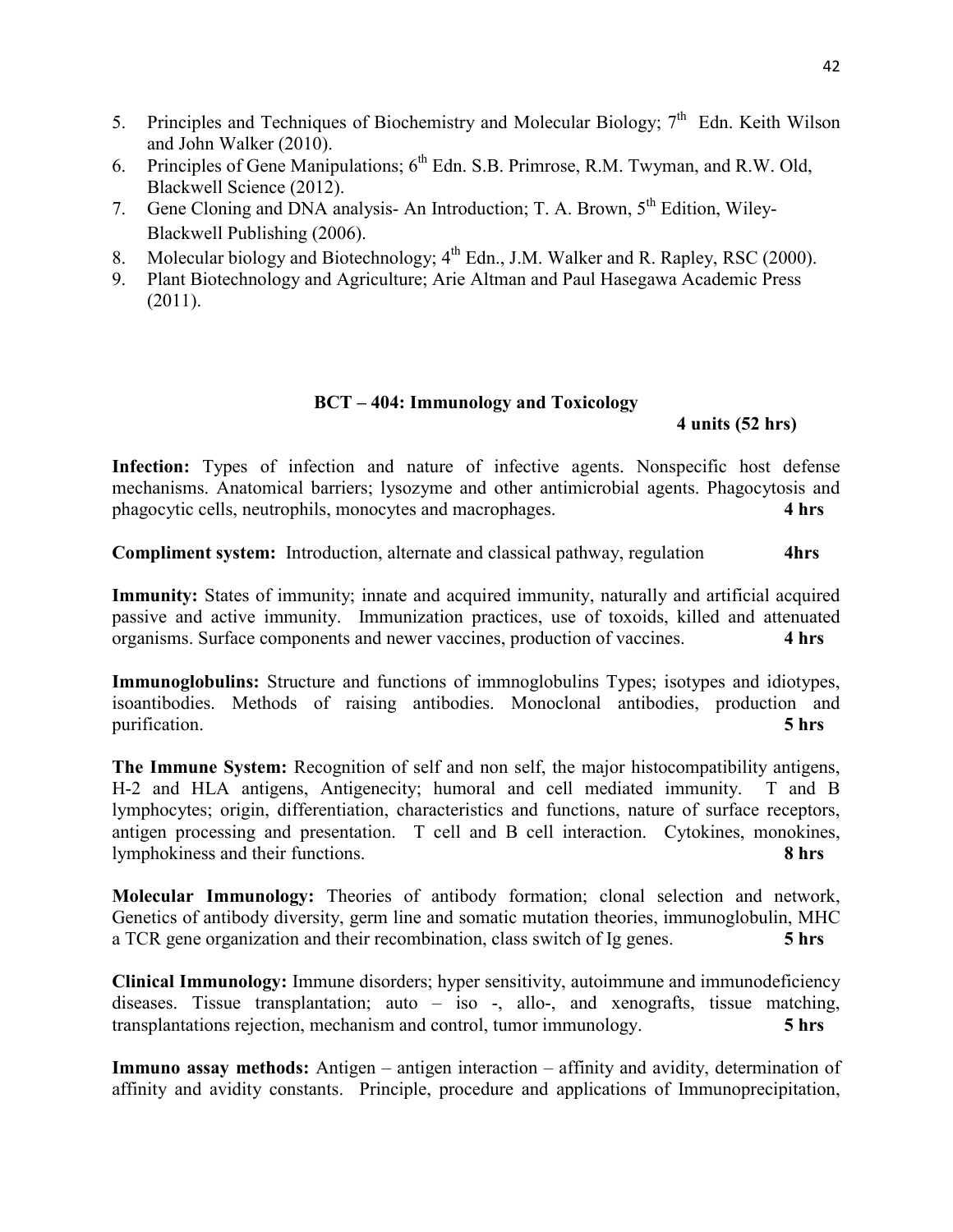neutralization, agglutination, compliment fixation, immunodiffusion, immunofluorescence, RIA, ELISA, micro ELISA Techniques. **4 hrs** 

**Toxicology:** Toxicological chemistry, factors influencing toxicity; Dose response relationship – LD50, ED50, NOEL. Reversibility and sensivity. Xenobiotics and endogeneous substances. Detoxification enzymes. Mutations-genotoxicity, Ames test. Carcinogenic toxins. Cytotoxicity, methods to test toxicogens. Diagnosis of toxic effects in liver and kidney. Metal toxicity–Arsenic and lead. Non metal–oxygen and ozone. **13 hrs**

## **References**

- 1. Antibodies– A Laboratory Manual; E. D. Harlow, David Lane, 2<sup>nd</sup> Edn. CSHL Press (2014).
- 2. Basic and Clinical Immunology; Stites et al., [Ed] (1982) Lange.
- 3. Roitt's Essential Immunology; Ivan, M. Rohitt & Petrer J Delves (2001) Blackwell Science.
- 4. Immunology: Roitt et al., Mosby (2001),
- 5. Kuby Immunology; Oven, Punt, Stranford,  $7<sup>th</sup>$  Edn. W. H. Freeman (2013).
- 6. Immune System; M. C. Connel et al., Eds. (1981) Blackwell Science.
- 7. Immunology at a Glance: J.H.L. Playfare [ed.] Blackwell Science, (1987).
- 8. Immunology; Jan Klein [Ed.], Blackwell Science (1990).
- 9. Introduction to Immunology; Kim Bell [Ed.,] 3<sup>rd</sup> Edn. McMillan (1990).
- 10. NMS for Immunology; Hyde and Patnide [Eds.] John Wiley (1990).
- 11. Microbiology; Prescott, Harley and Klein, McGraw-Hill (2003).
- 12. Molecular Toxicology; Nick Plant, Garland Science (2003).
- 13. Understanding Immunology (Cell and Molecular Biology in Action); Peterwood, Pearson Education Ltd. (2006).
- 14. Introduction to Exotoxicology, En. D.W. Connell, Blackwell Scientific (2000)
- 15. Molecular Cell Biology Baltimore et al., Scientifica Americal Publication (1995).
- 16. Molecular Pharmacology, ed. T. Kenakin, Blackwell Science Inc (1997).
- 17. Toxicological Chemistry and biochemistry; Manahan, Stanley E. CRC Press LLC (2003).

## **BCP – 405: Genetic Engineering and Protein Chemistry (4 Credits)**

## *Genetic Engineering*

- 1. Preparation of Competent cells.
- 2. Transformation of DNA by CaCl<sub>2</sub> method (recombinant vectors plasmids / phages).
- 3. Isolation and characterization of gene fragments for cloning
- 4. Restriction digestion of isolated plasmid DNA.
- 5. Expression of GFP in *E. coli*.
- 6. DNA Amplification (PCR).
- 7. Synthesis of cDNA.
- 8. Southern Blotting and Northern Blotting; Hybridization of DNA and RNA and detection by specific probes (non-radioactive).
- 9. Characterization of clones by restriction digestion and agarose electrophoresis.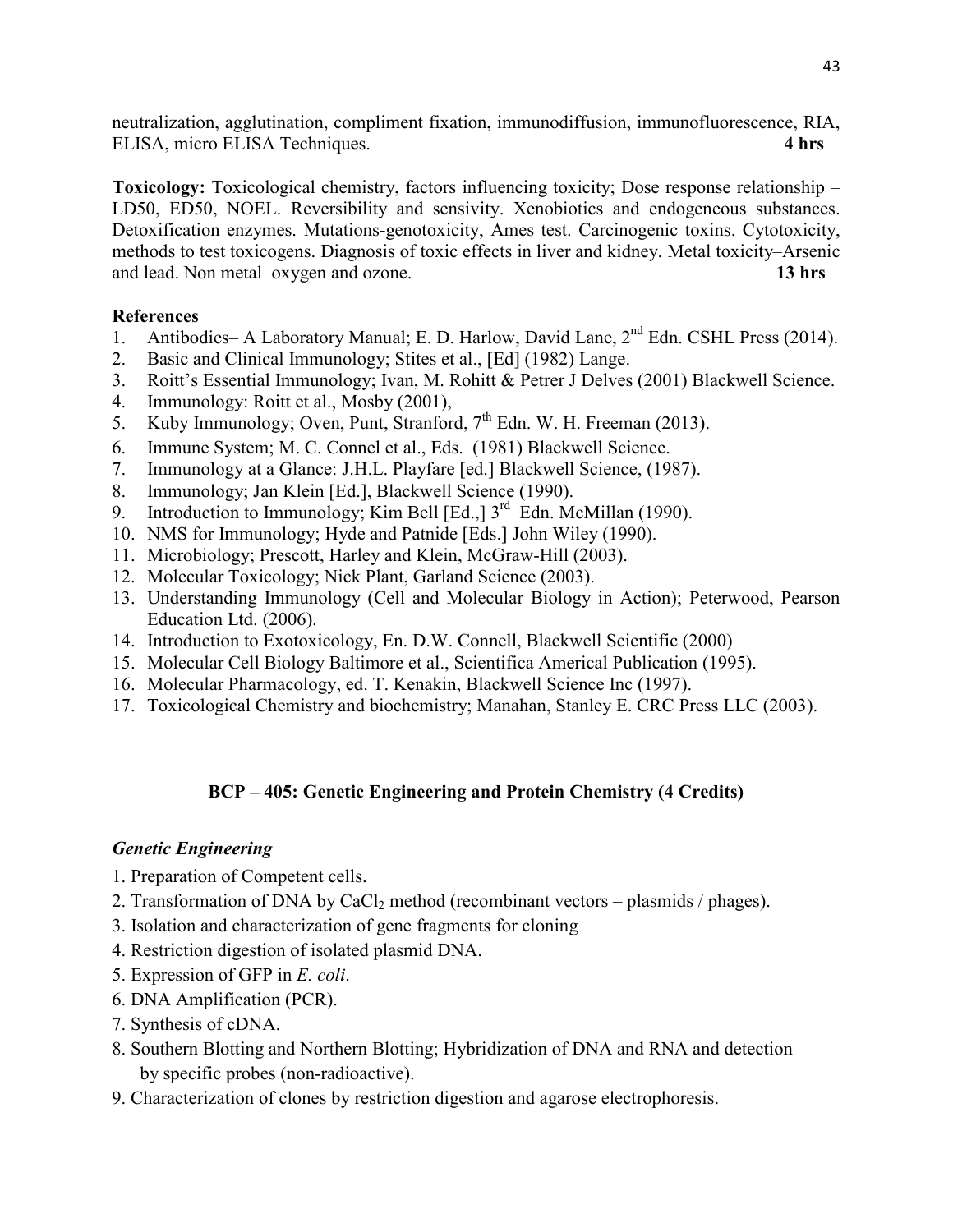10. Expression, Isolation and purification of recombinant proteins.

## *Protein Chemistry*

- 1. Extraction and isolation of enzymes (phosphatases / esterases / amylases) from Insect / Microbial / Plant sources.
- 2. Fractionation and purification by conventional protein purification techniques (PAGE showed be carried out at each step).
- 3. Ammonium sulfate, acetone and pH precipitation
- 4. Ion exchange chromatography.
- 5. Gel filtration.
- 6. Kinetic characterization of the enzyme

## **References**

- 1. Nucleic Acid Blotting; D C Darling, P M Bricknell; Garland Science; (1994)
- 2. Principles and Techniques of Biochemistry and Molecular Biology;  $7<sup>th</sup>$  Edn. Keith Wilson and John Walker (2012).
- 3. Principles of Gene Manipulations; 6<sup>th</sup> Edn. S.B. Primrose, R.M. Twyman, and R.W. Old, Blackwell Science (2012).
- 4. Gene Cloning and DNA analysis- An Introduction; T. A. Brown, 5<sup>th</sup> Edition, Wiley-Blackwell (2006).
- 5. Laboratory methods in Enzymology; Part-A; Jon Lorsch, Academic Press (2014).
- 6. Gene Cloning Laboratory Manual 4th Edn. Michael R. Green and Joseph Sambrook, CSHL Press ( 2014).
- 7. Current Protocols in Molecular Biology; S Gallaghar, Wiley Interscience (2008).

**BCP – 406: Project Work (4 Credits)**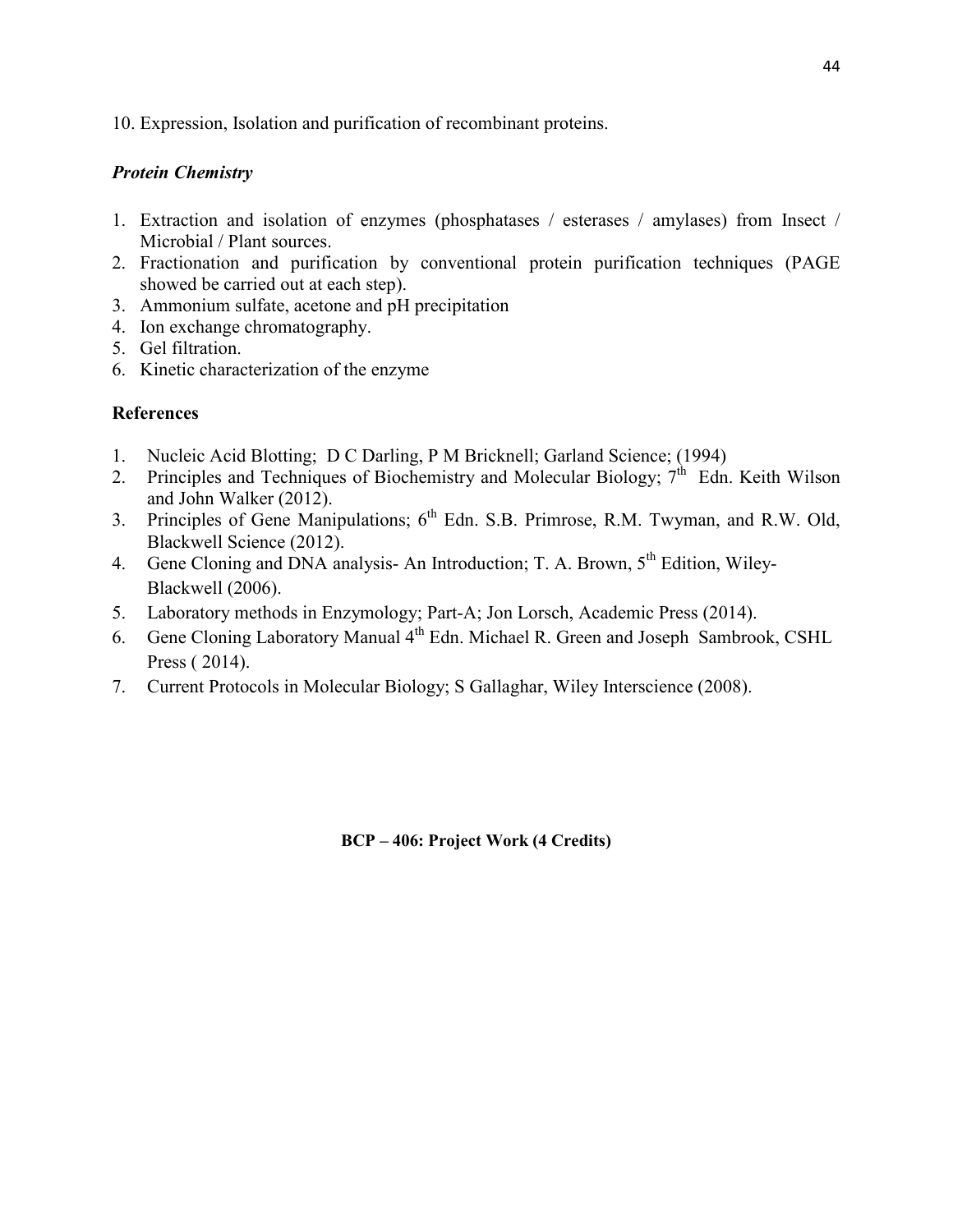## **Open elective for Non-Biochemistry PG students**

## **BCOET – 304.1: Biochemistry of Common Disorders**

## **4 credits (52 hrs)**

**Human Physiology:** Introduction and brief description of cells, tissues and organs, their functions; Body fluids and their composition. Introduction to molecules as building blocks. Definition and differentiation of disease and disorder, types and causes. Relation between food, environment and illness. Analysis of various biochemical parameters in body fluids and specific tissues during disorders, diseases and forensics. **14 hrs**

**Diagnostic Techniques:** Collection and storage of biological samples for clinical use. Commonly used tests for diagnosis of various diseases and their interpretation.

**Blood analysis:** Total blood count including ESR, Total serum proteins and their fractions. Blood glucose (GTT) (Fasting and post- prandial), serum lipid fraction–cholesterol, triglyceride, LDL and HDL, blood urea, and serum calcium.

*Urine:* Creatinine, Glucose and protein (albumin).

*Enzymes:* SGPT, SGOT and isoenzymes as markers in various disorders and diseases. **12 hrs**

#### **Diseases and Disorders (common occurence):**

Aetiology; classification (if any); causative factors; incidence, symptoms and biochemical aspects and markers for-identification, monitoring, prevention and interventions; and nutritional aspects, overweight and obesity. **5 hrs**

**Cardiovascular disease:** Diabetes, diseases of Liver, Gall bladder & Pancreas-Hepatitis, (A, B, and C), Cirrhosis, alcoholic liver disease, Gall stones, pancreatitis, pancreatic surgery- Causes, Prevention and dietary management. **5 hrs**

**Renal disease:** Nephrotic syndrome, Acute and Chronic renal failure- diagnostic procedures and dietary management. Dialysis, medical and nutrition therapy. **4 hrs**

**Gastrointestinal diseases/disorders:** Gastro-oesophageal reflux and esophagitis, Gastritis and Peptic ulcer. Characteristics of and comparison of the stomach and duodenal ulcers. Diagnostic tests for malabsorption, sprue and tropical sprue, Crohn's disease, diarrhoea, constipation, ulcerative colitis, diverticular disease and colon cancer. **8 hrs**

**Cancer and HIV/AIDS:** Biochemistry of carcinogenesis, types, stages of cancer, diagnosis and existing medicines. Biochemistry of HIV infection, ART and social issues. **4 hrs**

- 1. Biochemistry; Donald Voet, Judith G. Voet,  $4^{th}$  Edition, John Wiley and sons (2010).
- 2. Lehninger- Principles of Biochemistry; David L. Nelson and Michael M. Cox,  $6<sup>th</sup>$  Edition, W. H. Freeman (2013).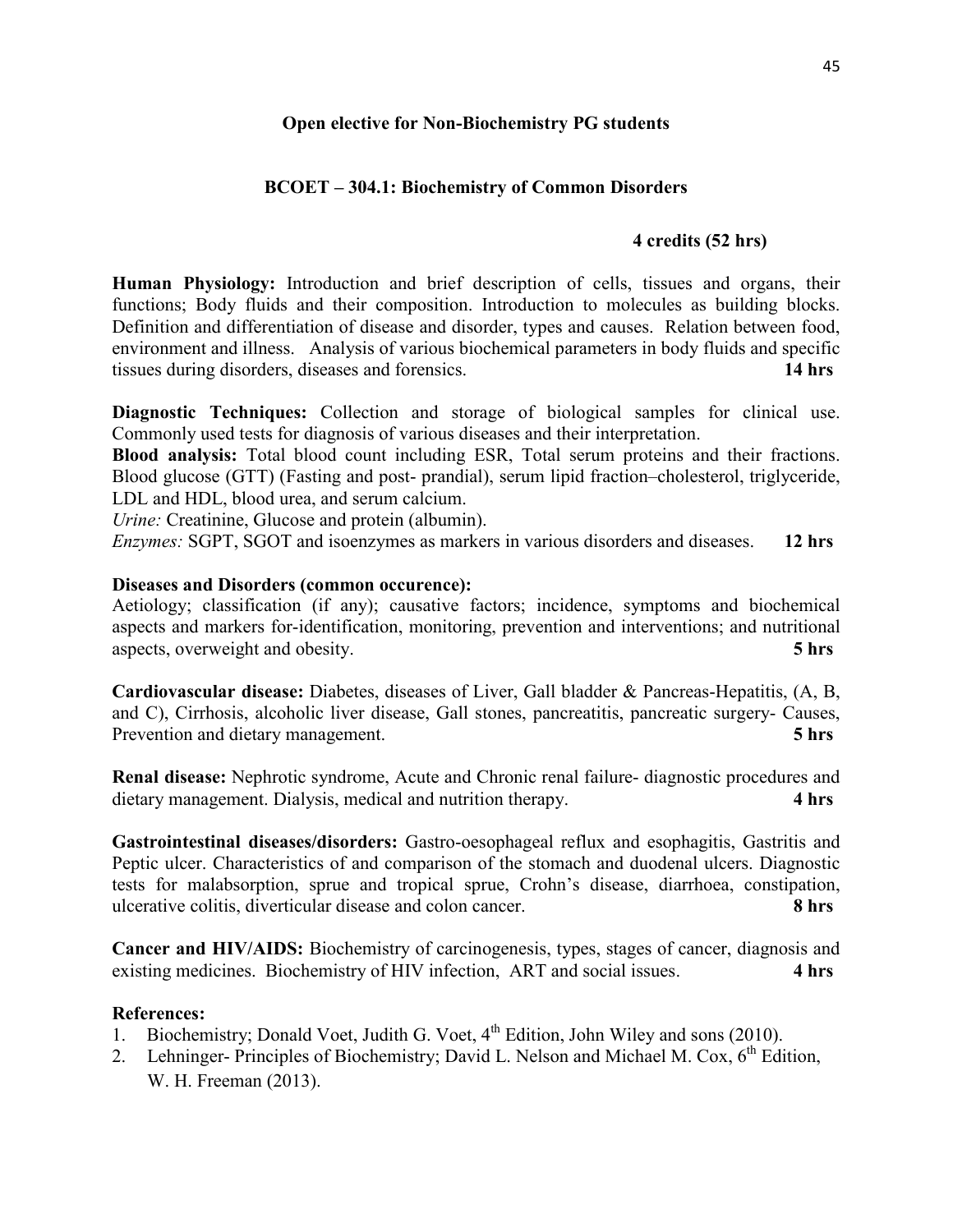- 3. Biochemistry- The Chemical Reactions of Living Cells; David E. Metzler, 2<sup>nd</sup> Edition, Academic Press (2001).
- 4. Outlines of Biochemistry; Eric E. Conn, Paul K. Stumpf, George Breuning, Roy H. Doi, 5<sup>th</sup> Edition, John-Wiley and sons (2009).
- 5. Biochemistry- The Chemical Reactions of Living Cells; David E. Metzler, 2<sup>nd</sup> Edition, Academic Press (2001).
- 6. Hawk's Physiological Chemistry, ed. Oser,  $14<sup>th</sup>$  Edn. (1976), Tata-McGraw Hill.
- 7. Fundamentals of Practical Biochemistry. Mohanty and Basu, BI Publications, India. 2002.
- 8. 2. Clinical Biochemistry, 2<sup>nd</sup> Edn. W J Marshall, F I Biol and S K Bangert. Elsevier Health-Mosby Saunders. United States of America. ISBN: 9780443101861.

## **BCOET – 304.2: Biochemistry in Daily Life**

## **4 units (52 hrs)**

**Definition of Biochemistry:** Definition of life, The different forms of life, micro-organisms to human beings. Building blocks of life. Introduction to the common macro- and microconstituents of unicellular and multicellular organisms. Differences encountered in plant and animal kingdoms. **5 hrs**

**Food and Nutrition:** Importance of food for existence of life. Modes of nutrition in life forms – Comparable and contrasting features. **3 hrs**

**Human Health and Disease:** Nutrition (Health), definition, classification, food and non food sources.

Nutraceuticals; use of nutraceuticals in traditional health sciences. Role of omega-3 fatty acids, carotenoids, dietary fiber, phytoestrogens; glucosinolates; organosulphur compounds in health and disease (prevention and control). **6 hrs** 

**Prebiotics and probiotics**: Mechanics and usefulness of probiotics and prebiotics in gastro intestinal health and other benefits. Beneficiary microbes; prebiotic ingredients in foods; types of prebiotics and their effects on gut microbes.

*Functional foods:* Definition, development of functional foods, benefits and sources of functional foods in Indian diet. Effects of processing conditions and storage.

*Development of nutraceutical and functional foods;* Standards for health claims. Process of developing-preclinical & clinical studies. **10 hrs**

**Food additives:** Definitions, functions and uses in processed food products. Chemical, technological and toxicological aspects of acid, base buffer systems, salts and chelating/sequestering agents, leavening agents, antioxidants, emulsifying and stabilizing agents, anti-caking agents, thickeners, firming agents, flour bleaching agents and bread improvers. **Sweetening agents:** Artificial sweeteners, composition, uses. Natural and synthetic colors**,** food Flavors, Spices and flavoring constituents, flavors in food industries. **9 hrs**